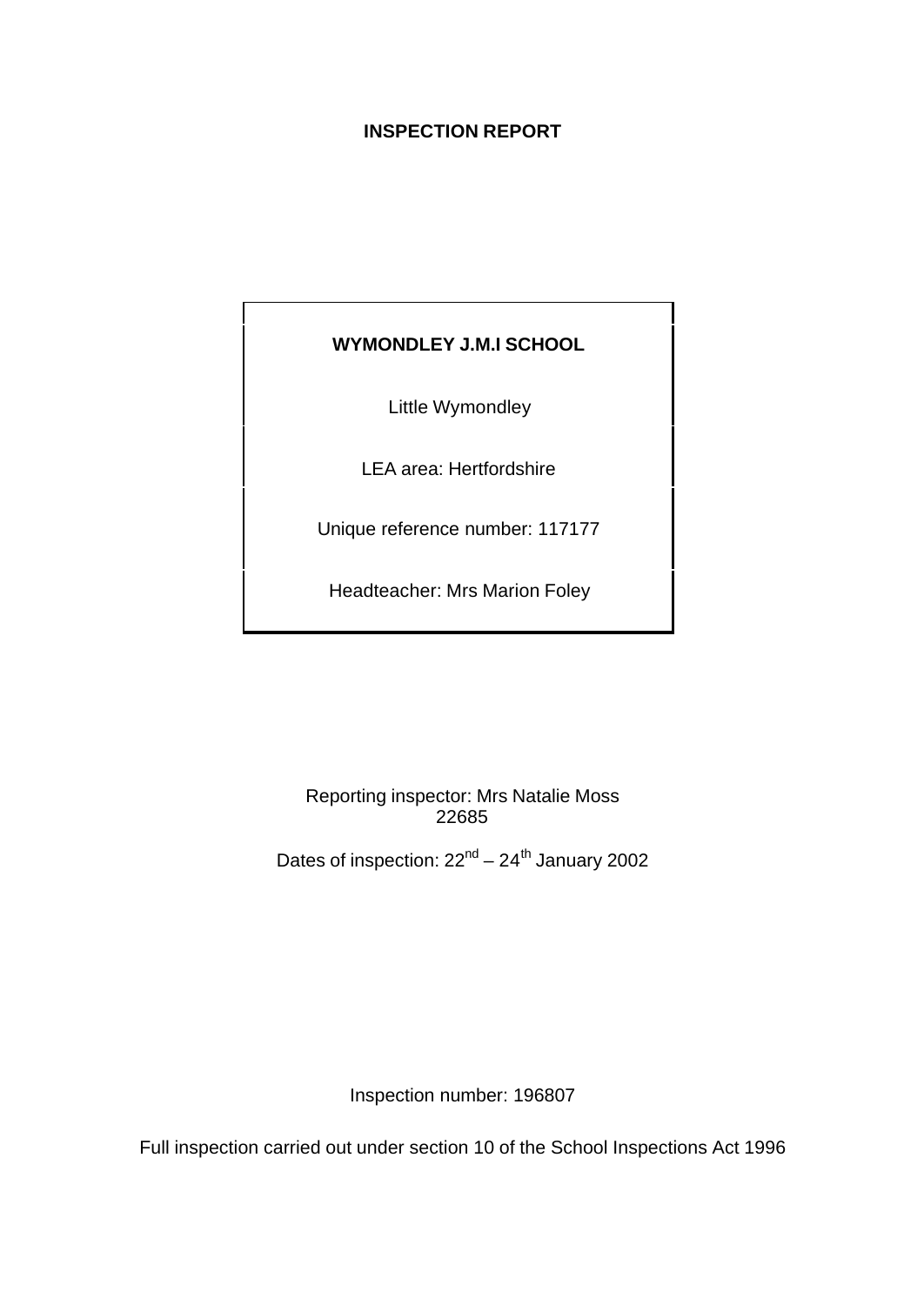## © Crown copyright 2002

This report may be reproduced in whole or in part for non-commercial educational purposes, provided that all extracts quoted are reproduced verbatim without adaptation and on condition that the source and date thereof are stated.

Further copies of this report are obtainable from the school. Under the School Inspections Act 1996, the school must provide a copy of this report and/or its summary free of charge to certain categories of people. A charge not exceeding the full cost of reproduction may be made for any other copies supplied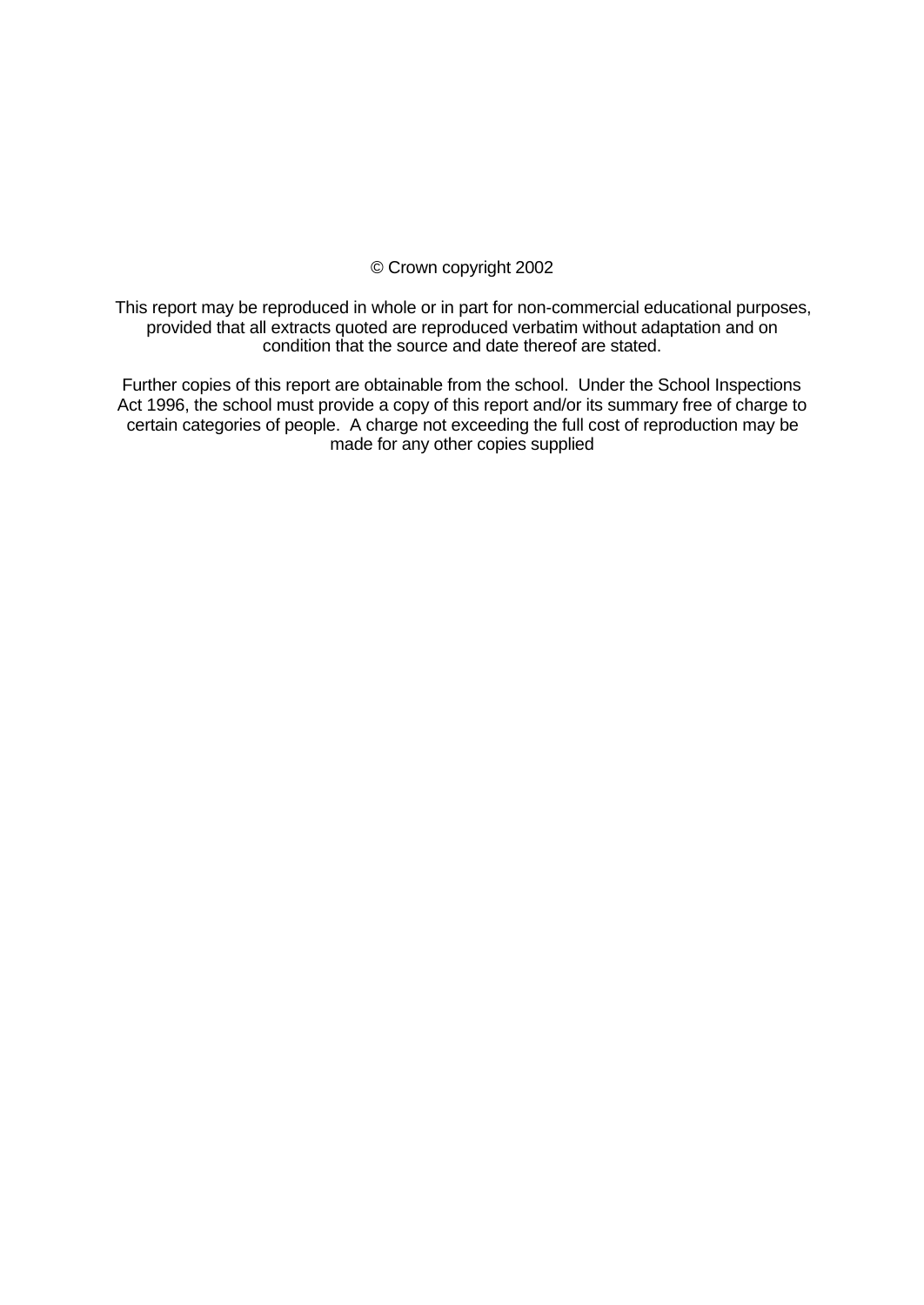# **INFORMATION ABOUT THE SCHOOL**

- Type of school: Infant and Junior
- School category: Community
- Age range of pupils: 4 to 11
- Gender of pupils: Mixed
- School address: Siccut Road
	- Little Wymondley Hitchin **Hertfordshire**
- Postcode: SG4 7HN
- Telephone number: 01438 354583 Fax number: 01438 727597
- Appropriate authority: The Governing Body
- Name of chair of governors: Mr. Paul Watts
- Date of previous inspection: 28<sup>th</sup> April 1997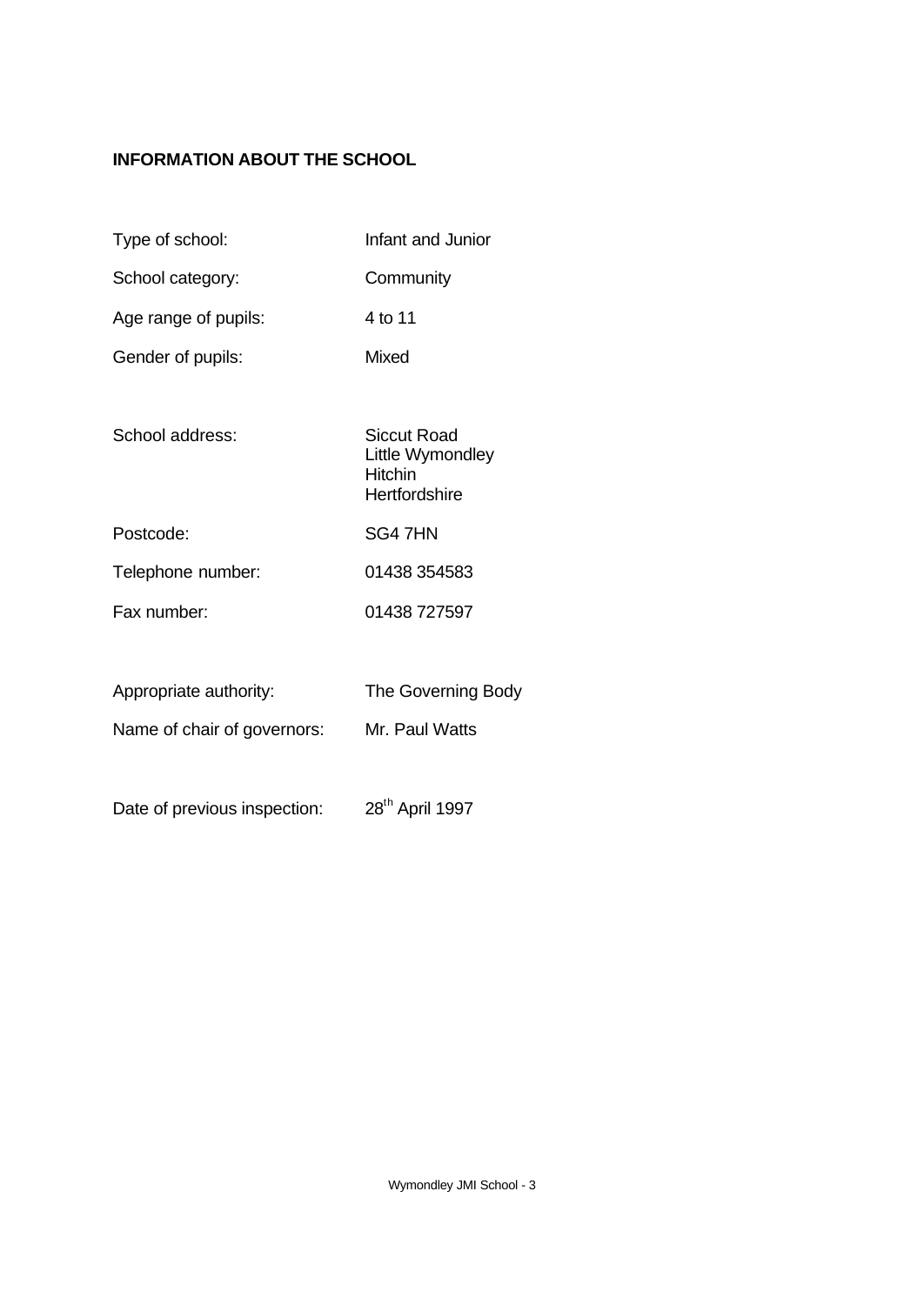# **INFORMATION ABOUT THE INSPECTION TEAM**

| <b>Team members</b> |            | <b>Subject</b>          | <b>Aspect</b>                                                                                                                                                                          |                                                                                                                                                                                                                                  |
|---------------------|------------|-------------------------|----------------------------------------------------------------------------------------------------------------------------------------------------------------------------------------|----------------------------------------------------------------------------------------------------------------------------------------------------------------------------------------------------------------------------------|
|                     |            |                         | responsibilities                                                                                                                                                                       | responsibilities                                                                                                                                                                                                                 |
| 22685               | N. G. Moss | Registered<br>inspector | Geography<br>History<br><b>Music</b><br>Religious education<br>English as an<br>additional language                                                                                    | Information about<br>the school<br>The school's results<br>and pupils'<br>achievements<br>How well are pupils<br>taught?<br>How well is the<br>school led and<br>managed?<br>What should the<br>school do to improve<br>further? |
| 1311                | B. Wood    | Lay inspector           |                                                                                                                                                                                        | Pupils' attitudes,<br>values and personal<br>development<br>How well does the<br>school care for its<br>pupils?<br>How well does the<br>school work in<br>partnership with<br>parents?                                           |
| 22113               | A. King    | Team<br>inspector       | Areas of learning for<br>children in the<br>foundation stage<br><b>Mathematics</b><br>Information and<br>communication<br>technology<br>Design and<br>technology<br>Physical education | How good are the<br>curricular and other<br>opportunities offered<br>to pupils?                                                                                                                                                  |
| 22790               | K. Wood    | Team<br>inspector       | English<br>Science<br>Art and design<br>Equality of<br>opportunity<br>Special educational<br>needs                                                                                     |                                                                                                                                                                                                                                  |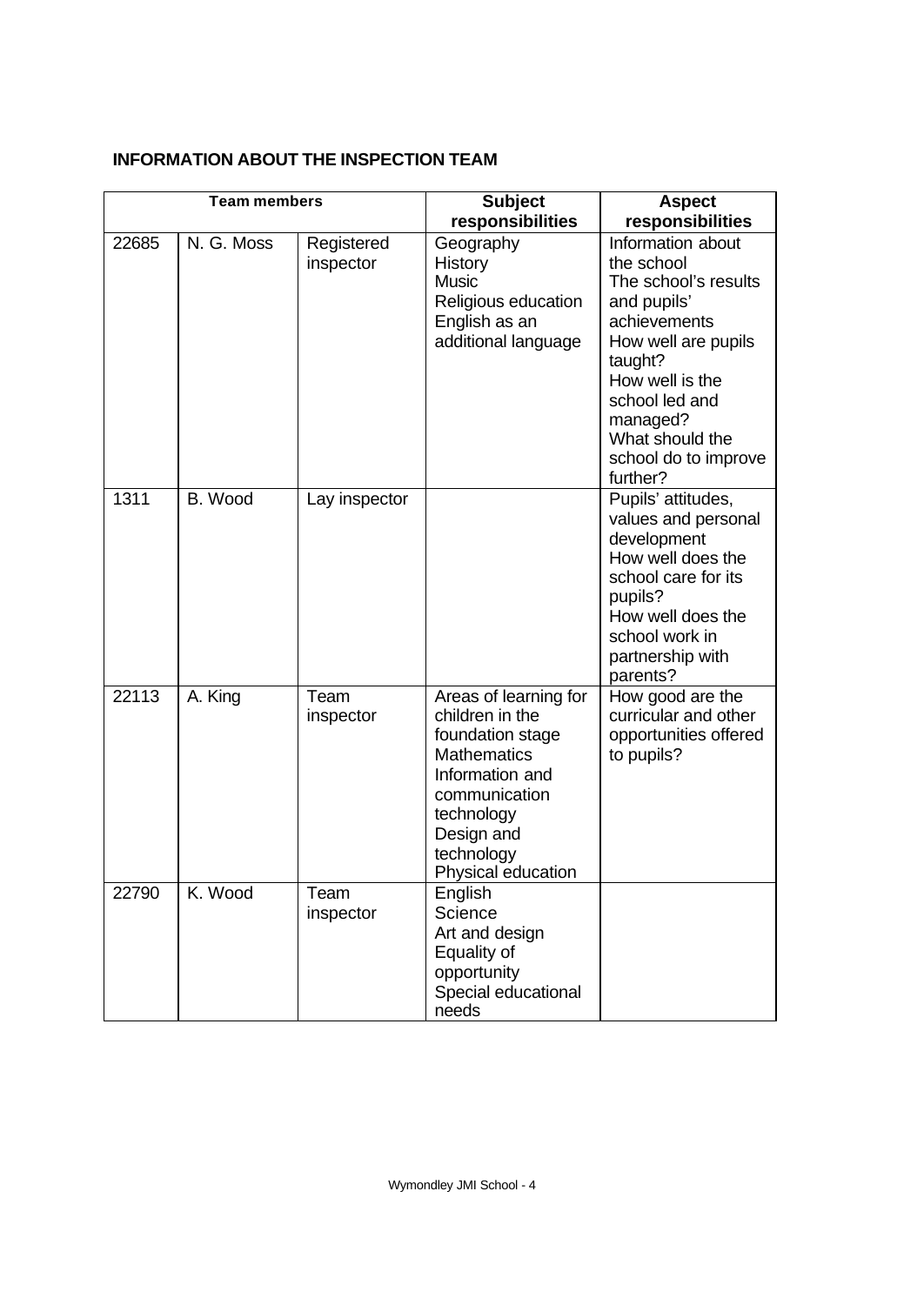The inspection contractor was:

*PkR* Educational Consultants Ltd. 6 Sherman Road Bromley Kent BR1 3JH

Any concerns or complaints about the inspection or the report should be raised with the inspection contractor. Complaints that are not satisfactorily resolved by the contractor should be raised with OFSTED by writing to:

> The Complaints Manager Inspection Quality Division The Office for Standards in Education Alexandra House 33 Kingsway London WC2B 6SE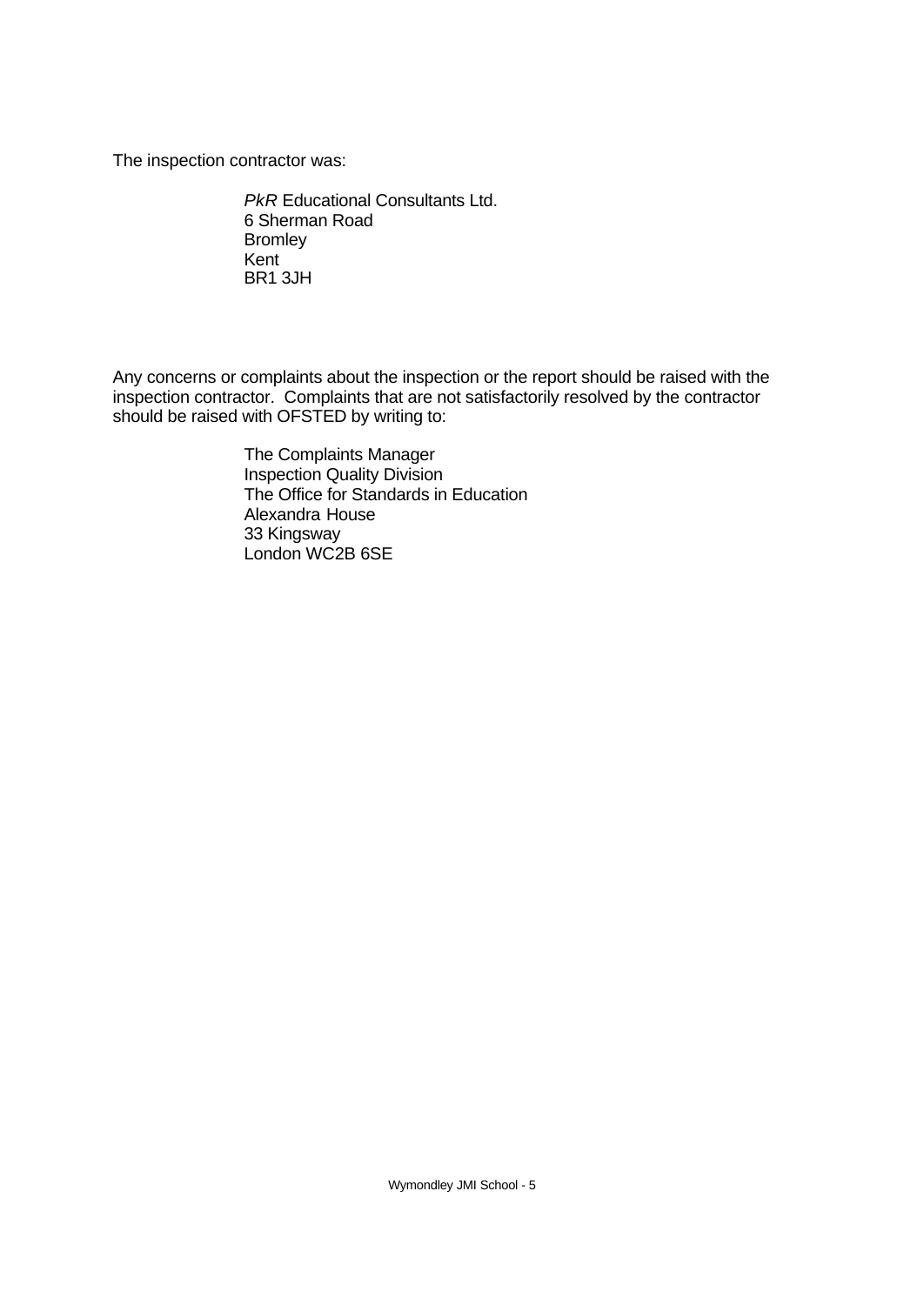# **REPORT CONTENTS**

|                                                                                                                                                                                                                                                                                                                                                                          | Page |
|--------------------------------------------------------------------------------------------------------------------------------------------------------------------------------------------------------------------------------------------------------------------------------------------------------------------------------------------------------------------------|------|
| <b>PART A: SUMMARY OF THE REPORT</b>                                                                                                                                                                                                                                                                                                                                     | 7    |
| Information about the school<br>How good the school is<br>What the school does well<br>What could be improved<br>How the school has improved since its last inspection<br><b>Standards</b><br>Pupils' attitudes and values<br>Teaching and learning<br>Other aspects of the school<br>How well the school is led and managed<br>Parents' and carers' views of the school |      |
| <b>PART B: COMMENTARY</b>                                                                                                                                                                                                                                                                                                                                                |      |
| <b>HOW HIGH ARE STANDARDS?</b>                                                                                                                                                                                                                                                                                                                                           | 12   |
| The school's results and pupils' achievements<br>Pupils' attitudes, values and personal development                                                                                                                                                                                                                                                                      |      |
| <b>HOW WELL ARE PUPILS TAUGHT?</b>                                                                                                                                                                                                                                                                                                                                       | 16   |
| <b>HOW GOOD ARE THE CURRICULAR AND OTHER</b><br><b>OPPORTUNITIES OFFERED TO PUPILS?</b>                                                                                                                                                                                                                                                                                  | 18   |
| HOW WELL DOES THE SCHOOL CARE FOR ITS PUPILS?                                                                                                                                                                                                                                                                                                                            | 21   |
| <b>HOW WELL DOES THE SCHOOL WORK IN</b><br><b>PARTNERSHIP WITH PARENTS</b>                                                                                                                                                                                                                                                                                               | 23   |
| <b>HOW WELL IS THE SCHOOL LED AND MANAGED?</b>                                                                                                                                                                                                                                                                                                                           | 25   |
| WHAT SHOULD THE SCHOOL DO TO IMPROVE FURTHER?                                                                                                                                                                                                                                                                                                                            | 27   |
| <b>PART C: SCHOOL DATA AND INDICATORS</b>                                                                                                                                                                                                                                                                                                                                | 28   |
| PART D: THE STANDARDS AND QUALITY OF TEACHING IN<br>AREAS OF THE CURRICULUM, SUBJECTS AND COURSES                                                                                                                                                                                                                                                                        | 33   |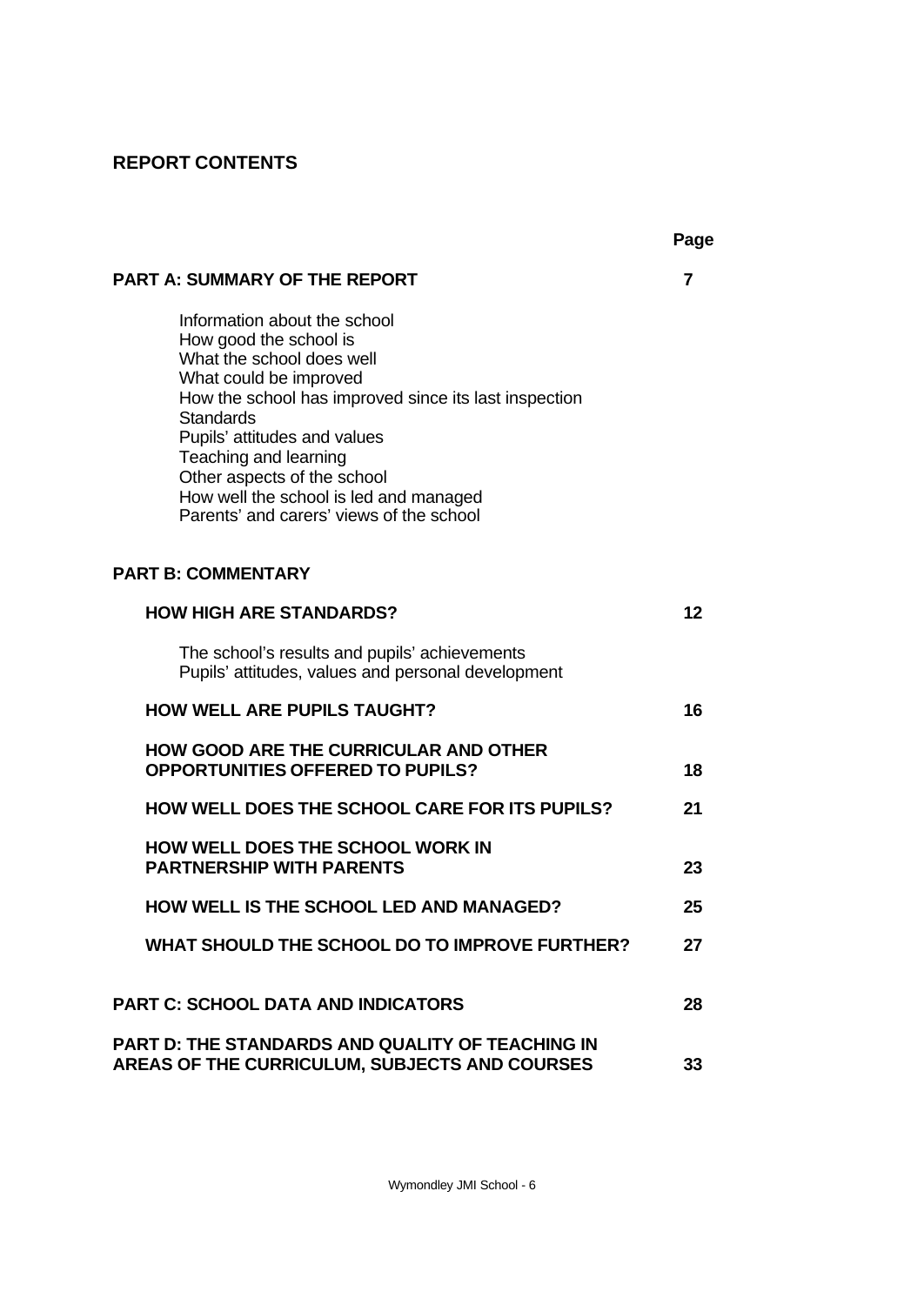# **PART A: SUMMARY OF THE REPORT**

# **INFORMATION ABOUT THE SCHOOL**

Wymondley JMI School is smaller than the average primary school nationally, catering for boys and girls from four to eleven years old. There are 107 pupils on roll, which has grown considerably of late, compared with the national average of 243. It is situated in the village of Little Wymondley, between Hitchin and Stevenage in Hertfordshire, in an area which is partly rural and partly allied with industry About half of the pupils come from the village and the two neighbouring villages and the others travel from as far away as Hitchin, Letchworth and Stevenage. The school has had recent extensive improvements, both to the site and to the building. The proportion of pupils with special educational needs is 25.6 per cent, above the national average, but no pupils have statements of special educational needs. The percentage of pupils known to be eligible for free school meals is 4.4%, below the national average. There are very few pupils from ethnic minority backgrounds or who have English as an additional language. The school has four classes, all of which are mixed age groups. Most pupils join the school in the Nursery or Reception, about half having experienced pre-school education. The level of attainment on entry to the school is similar to the national average and there is little movement in or out of the school, other than at the normal times.

# **HOW GOOD THE SCHOOL IS**

Wymondley JMI School is a good school. Children make good progress in the Foundation Stage and throughout the school. Inspection evidence indicates that most pupils by the age of eleven are likely to exceed the national average in English and mathematics and match it in science. Standards overall in these core subjects are above average by the end of Year 6. Standards in all other subjects are average, except in music, art and design and design and technology, where they are at least good by the ages of seven and eleven. These levels of attainment are judged by inspectors to be the result of good teaching and good management. Overall, teaching is good in the Foundation Stage and in Key Stage 1 and Key Stage 2. There are specific strengths in the teaching which help to raise standards, particularly teachers' planning, expectations and classroom management. The headteacher provides very good leadership and management. The school has made substantial improvement since the previous inspection. Overall, the effectiveness of the school and the value for money it provides are good.

#### **What the school does well**

- Standards are good overall throughout the school.
- Teaching throughout the school is good, so that pupils learn well.
- The curriculum and provision for children in the Foundation Stage are good.
- Provision for pupils with special educational needs is good and they make good progress.
- Pupils' attitudes, behaviour and relationships with others are very good.
- The provision for pupils' personal development is very good, particularly their moral and social development.
- The school cares well for its pupils.
- The leadership and management of the headteacher, key staff and governors are good.

#### **What could be improved**

- The provision of a sufficient level of graded work to extend the more able pupils to their full potential.
- The further development of the roles of subject co-ordinators in the monitoring and evaluating of history, geography, religious education, art and design, physical education and design and technology.
- A review of the homework policy to ensure consistency and an appropriate level of work for pupils from Year 1 to year 6.

*The areas for improvement will form the basis of the governors' action plan.*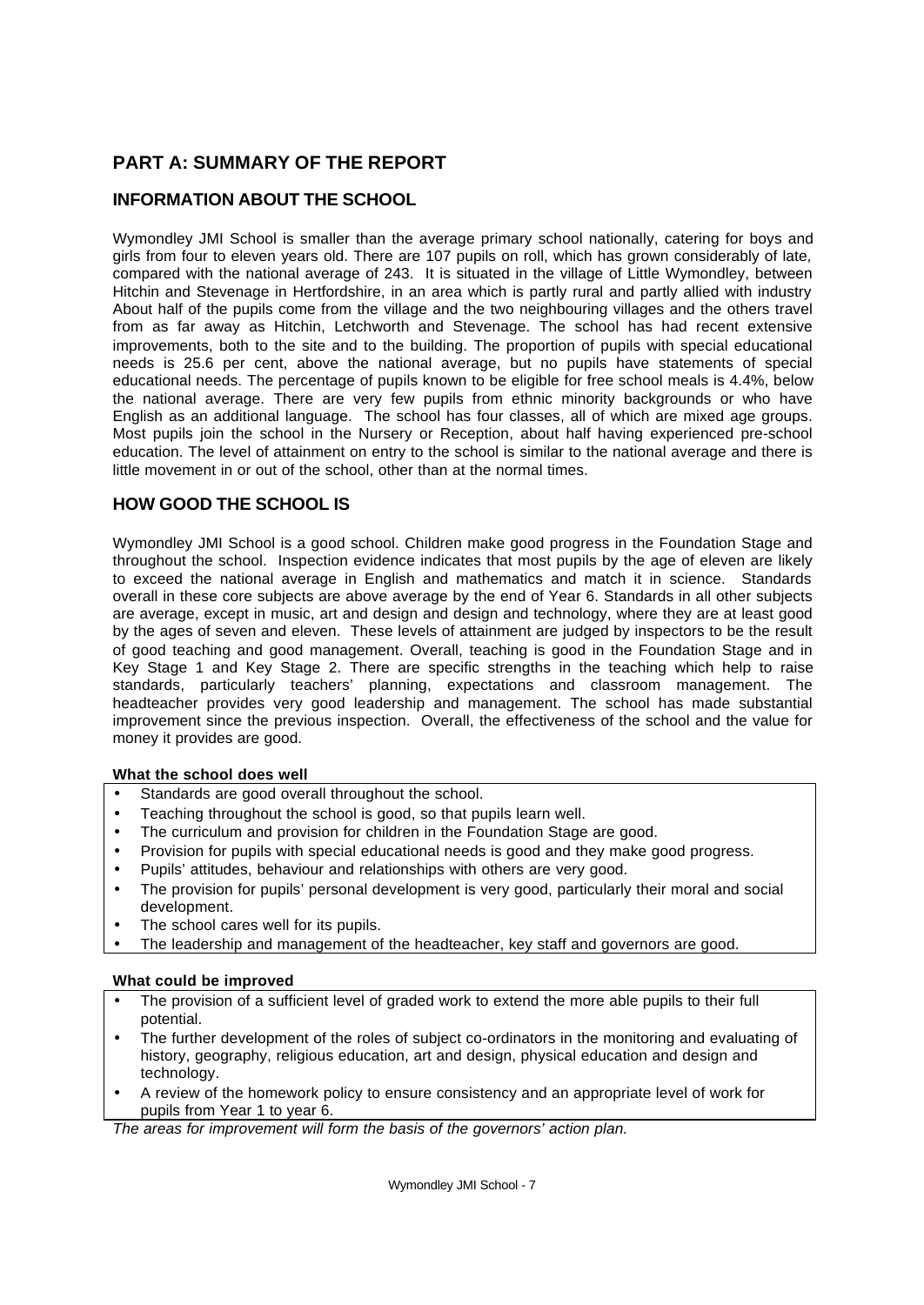# **HOW THE SCHOOL HAS IMPROVED SINCE ITS LAST INSPECTION**

The school was last inspected in 1997. All key issues identified then have been successfully addressed. Planning and provision for structured play activities in the Foundation Stage are now good and areas of learning for these children have been well developed. Resources have improved in physical education, geography and, especially, in music. Curriculum policies have been updated, with the involvement of the governing body, schemes of work, based on national models, now identify the skills, knowledge and understanding which staff need to give their pupils. In addition, information and communication technology has been well developed throughout the school. Generally, standards have remained good. The quality of teaching is good and is sometimes very good. Leadership and management are good. The school has made good improvement and has the capacity to make further good improvement.

# **STANDARDS**

|                    | <b>Compared with</b> |      |      |                           |                                     |        |  |
|--------------------|----------------------|------|------|---------------------------|-------------------------------------|--------|--|
| Performance in:    | all schools          |      |      | <b>Similar</b><br>schools | <b>Key</b>                          |        |  |
|                    | 1999                 | 2000 | 2001 | 2001                      |                                     |        |  |
| English            | A                    | C    | в    | D                         | well above average<br>above average | Α<br>B |  |
| <b>Mathematics</b> | A                    | D    | C    | D                         | average<br>below average            | C<br>D |  |
| Science            | B                    | Е    | D    | Е                         | well below average                  | E      |  |

The table shows the standards achieved by pupils at the end of Year 6 based on average point scores in National Curriculum tests.

Because the size of year groups in the school is low, national test results are unreliable in making judgements on standards. In the national tests for seven-year-olds in 2001, standards in reading and mathematics were well above average, while those for writing and science, judged by teacher assessment, were above average. Results in all subjects were significantly higher than in the previous year. Inspection evidence indicates that standards in English and mathematics for pupils in the current Year 2 are close to the national average and that pupils are making good progress. Standards in science match the national average. Results have been flexible over the last three years in reading, writing, mathematics and science, in line with the changing nature of small year groups.

In the national tests for eleven-year-olds in 2001, English was above the national average, mathematics was in line with it and science below it, but all results were higher than in the previous year. It should be noted, however, that this was not a large cohort. Over the last three years, trends have fluctuated a little in English and science and risen in mathematics. Inspection evidence indicates that standards at eleven for the current Year 6 are above the national average in English and mathematics and close to it in science and that pupils are making good progress overall.

Good teaching and the introduction of the Literacy and Numeracy strategies help to explain the overall rise in standards and the faster rate of progress in Key Stage 1.

Children in the Foundation Stage achieve above national expectations and make good progress.

Standards in all other subjects are average at the ages of seven and eleven, except for music, which is excellent at both key stages, art and design and design and technology, where standards are above average. In Key Stage 1, standards are above average in history.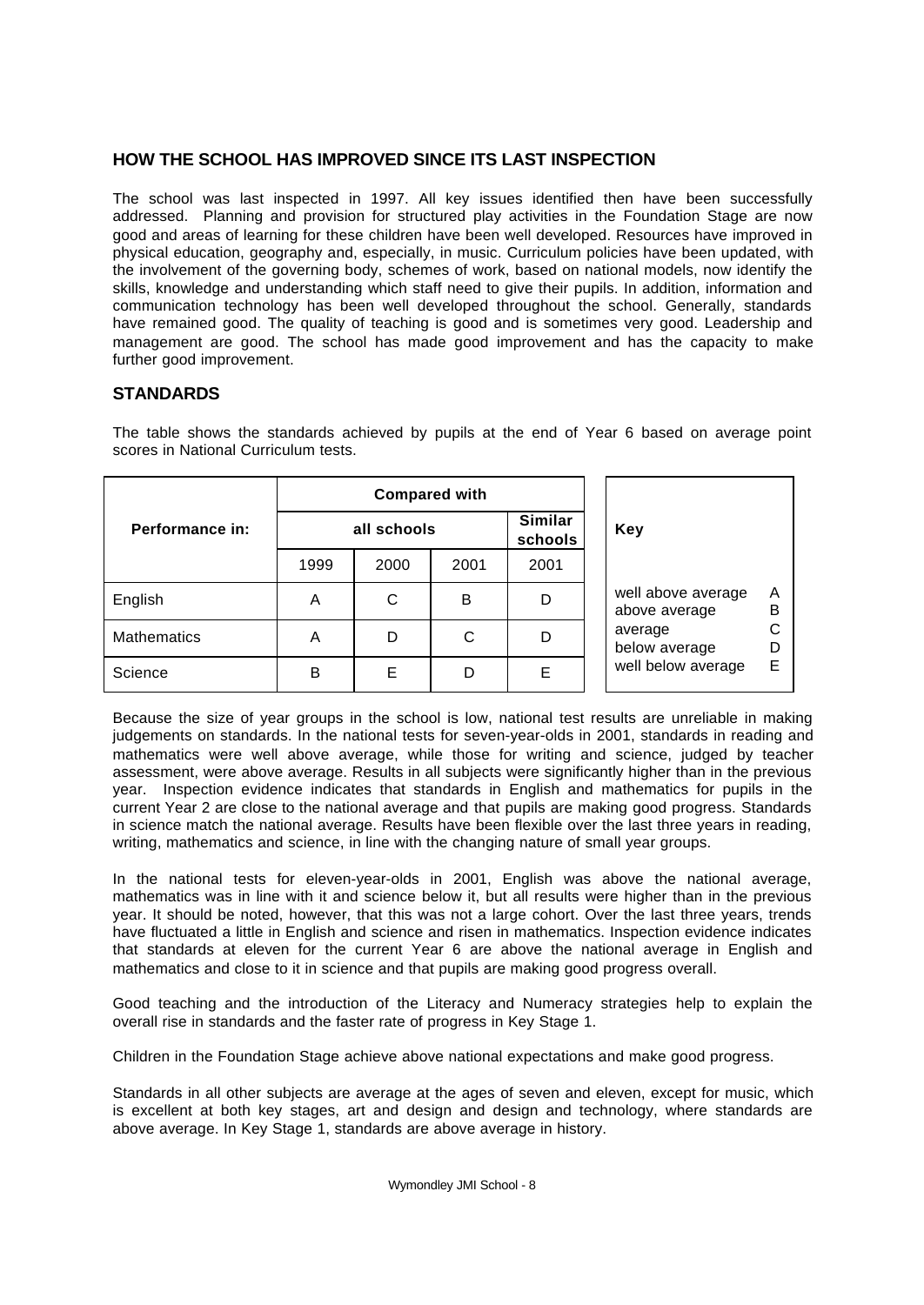# **PUPILS' ATTITUDES AND VALUES**

| <b>Aspect</b>                             | Comment                                                                                                                                                       |
|-------------------------------------------|---------------------------------------------------------------------------------------------------------------------------------------------------------------|
| Attitudes to the school                   | Pupils' attitudes are very good. They enjoy coming to the school and<br>know they are valued. They work hard and show great enthusiasm for<br>all activities. |
| Behaviour, in and out of<br>classrooms    | Behaviour in lessons and around the school is very good. Pupils'<br>responsible behaviour is most impressive.                                                 |
| Personal development and<br>relationships | Pupils' personal development is good and the relationships between<br>pupils and staff are very good. Pupils are responsive and considerate.                  |
| Attendance                                | Very good. The level of attendance is well above the national average<br>and the school has good procedures in place to ensure continued good<br>attendance.  |

# **TEACHING AND LEARNING**

| Teaching of pupils in: | <b>Nursery and</b><br><b>Reception</b> | Years $1 - 2$ | Years $3-6$ |  |
|------------------------|----------------------------------------|---------------|-------------|--|
| Quality of teaching    | Good                                   | Good          | Good        |  |

*Inspectors make judgements about teaching in the range: excellent; very good; good; satisfactory; unsatisfactory; poor; very poor. 'Satisfactory' means that the teaching is adequate and strengths outweigh weaknesses.*

Teaching is good throughout the school.. As a result, pupils' learning is effective overall. The teaching of literacy and numeracy is good in its effectiveness. Foundation stage teaching is good and children learn well and make good progress through teachers' high expectations, very good planning, assessment and good management. In Key Stage 1 and Key Stage 2, teachers have good subject knowledge and plan well for pupils with varying needs. Expectations are high in Key Stage 1, teaching methods are effective and interesting, and in both key stages, management of pupils is good. Pupils with special educational needs are well provided for. The school also plans extension work for more able pupils which helps to encourage them to achieve their full potential. Teachers' marking of pupils' work is satisfactory but homework in Key Stages 1 and 2 is often inconsistently set.

## **OTHER ASPECTS OF THE SCHOOL**

| <b>Aspect</b>                                                                                        | <b>Comment</b>                                                                                                                                                                                                                                                                                                                      |
|------------------------------------------------------------------------------------------------------|-------------------------------------------------------------------------------------------------------------------------------------------------------------------------------------------------------------------------------------------------------------------------------------------------------------------------------------|
| The quality and range of<br>the curriculum                                                           | The quality and range of the curriculum are satisfactory throughout the<br>school, It provides a broad and balanced education for pupils. There is<br>very good provision for activities outside lessons.                                                                                                                           |
| Provision for pupils with<br>special educational needs                                               | Good. Teachers' planning meets the needs of pupils well and this,<br>together with the good quality of support staff, contributes to pupils<br>making good progress.                                                                                                                                                                |
| Provision for pupils'<br>personal, including<br>spiritual, moral, social and<br>cultural development | Provision for pupils' personal development, particularly their moral and<br>social development, is very good. It is fostered throughout the school,<br>through curriculum subjects and through the school's ethos. Provision<br>for pupils' cultural development is good and it is satisfactory for their<br>spiritual development. |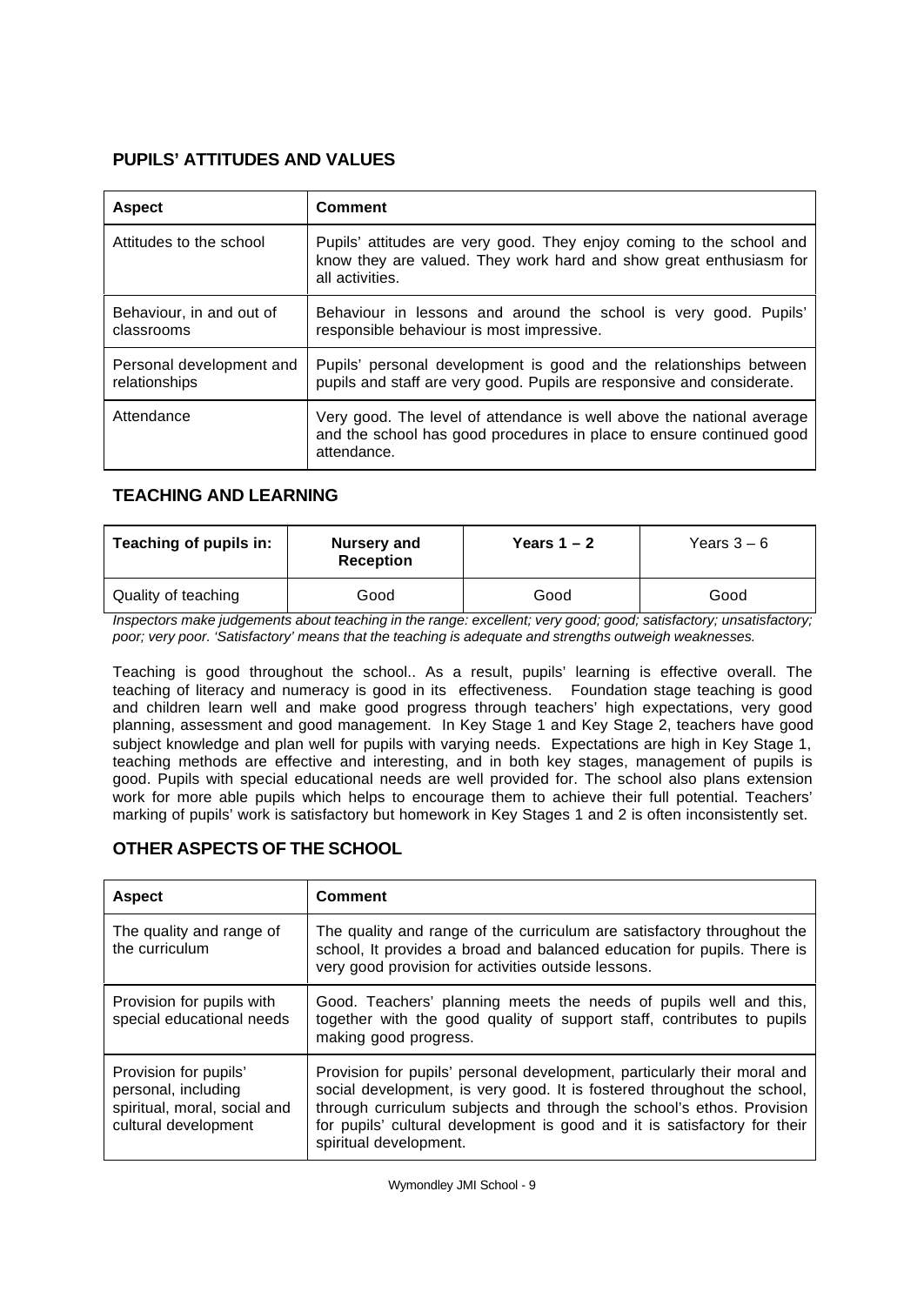| <b>Aspect</b>                                                   | <b>Comment</b>                                                                                                                                                                                                                                                                                     |
|-----------------------------------------------------------------|----------------------------------------------------------------------------------------------------------------------------------------------------------------------------------------------------------------------------------------------------------------------------------------------------|
| How well the school cares<br>for its pupils                     | Good overall. There are good procedures for promoting good<br>behaviour and attendance. Procedures to ensure the protection and<br>welfare of pupils are good. Those for assessing their attainment are<br>good in the core subjects and assessment information is put to good<br>use in planning. |
| How well does the school<br>work in partnership with<br>parents | The school has good relationships with parents and involves parents<br>well in their children's learning. The quality of information provided for<br>parents is satisfactory.                                                                                                                      |

# **HOW WELL THE SCHOOL IS LED AND MANAGED**

| <b>Aspect</b>                                                             | <b>Comment</b>                                                                                                                                                                                                                                                                                  |
|---------------------------------------------------------------------------|-------------------------------------------------------------------------------------------------------------------------------------------------------------------------------------------------------------------------------------------------------------------------------------------------|
| Leadership and<br>management by the<br>headteacher and other key<br>staff | Good. The headteacher provides very good leadership and is well<br>supported by her senior staff. Imaginative management ensures that<br>the school's accommodation is put to the best possible use. There are<br>sufficient teachers and support staff to meet the needs of the<br>curriculum. |
| How well the governors<br>fulfil their responsibilities                   | Good. Governors have a clear understanding of the strengths and<br>weaknesses of the school and play an effective part in shaping its<br>future.                                                                                                                                                |
| The school's evaluation of<br>its performance                             | Good. The school evaluates its performance closely and takes effective<br>action in all areas of weakness. There is a strong determination to<br>succeed and to raise standards.                                                                                                                |
| The strategic use of<br>resources                                         | Good use is made of resources to support and improve the standards<br>attained by the pupils. The school is careful to act wisely when<br>purchasing supplies or services. Learning resources are generally<br>good.                                                                            |

## **PARENTS' AND CARERS' VIEWS OF THE SCHOOL**

| What pleases parents most                                                                                                                                                                                                                                                                                                                      | What parents would like to see improved                                                                                                                                                                                                                                                          |  |  |
|------------------------------------------------------------------------------------------------------------------------------------------------------------------------------------------------------------------------------------------------------------------------------------------------------------------------------------------------|--------------------------------------------------------------------------------------------------------------------------------------------------------------------------------------------------------------------------------------------------------------------------------------------------|--|--|
| Their children like coming to school.<br>$\bullet$<br>Their children make good progress.<br>Behaviour is good.<br>Teaching is good.<br>The school has high expectations of their<br>٠<br>children.<br>The leadership and management of the<br>school are good.<br>The school gives pupils the opportunity to<br>become mature and responsible. | The range of activities outside lessons is<br>limited.<br>The information the school gives them on<br>their children's progress is insufficiently<br>detailed.<br>The school does not always work closely<br>with parents.<br>The amount of homework their children<br>receive is inappropriate. |  |  |

Inspectors agree wholeheartedly with parents' positive views of the school. Some parents were unhappy with the information they receive about their children's progress and thought that the school could work more closely with parents. Inspectors judged that the opportunities provided by the school for consultation and the availability of the headteacher and other teachers provided good information and were evidence of close links between school and parents. However, methods of communication

Wymondley JMI School - 10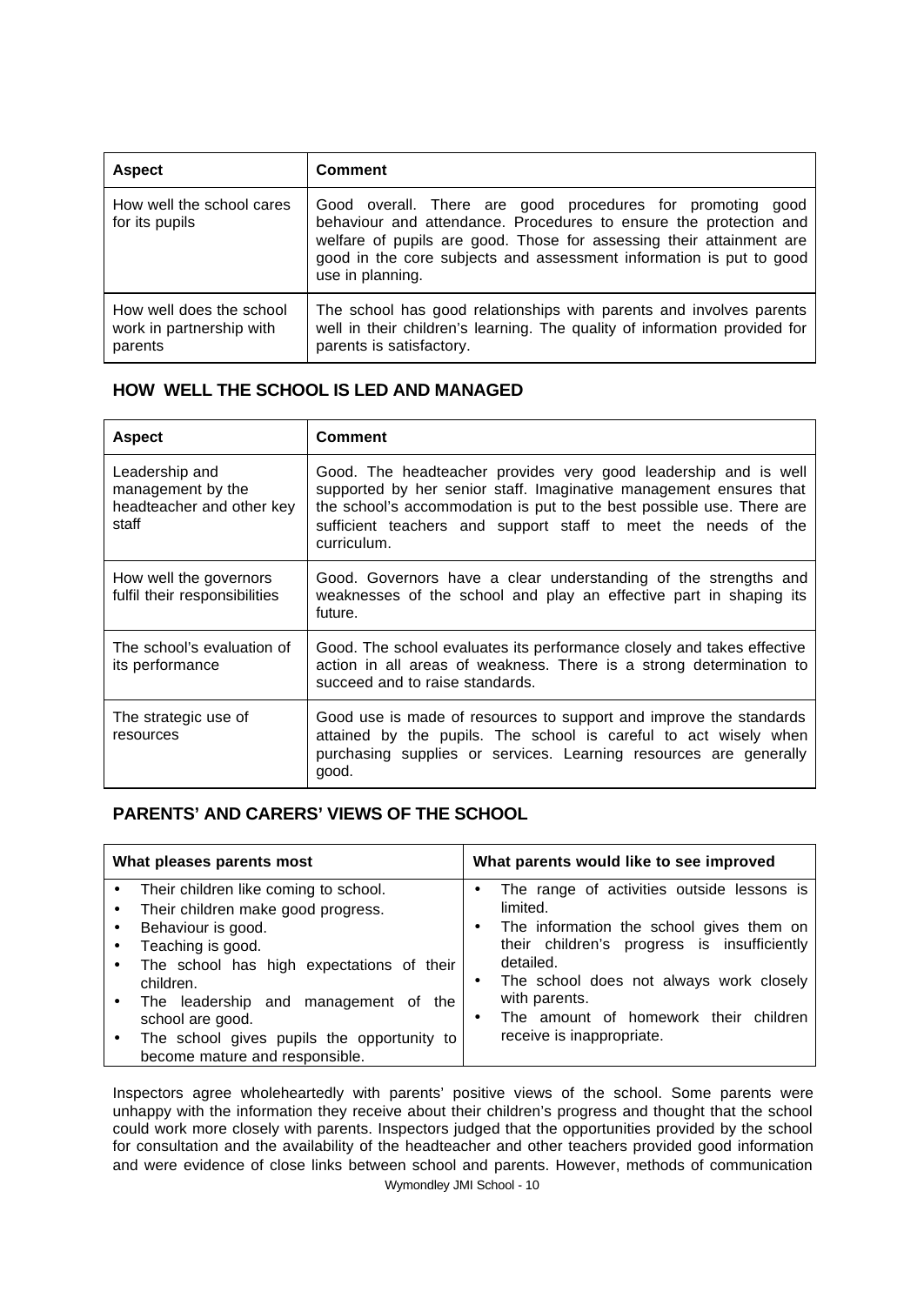with parents would benefit from review. In the inspection team's view, the school provides a very good range of out of school activities, especially in the light of the size of school and number of staff. Inspectors agreed that homework, whilst being suitable and relevantly set, could be more consistent in use and that parents could be better informed about its frequency and content.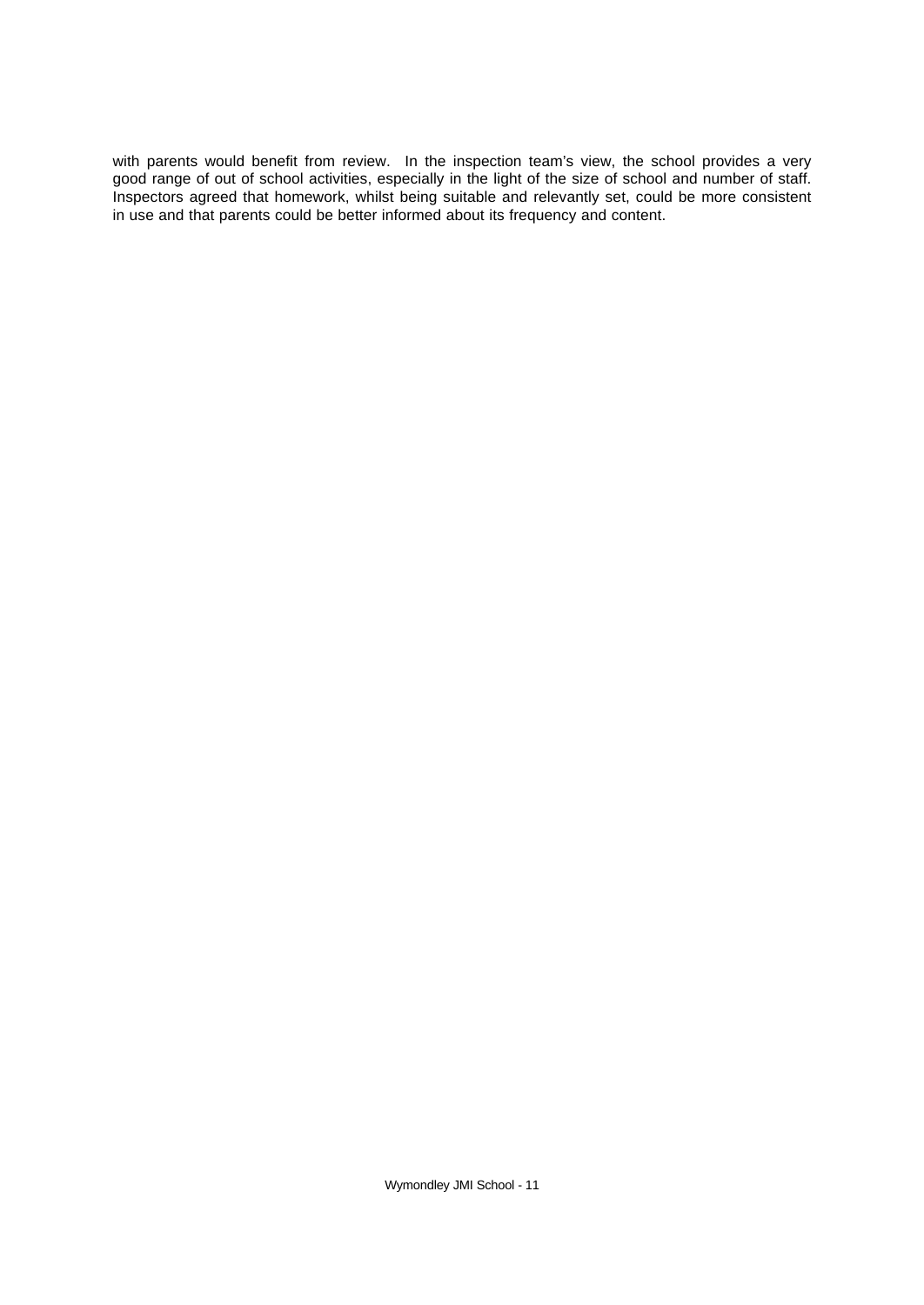# **PART B: COMMENTARY**

# **HOW HIGH ARE STANDARDS?**

# **The school's results and pupils' achievements**

- 1. Owing to the very small size of the school's year groups, the results of national tests at the ages of seven and 11 are unreliable indicators of the standards of attainment being reached by pupils in the school and inspection evidence is of greater importance in the assessment of standards. After an exceptionally good year in 1999, pupils' standards in the national tests for seven-year-olds fell to below average in reading and average in writing and mathematics in 2000, but rose well in 2001, to be well above average in reading and mathematics and above average in writing. In comparison with schools in a similar context, reading and mathematics were above average and writing was average. In teachers' assessments of standards in science, results were also above average. Significantly, the proportion of pupils reaching the higher than expected level in the tests was well above average in reading and writing and above average in mathematics. This represents a maintenance of standards on the time of the previous inspection, and an improvement in reading and mathematics. There is no significant difference in the performance of boys and girls.
- 2. Test results at this stage are generally supported by the overall findings of the inspection, that at the age of seven:
	- pupils reach above average standards in reading, writing and mathematics;
	- there is little significant difference between the standards reached by boys and girls;
	- standards of attainment have improved over the last four years.
- 3. In the national tests taken by 11-year-olds in 2000, pupils reached standards that were above the national average in English, in line with it in mathematics and below it in science, also representing an improvement over the previous year in all three subjects. The proportion of pupils reaching the higher than expected level was well above average in English, close to it in mathematics and below it in science. However, standards were below the average of those in similar schools in all three subjects. In most of the past few years, boys and girls have reached roughly equal standards.
- 4. Since year groups are small and differ in character, the 2001 results are slightly different from the findings of the inspection, in that at the age of eleven;
	- attainment in English and mathematics is above the national average and science is at least in line with the national average;
	- there is little difference between the attainment of boys and girls;
	- there has been a general maintenance of standards since the previous inspection.
- 5. No special provision was seen for higher-attaining pupils by the age of seven, but by the age of eleven many are now making satisfactory progress through the introduction of new initiatives to help them to achieve their full potential.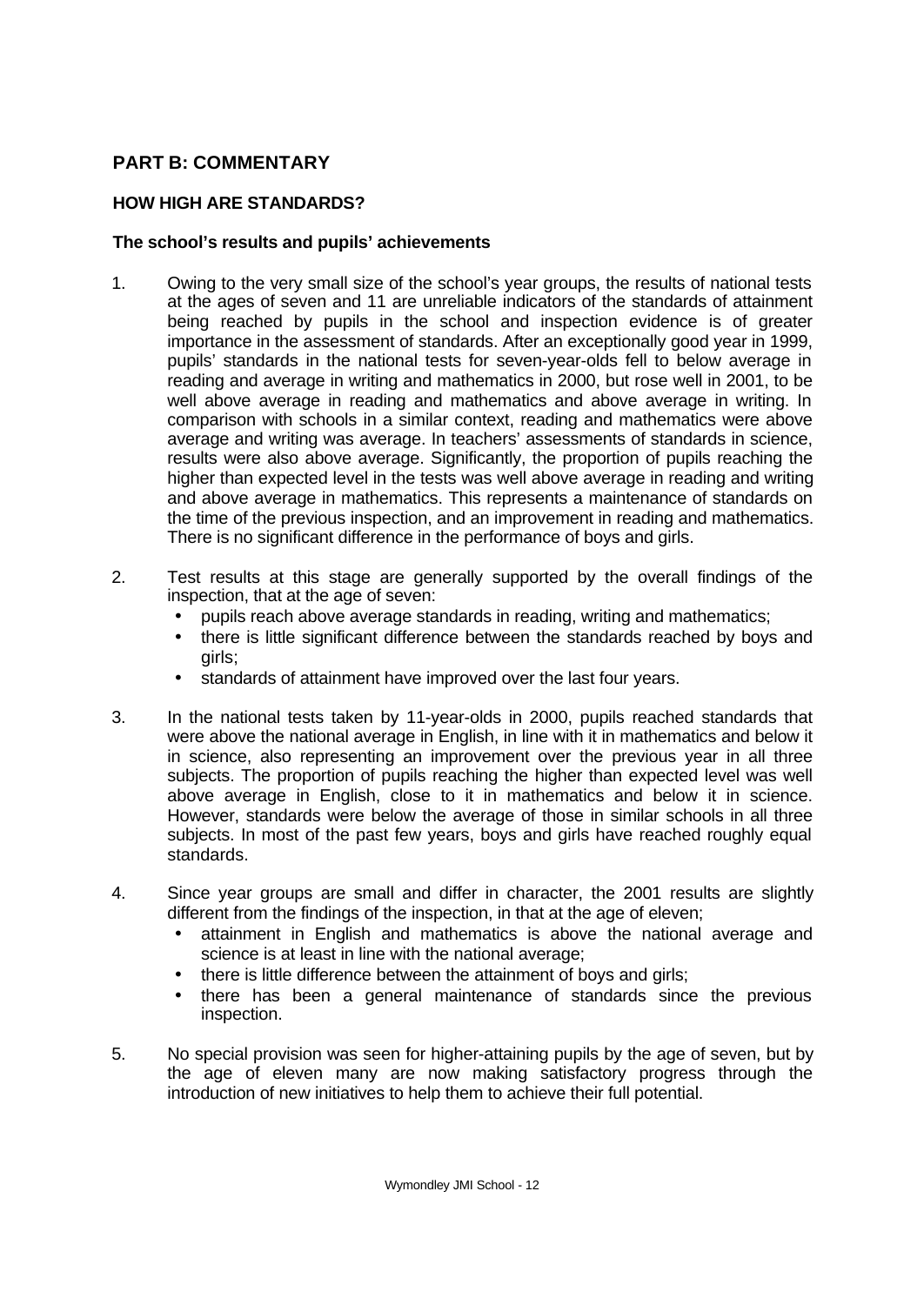- 6. The school sets targets for pupils' achievements in national tests that are demanding in the sense that they can be attained if all concerned work hard. They are realistic because they are based on pupils' prior achievements, particularly their average level of attainment on entry to the school. The school is on track to meet its targets in English and mathematics for next year.
- 7. When children start school in the nursery/reception/Year 1 class at the age of four, their overall attainment is generally in line with the national average in skills in language and communication, mathematical development and their general awareness of the world around them. Attainment in all the six required areas of learning, including knowledge and understanding of the world, physical development and creative development, progresses well because of good teaching, and progress overall is good. They are attaining at least at national expectations by the time they enter Year 1, and exceeding them in some areas, especially in their language and mathematical skills. Children are co-operative and friendly, both with each other and with adults. They share equipment and are well behaved. They listen attentively and they develop the ability to offer their own answers and ideas in discussions. They learn to count and to recognise numbers and some begin to write simple words. Children sing and play musical instruments; they use paints and crayons and learn to use computers enthusiastically as part of their creative learning.
- 8. By the age of seven, attainment is above average in English. Attainment in speaking and listening is generally above average. Opportunities are made for pupils to listen carefully and there is good encouragement for them to respond. Standards in reading are above average. Standards in writing are also above average and are improving as the school incorporates more writing practice into its teaching of the National Literacy Strategy. In mathematics, pupils are making good progress and achieving above average standards. This reflects the effect of the National Numeracy Strategy and a greater emphasis on mental mathematics. In science, pupils progress well and reach standards above the national average, though with few pupils attaining the higher levels in the national tests. In both mathematics and science, emphasis on practical and investigative skills is making a good contribution to pupils' achievement. In design and technology, art and design, and history, pupils make good progress and attain above what is expected nationally at this age. In music, both progress and the standards reached are excellent. In geography, information and communication technology and physical education pupils make satisfactory progress and reach the nationally expected standards. In religious education, they meet the demands of the locally agreed syllabus. Overall, pupils make good progress in relation to their earlier levels of attainment.
- 9. By the age of 11, attainment is above average in speaking and listening and in reading and average in writing. Progress is good, mainly due to the impact in the last three years of the National Literacy Strategy and the booster classes the school has put in place. Attainment in mathematics is above average and is improving due to good teaching, so that progress in the subject is good. Attainment in science is satisfactory and is steadily improving with the use of clear schemes of work. Progress and standards in art and design and design and technology are good. In music, pupils reach excellent standards. In geography, history, information and communication technology, physical education and religious education progress is satisfactory and attainment is in line with national expectations. This progress clearly reflects the efforts made to draw up and use coherent schemes of work in these subjects, which enable pupils to learn at least satisfactorily.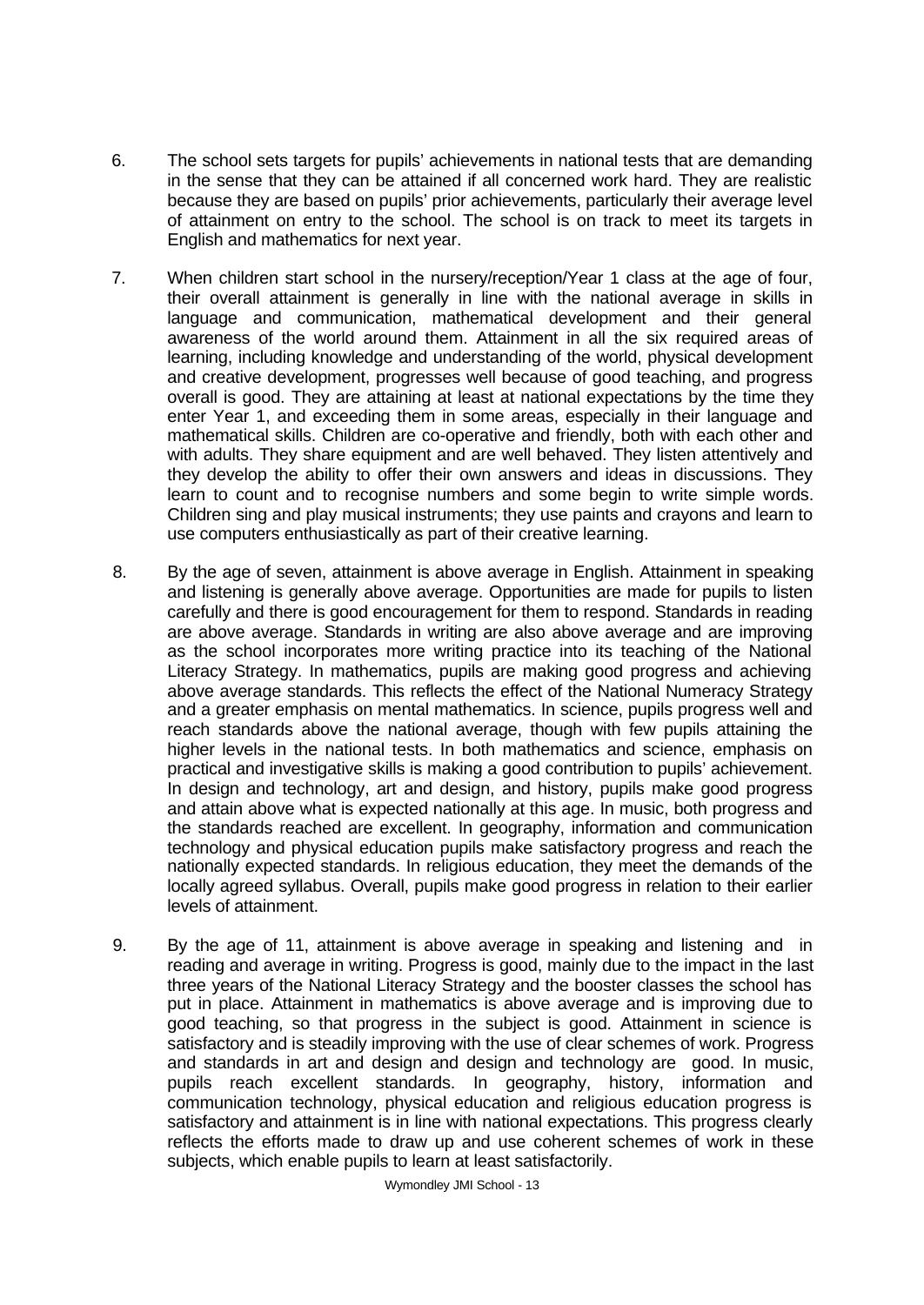- 10. The progress made by pupils with special educational needs is good overall. They are generally meeting the targets set in their individual education plans. Where there is individual support in classes, the progress of pupils is enhanced. They make good progress against their prior learning and are well integrated into all the work and activities of the school. Targets are outlined within individual education plans for mathematics and English, which are well matched to pupils' needs and are reviewed termly. In most subjects and particularly in mathematics and English lessons, work is carefully chosen to suit these pupils' needs and enables them to make good progress. There is not a parallel register of the more able pupils that would focus on their needs. By default, therefore, the more able pupils are not always making the progress commensurate with their abilities.
- 11. A positive contribution to pupils' achievements is made by the effective ways in which personal development and citizenship are integrated into the work in other subjects.
- 12. Since the previous inspection in 1997, standards have improved overall by the ages of both seven and 11, against both national comparisons and when compared with similar schools. However, there is scope for further improvement in many non-core subjects. The school deals well with the mixed age classes necessitated by the size of the school. With its committed staff and good leadership, the school is well placed to raise standards of attainment further.

# **Pupils' attitudes, values and personal development**

- 13. The previous report stated that the school was an orderly school, where pupils' attitudes to learning and behaviour were very good. Pupils responded well to the opportunities for personal development and related well to each other and adults. The school continues to have high expectations of all pupils, as displayed in its aims, and the overall picture has changed little and pupils' attitudes and behaviour remain very good. The relationships within the school are very good, whilst the personal development of pupils continues at a good level. Most parents approve of the school's determination to produce well-rounded pupils, although a few parents have reservations about the range of opportunities for personal development.
- 14. Children in the early years are well integrated into the school family. They quickly gain confidence to try the wide range of activities offered to them, understand the need for routines in an orderly community and form friendships easily with each other and older pupils. Poor behaviour is minimal. Pupils are very responsive to their teacher, want to please and listen well without calling out. Lessons are harmonious and productive for all pupils so that they are receiving a very good foundation for their later school lives.
- 15. Although many pupils have to make significant journeys to school, they arrive in a calm and happy mood. Pupils wear an attractive school uniform. They have very good attitudes and are eager to participate in the day's routines. Their confidence and self-esteem flourish; they are enthusiastic and keen to improve their performance both inside and outside the classroom. Pupils respond well to good teaching and answer teachers' questions with knowledgeable answers that engage the interest of their class. Their concentration is good in groups or independently so that teachers are able to establish a productive teaching and learning environment for all pupils.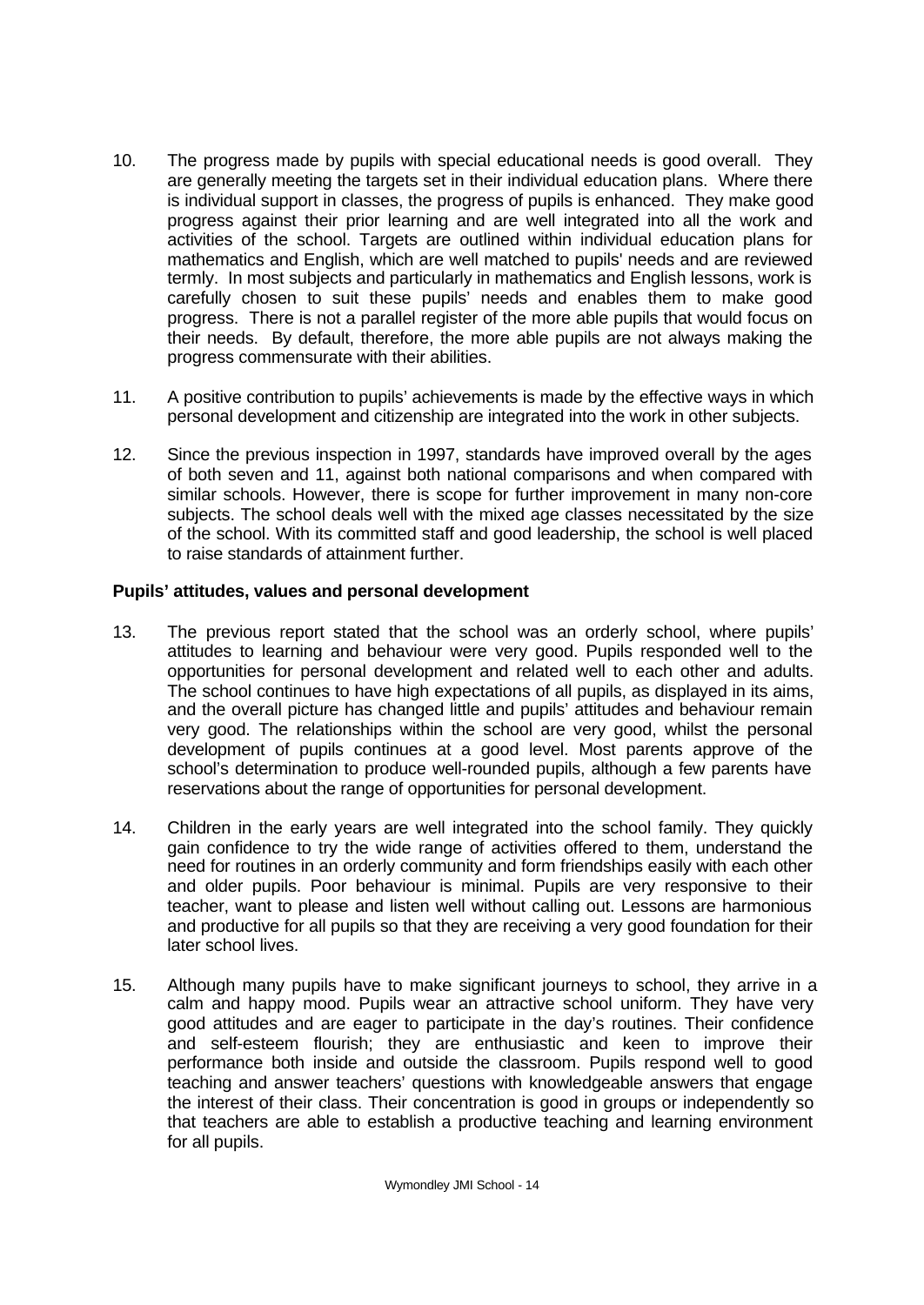- 16. The behaviour of the pupils throughout the school is very good. Only a few examples of restless behaviour were observed when pupils' interest levels waned, and these were associated with older pupils. Pupils have a good understanding of the school's expectations for self-discipline and are developing a substantial respect for each other, so that staff do not need to exert an overt control. The calm and well-ordered classrooms allow lessons to move at a good pace and pupils' levels of enjoyment are high. Pupils with emotional or behavioural difficulties have no significant impact on learning in classes. Behaviour around the school is very good as is the close interaction of older pupils and younger pupils. Although there have been the occasional behaviour incidents, these are spasmodic and mostly associated with play-fighting which becomes over-exuberant. Neither bullying nor bad language were observed, and are definitely not defining characteristics of the school or pupils. The school has not needed to use exclusions as part of its behaviour strategies.
- 17. The quality of relationships, throughout the school, is very good and is a fundamental strength. Staff provide very good role models whom pupils trust. All parts of the school family are well-bonded and mutual respect and harmonious relationships help to promote an effective teaching and learning environment. Older pupils consistently and effectively help younger pupils, both inside and outside the classroom. All pupils, irrespective of age, eat amicably together at the very sociable lunchtimes. Courtesy and politeness are distinctive features of all pupils and they are exceptionally welcoming to visitors, to whom they confidently demonstrate their abilities or engage in interesting conversation.
- 18. The personal development of the pupils is good. All staff, from the reception onwards, strive to raise pupils' self-esteem, and encourage pupils to experience a broad agenda of opportunities. As part of a close-knit community, pupils willingly look after each other. They are given an awareness of others less fortunate than themselves through charity work within the local villages, nationally and internationally. The personal, health and social education curriculum is developing an awareness of life in the outside world, and assemblies explore themes of feelings, and of relating to other people. Many lessons have due regard to health and safety considerations. Pupils work diligently when given a range of class and whole school routines. Pupils are starting to use the Internet for personal research but opportunities to take initiatives for their own learning are still developing. Some classes utilise a team system for collecting points but this is not extended to the whole school. The school visits the local community and, in turn, is a focal point for activities such as the scouts. All pupils display a well-developed sense of moral and social awareness which equips them well for their next stage of education and, eventually, as good citizens. There is a very good range of extra-curricular activities and pupils' involvement in inter-school competition is not impeded because of the school's small size. The school is distinguished by its musical achievements, in both theory and practice. Pupils maintain the environment of the site well by ensuring that it is free of litter.
- 19. During the last four years the school has improved its attendance to a very good level. Authorised absence is low, but family holidays taken during term-time are at a high level. The staff take registers efficiently at the beginning of each session. However, unauthorised absence is high, due to the recurrent problem of poor recording of reasons for absence by some teachers. Punctuality at the start of the day is satisfactory, and during the rest of the day is good. The educational welfare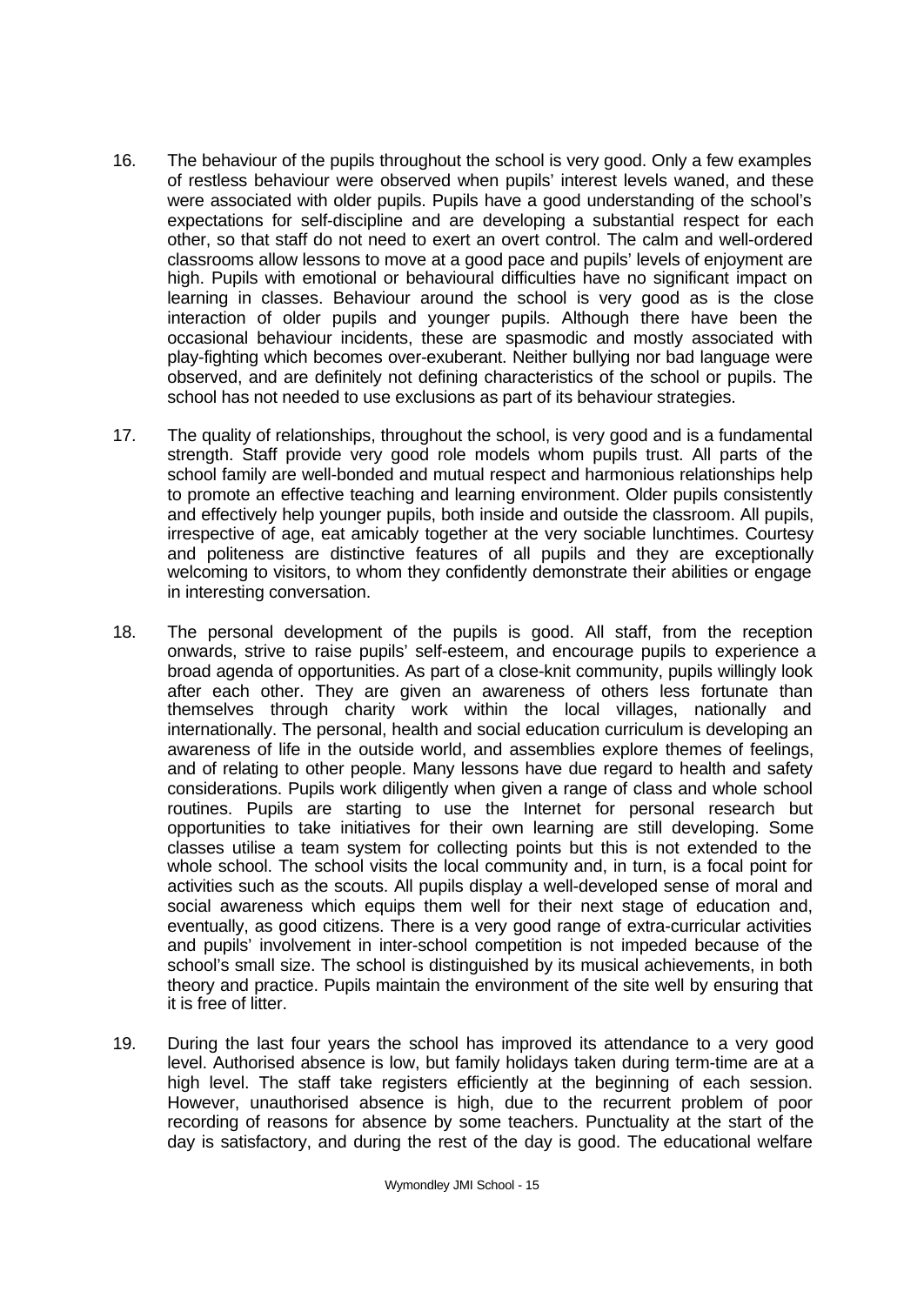officer has a good relationship with the school. There are no indications of any truancy.

# **HOW WELL ARE PUPILS TAUGHT?**

- 20. Teaching is good in the Foundation Stage and in Key Stage 1 and Key Stage 2; a situation maintained since the last inspection but an improvement on teaching in Key Stage 2. No unsatisfactory lessons were observed. Of the twenty-nine lessons seen during the inspection, two were excellent, nine were very good, twelve were good and twenty-one were satisfactory. The quality of teaching allows pupils throughout the school to make good progress overall..
- 21. Teaching is characterised by impressive teamwork between members of staff. Teachers plan together carefully; they constantly address the question of pupils' progress through the years and they share good practice with readiness and enthusiasm. This co-operative attitude is not reserved only for teachers but spreads from teachers to support staff, so that the whole school works together effectively. In this way, no new teacher is ever without a high level of support and advice. Teachers use day-to-day assessment of pupils satisfactorily, but homework is not always set to ensure consistency and an appropriate level of challenge in Key Stage 1 and Key Stage2.
- 22. The standard of teaching in the Foundation stage of learning is good overall, and during the inspection there were instances of very good teaching, especially in mathematical development and knowledge and understanding of the world. The staff have a good understanding of the requirements of an appropriate curriculum for this age group and plan well. They have good expertise in teaching the children basic skills in literacy and numeracy. Expectations for behaviour and attainment are high and the children are managed well and behave well in response. There is good use of time and resources and support staff are well deployed. Resources are of good quality, used well in teaching to support learning and are sufficient for the demands of the curriculum. Teaching methods are generally effective, with a reasonable balance between activities which are directed by an adult and those which children choose for themselves. Those children identified as having special educational needs are offered appropriate support in their learning. Assessment is used very well to inform what the children will learn next and to build on what they can already do and understand. Homework is well used in the nursery and reception years, for example, activities are provided for the children to share at home with their parents and carers.
- 23. In English, teaching ranges from satisfactory to very good. All teachers have a secure understanding of the National Literacy Strategy and use lesson time appropriately to ensure that the different elements defined in the strategy are covered well. They are secure enough in the use of the strategy to be able to adapt it sensibly and effectively to the needs of their particular pupils, though expectations for the more able pupils is sometimes too low in Years 5 and 6. They do not, however, ensure that pupils are challenged enough in the range of writing undertaken through other subjects in the curriculum, so that opportunities are missed for promoting specific styles of writing for different purposes. Teachers demonstrate good subject knowledge and methods which inspire pupils to learn successfully. They use questions very successfully to encourage pupils to contribute in lessons and to promote independent thought. Pupils are motivated well by the interesting tasks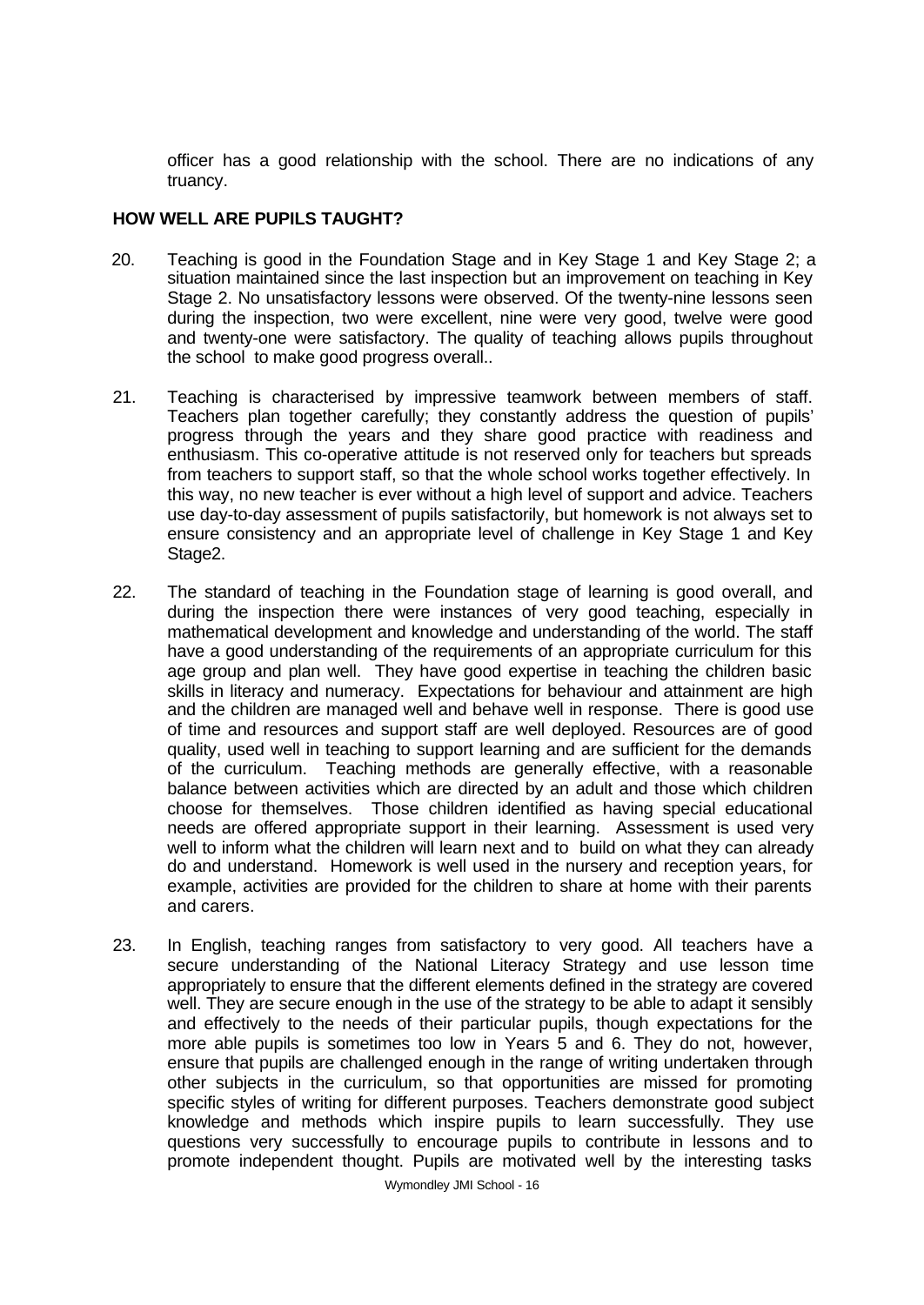prepared for them, regardless of their gender or their varying abilities. The best lessons proceed at a good pace. Work is generally well matched to pupils' abilities. Planning has clear objectives and teachers' good management ensures that pupils are never idle or distracted during lessons.

- 24. In mathematics, teaching is never less than satisfactory and is often good, especially in Key Stage 1. Lessons are carefully planned, using the National Numeracy Strategy. In most lessons, teachers identify activities well for different ability groups but demands on more able pupils are sometimes too low. Teachers' subject knowledge is good and expectations are appropriate, though best in Years 1 and 2. Teachers manage their pupils and time well. Support staff make a valuable contribution to the quality of teaching and learning through the help and support they offer to individuals and to groups. Pupils learn to apply their mathematical skills well. All teachers have good relationships with their classes and manage their pupils well. Work is accessible and interesting for the less able pupils.
- 25. In science, teaching ranges from satisfactory to good. Teachers ensure that pupils know how to use scientific enquiry processes and attach importance to the development of experimental work, helping pupils to challenge themselves to think and to solve problems. Teachers ensure that pupils enjoy and are interested in the science lessons. They do not, however, always plan well to meet the needs of all abilities and the use of literacy is insufficiently developed in the subject.
- 26. Teaching in art and design is generally good throughout the school. Teachers interest and enthuse pupils with their knowledge and use of colour, pattern and design. Learning is good as a result. Planning is very effective and a good variety of resources are used well by pupils. All these factors promote good progress. Teachers' good subject knowledge and interest in the subject are clearly evident in pupils' work and in the many displays around the school.
- 27. Few lessons were observed in design and technology during the week of the inspection, and none in Key Stage 1. However, evidence from the lessons seen and analyses of pupils' work show that work is well linked with other subjects in the curriculum and planning is good, with every opportunity taken to encourage appropriate skills and knowledge.
- 28. It was not possible to observe any teaching of geography during the inspection, so no judgement can be made. The teaching of history is good overall. Teachers provide a good range of practical activities and resources to support their planning. They use their knowledge and interest in the subject to involve pupils by asking skilful questions and they use resources well to encourage pupils' interest. Pupils enjoy the practical and investigative activities and make satisfactory progress.
- 29. Information and communication technology is taught satisfactorily through the support of the information and technology co-ordinator. Teachers have clearly acquired enough expertise and understanding of the subject to enable pupils to develop their skills well. Teachers harness pupils' interest well and plan systematically for use in most subjects of the curriculum, except for mathematics.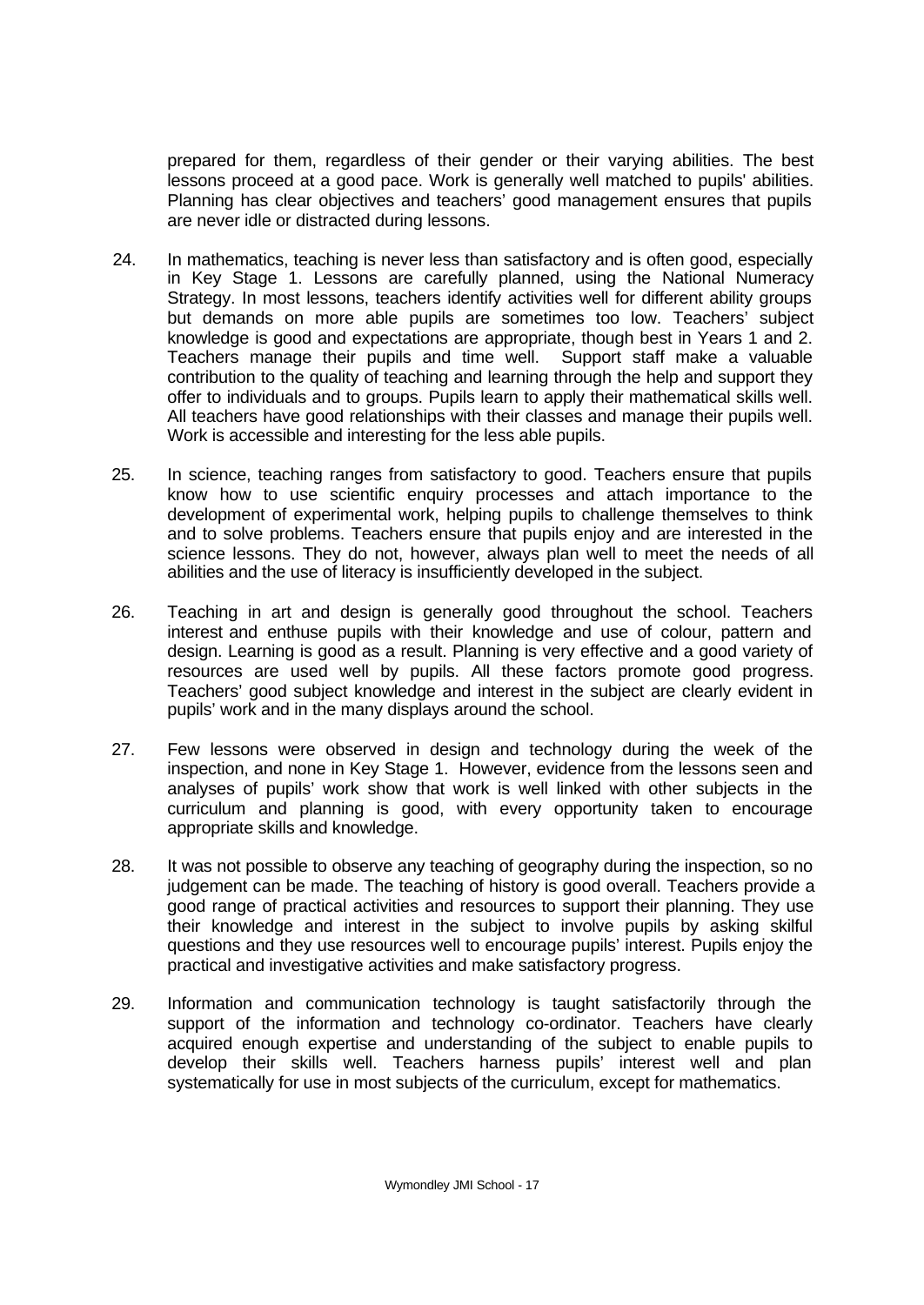- 30. The quality of teaching of music is very good and often excellent. The specialist teacher plans with care and pupils are encouraged to develop their skills and talents in all areas, either when singing, undertaking instrumental work, when composing or when they simply appreciate music. Her enthusiasm and expertise encourage pupils to develop to their full potential.
- 31. In physical education, the teaching is satisfactory for pupils by the ages of seven and 11. The planning of lessons ensures that pupils progress systematically through a range of skills and are exposed to a range of activities in which all can enjoy participating at some level. Teachers manage pupils safely and with good humour, so that pupils are happy to try new activities and work with interest and concentration.
- 32. Teaching could only be observed in one lesson in religious education, so that no overall judgement can be made. Teachers, however, are secure in their subject knowledge and clearly convey it to pupils in an interesting and meaningful manner.
- 33. Teaching and learning for pupils with special educational needs is good. Learning sessions are well organised and structured. The quality of support, which takes place in class is good. The learning support assistants make a tactful but rigorous contribution to pupils' learning in most lessons, but occasionally lack of liaison with teachers means that they are not fully involved in all aspects of a lesson. Pupils are fully integrated into activities in the classrooms. The organisation, groupings, general provision and support have a positive impact upon learning. Teaching for the few pupils for whom English is an additional language is also good, through the care teachers take to plan appropriate work for them and the level of support afforded to them.

# **HOW GOOD ARE THE CURRICULAR AND OTHER OPPORTUNITIES OFFERED TO PUPILS?**

- 34. The quality and range of learning opportunities in the school are satisfactory and the required curriculum is in place. There is a satisfactory balance across the whole curriculum and learning opportunities are broad and relevant. All subjects in the National Curriculum are taught, as well as religious education, and the allocation of time for each subject is appropriate. There are good strategies in place for teaching both literacy and numeracy skills. Sex education and drugs awareness education are included well into the curriculum. Long-term plans with clear objectives have been developed following the previous inspection, and these are clear and relevant. There are effective policies, for example about the curriculum, teaching and learning, and educational visits, and there is a 2-year programme of study for Years 1 to 6, to meet the needs of mixed age classes. The Foundation Stage of learning covers the necessary requirements in the six areas of learning and includes the Early Learning Goals. The range and quality of opportunities for learning in the nursery and reception years are sound and there is an appropriate balance across the curriculum, with relevant activities and broad coverage. The provision is planned specifically to ensure children receive their entitlement to an appropriate curriculum, in a mixed age class of nursery, reception and Year 1 pupils.
- 35. Work is generally planned to match the needs of pupils, but is not always sufficiently challenging to extend the more able pupils so that their opportunities for independent or research work are sometimes restricted. However, 'booster' classes for English, mathematics and science are provided for Year 6, before and after school, in the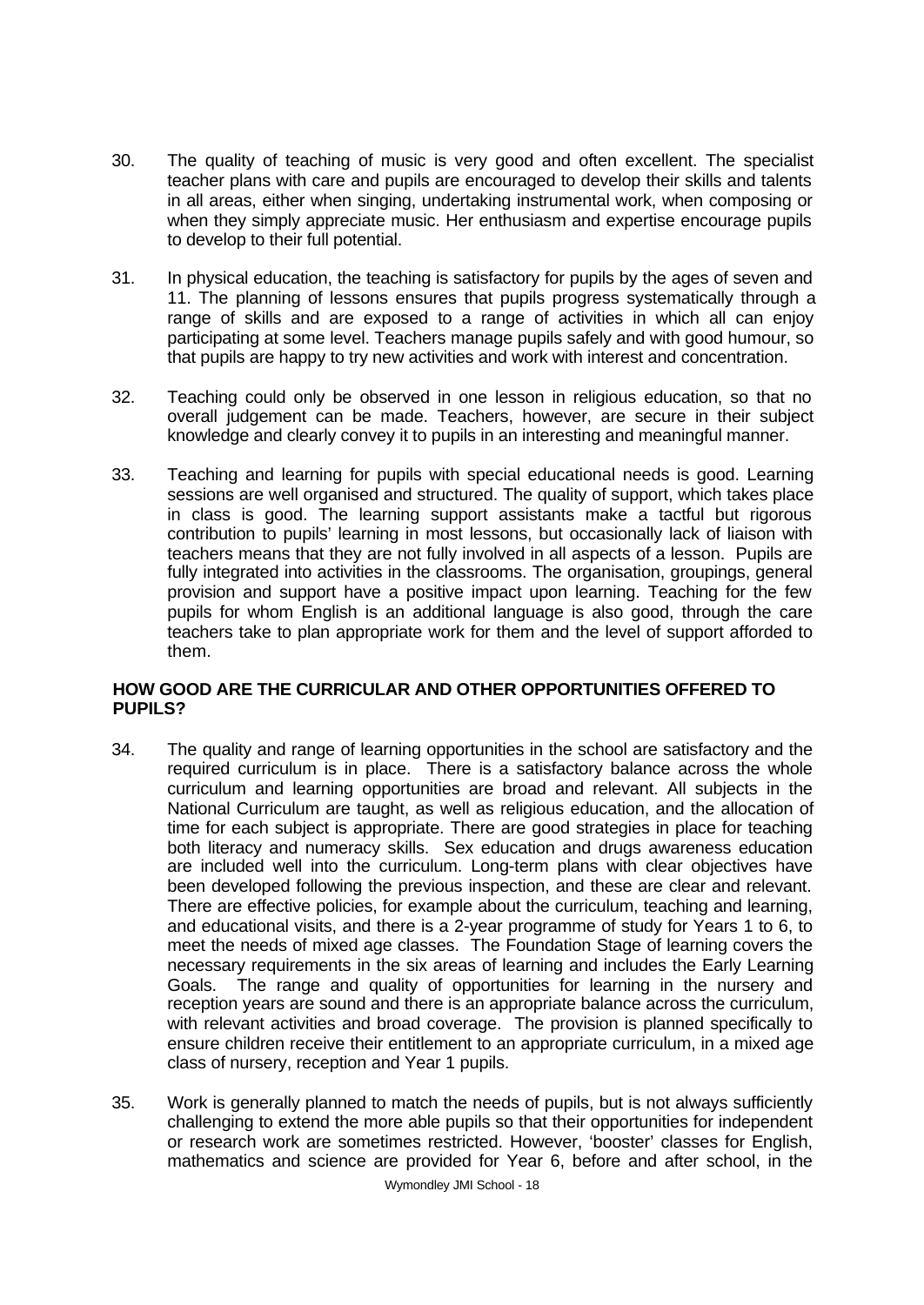autumn and spring terms. Music is very important in the life of the school and extremely high standards are achieved. There is a specialist music teacher who attends one day a week, and visiting woodwind, brass and violin teachers.

- 36. The school carefully assesses the needs of pupils with special educational needs. Teachers' concerns lead to carefully crafted individual education plans, with targets drawn from observations of behaviour, of speech and language difficulties and, increasingly, from mathematical aspects. The concepts involved, however, are sometimes too general and do not always include specific, timed targets to improve pupils' progress and success.
- 37. The school's aims and expectations include a clear commitment to equality of opportunity, built into the aims and practices of the school. The good ethos and relationships indicate a caring community. The school complies with relevant legislation. No children miss their entitlement because of race or gender. No discrimination in terms of gender, ethnicity or background is found. Inappropriate language or behaviour is challenged effectively. Moreover, pupils with special educational needs and less able pupils are well supported in class to enable their full participation. The support of pupils for whom English is an additional language in the seven to 11 age group is satisfactory. Work in some subjects, such as Literacy and Numeracy, is mostly differentiated appropriately. However, the level of differentiation is sometimes insufficient to extend the more able pupils. The school's policy for equal opportunities is comprehensive and applies both to pupils and staff employed in the school. Staff provide good role models for pupils. The range of curriculum materials is wide enough to cover all backgrounds. Opportunities extended to pupils are underpinned by the principles of equal opportunities. All pupils are included in outings and school journeys. Financial contributions are sensitively sought but not demanded. Extra-curricular activities are open to all pupils irrespective of gender, ability or background. In these ways, the school ensures the inclusion of all pupils.
- 38. There is very good provision for extra-curricular activities. These include country dancing, theory of music, and football. Netball and lacrosse clubs are held in the winter months and cricket, rounders and tennis are provided in the summer. Generally, clubs are very popular with pupils and there are very few pupils in the juniors who are not involved. Musically, there is a club for recorder tuition and an orchestra plays on Saturday mornings. There are also regular football and netball matches against local schools and the school competes in cricket and athletics events organised by district associations. The country-dance team takes part in a gala at Hatfield House.
- 39. There are good links within the local community which contribute effectively towards the pupils' learning. For example, concerts are held at the school and other local venues to raise money for local charities. Local churches are involved in the life of the school. Harvest Festival contributions are given to the senior citizens in the area and the pupils sing to residents at the nearby nursing home. The village community comes to events in the school, such as the Summer Fayre. The school promotes constructive relationships with other local schools, although there are few playgroups, pre-schools or nurseries in the immediate area. There are productive links with the secondary schools and good Year 5/6 liaison with secondary school staff.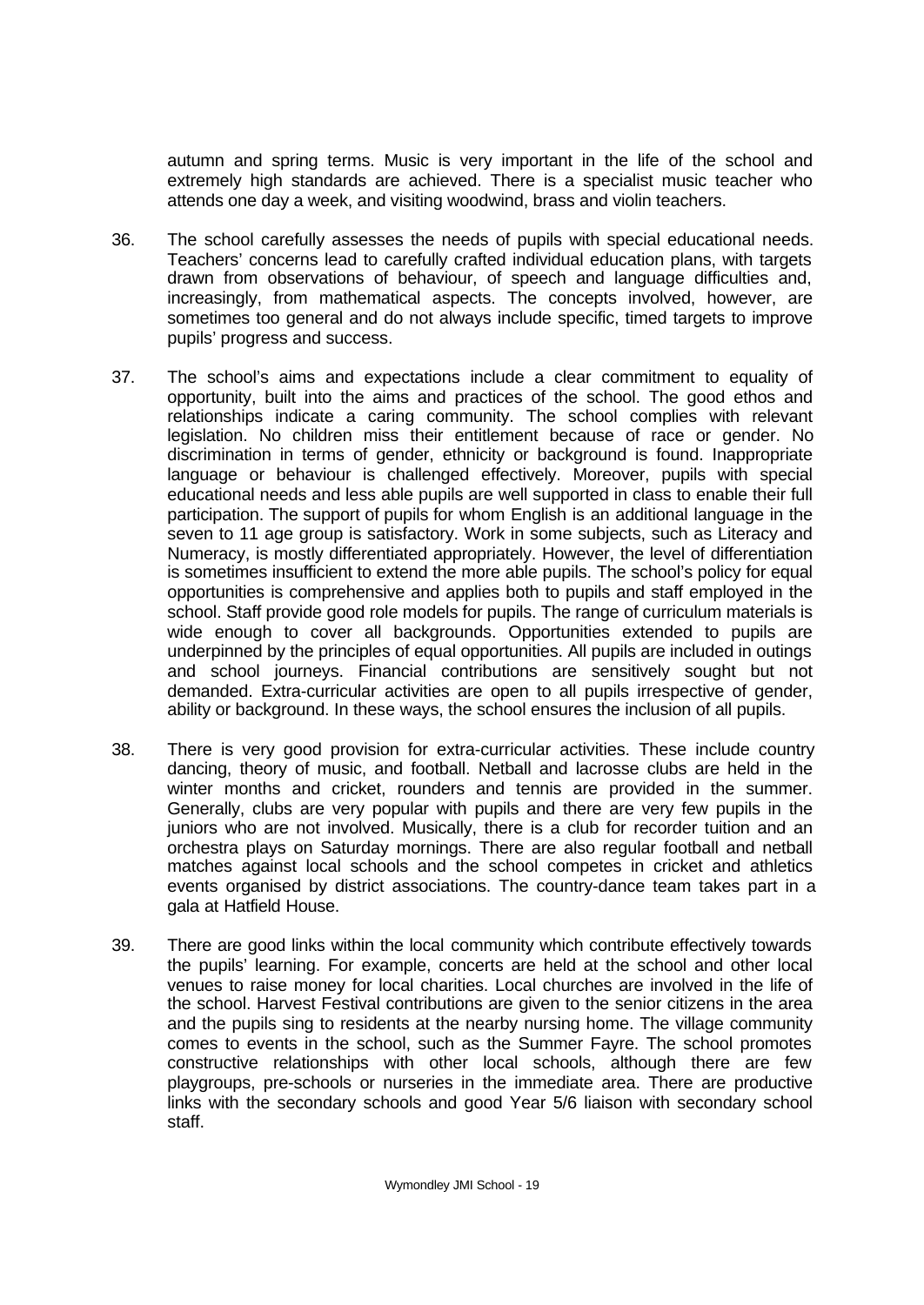- 40. The provision for spiritual development is satisfactory. Acts of collective worship are carefully planned and offer opportunities for reflection and prayer. Care is taken to provide appropriate music to create the correct atmosphere when pupils enter the hall. Pupils respond to this with quiet and respectful behaviour. Pupils reflect on the nature of ideas like how to treat visitors with respect, as in an assembly seen, using the story of Jesus, Martha and Mary. In some lessons, there are examples of pupils being truly moved by uplifting experiences, especially in music, when the choir sang 'Close Every Door' and 'Eleanor Rigby' with understanding and compassion.
- 41. The school's efforts to promote the pupils' moral development are very good. All staff, including the lunchtime supervisory assistants, have received training in behaviour management. The school has a clear code of behaviour which involves a graded series of sanctions and rewards, thar are clearly displayed and understood by the pupils. There are high expectations of good behaviour of the children in classrooms and on the playground. Relationships amongst pupils and between pupils and staff are well maintained. Adults provide good role models. Teachers encourage pupils to be appreciative of the efforts of others, both by urging them to applaud particularly worthy efforts and by celebrating successes of all kinds in assemblies. Correct behaviour is encouraged through the themes of stories in acts of collective worship.
- 42. The school makes very good provision for pupils' social development. Lessons offer many opportunities for collaborative work in pairs or small groups. Year 5 and 6 pupils, working as a group, prepared a choral reading of a poem for their class assembly. Older pupils are given responsibilities such as organising the school library, being responsible for certificates and awards for the 'celebration' assemblies and the delivery of the registers. Older pupils are paired with younger ones for shared reading sessions. The many educational visits and school sports teams provide useful opportunities for pupils to mix together in the wider community.
- 43. The frequent musical productions and choir appearances provide opportunities for pupils to build confidence in public performances. All pupils are involved at some level and are proud of their efforts. Pupils are encouraged to think about and do something for those less fortunate than themselves through their active support for a charity.
- 44. Cultural provision at the school is very good. The curriculum is enriched by visits from artists and writers. Pupils have the opportunity to enjoy traditional activities like country dancing and Harvest Festival. Pupils are given a chance to develop an awareness of the culture of other faiths through their work on Islam and Judaism. They are given the opportunity to appreciate the works of famous European artists like Monet, as well as art from Ancient Egypt and Ancient Greece. Music lessons provide the opportunity for pupils to familiarise themselves with the works by many famous composers, as well as multicultural music.

## **HOW WELL DOES THE SCHOOL CARE FOR ITS PUPILS?**

45. The previous inspection judged that the overall provision for the support, guidance and welfare of pupils was very good. Whilst it continues at a good level, it is often better in its implementation by the experienced staff than in its formal procedures. The present high quality welfare provision contributes positively to the good progress and development of all pupils, and is valued by parents. The headteacher and staff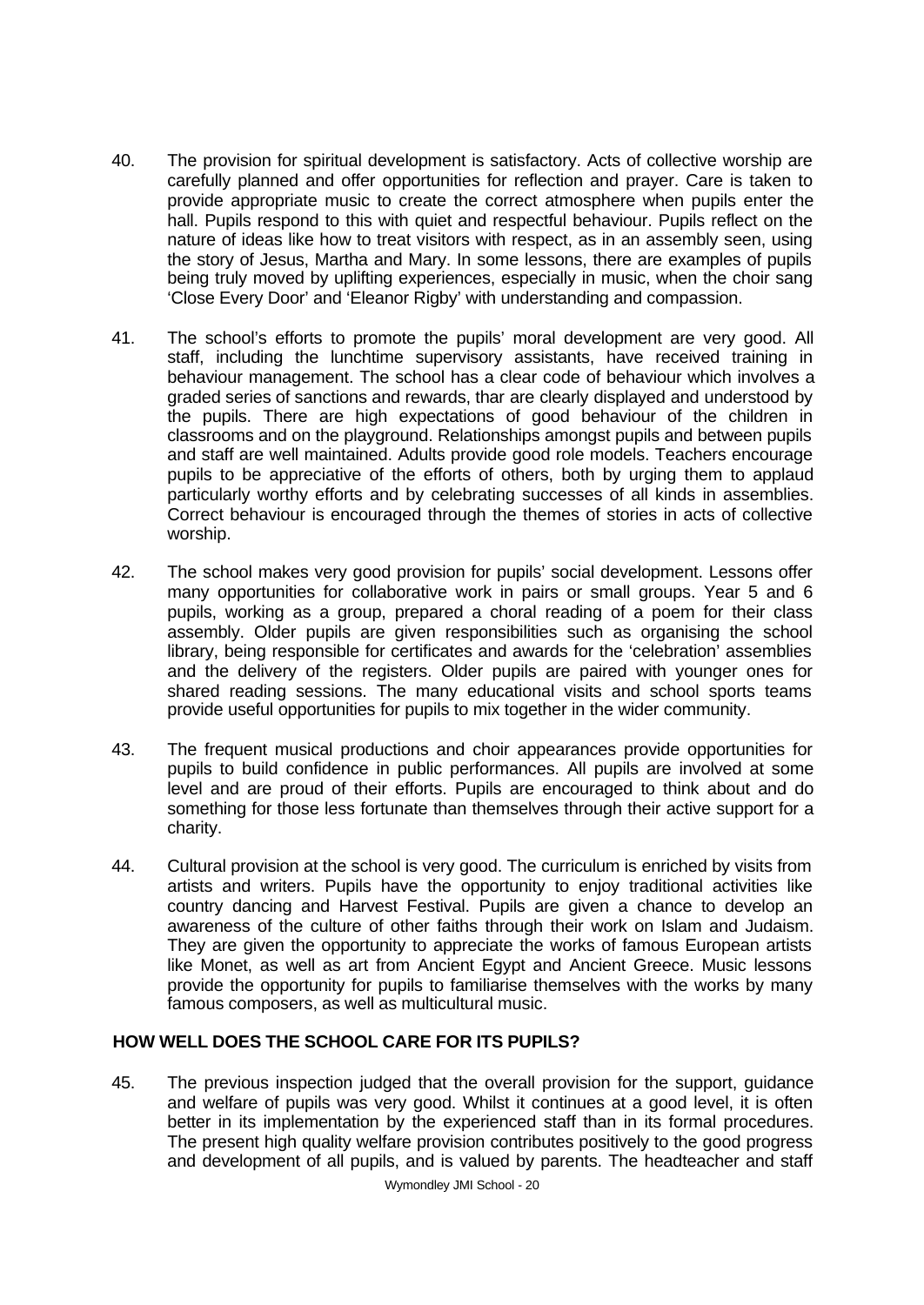have a very detailed knowledge of all their pupils. They have a high level of personal involvement with pupils throughout the day in a small school environment. Teachers' knowledge of pupils is often reinforced by their long service at the school, knowledge of parents who may have attended the school and close relationships within small village communities. The headteacher and her colleagues are committed to their pastoral roles with enthusiasm and dedication that absorbs a considerable amount of time. Pupils feel secure within this integrated community, without any loss of their independence, and in turn promote the caring culture and ethos of the school. Parents greatly admire the headteacher for her efforts and choose the school for its development of well-rounded pupils and a safe, sensitive and caring community.

- 46. The monitoring of pupils' personal development is good throughout the Foundation Stage but satisfactory within the remainder of the school. There is no whole-school system and it relies mainly on staff observations and discussions at staff meetings rather than on formal systems. The school's very good knowledge of each pupil allows it to involve professional agencies, as required, for pupils with special educational needs. The special educational needs provision is good but many parents do not feel sufficiently engaged in the development of individual educational plans or targets.
- 47. The school secretary updates all information on pupils and this is sufficiently focused and specific to support any emergency. The school tries hard to achieve affective liaisons and relationships with the many local state and private secondary schools. Parents receive good support at transfer, despite a wide variety of aspirations. Induction procedures are good, and guarantee that parents and pupils are treated as individuals and make a confident start as part of the school community.
- 48. The school has a comprehensive range of relevant and updated support, guidance and welfare policies to support its actions. Policies are implemented consistently across the school. The school is very welcoming to outside agencies and specialists who support the pupils on a routine basis or if there are specific problems. The school has been well served by a school nurse in the delivery of sex education. Parents are well involved in the process, and there have been no withdrawals, indicating a high level of approval. The educational welfare officer is a regular visitor to the school.
- 49. Child protection procedures are satisfactory and the experienced staff are vigilant and receive good support through outside agencies. Although emerging issues of child protection are discussed in staff meetings, the headteacher has not received any recent refresher training and staff have received no formal training. The staff handbook lacks sufficient relevant references for new staff. The school does not display the Childline telephone number within the school. Presently, there are no pupils on the child protection register.
- 50. The school has good procedures for monitoring and promoting pupils' behaviour. Through its high expectation of good behaviour and a common-sense application by experienced staff, pupils thrive in a very good teaching and learning environment. Pupils are involved in developing class rules at the start of the year. Although the code of conduct is displayed in classrooms and around the school, the accent is on self-discipline and the mutual trust fostered by staff has a very positive effect on all pupils. Often some aspect of the moral provision is reinforced during assemblies or during the personal health and social education lessons. The school does not have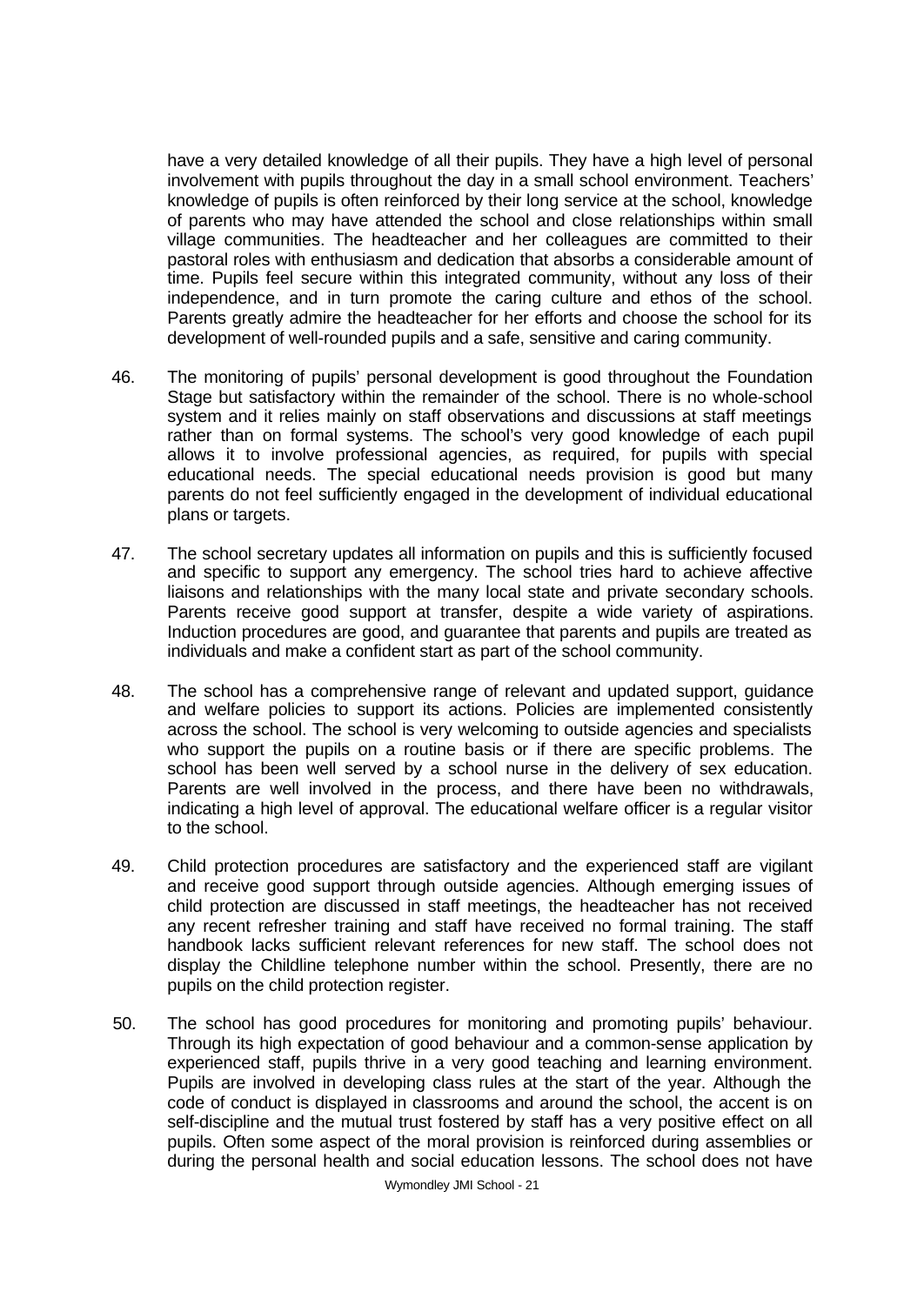an over-reliance on awards to produce an orderly community. Rewards are simple and effective, done through the weekly award assembly. Sanctions are understood but little used as the headteacher's spasmodic use of the 'yellow book' is sufficient to deter any erring pupil. The tight-knit community and the constant contact with pupils during the school day ensure that the staff and headteacher have a thorough knowledge of any problems between pupils. They are very effective in detecting and eliminating any oppressive behaviour.

- 51. Attendance procedures and systems are good and have produced a continual improvement in attendance levels. Parents are made well aware of their statutory obligations but the incidence of parents requiring holidays within the term is above average. Although parents are diligent in communicating reasons for absence, the school has had difficulties in linking telephoned reasons into the registers and this has led to high levels of unauthorised absence.
- 52. Health and safety procedures are satisfactory but regular site audits require greater rigour. The school is a safe environment for all pupils and staff. However, there are a number of minor health and safety problems which have been fed back to the school by the inspection team for action. Health and safety in the hall during physical education can be compromised by the storage of furniture, and the playground surface is unsatisfactory in some areas. The school has a sufficient number of first aiders, but first aid facilities are inadequate, due to the lack of a medical room. Pupils are well acquainted with health and safety principles, through the personal health and social education provision and in lessons.
- 53. Assessment across the school is generally satisfactory and is good in literacy and numeracy. The teachers undertake both the recording of progress and the determination of what they will teach next as a result of this process. Targets are set for pupils, who are given feedback about their progress. Assessments of social and academic development are undertaken for the Foundation Year pupils, as well as baseline assessment in the nursery. Statutory national curriculum tests are used in Years 2 and 6, and optional national tests in Years 3, 4 and 5. The assessments undertaken are used well to provide information which teachers use to aid planning and to guide individuals. Tracking is used to ensure that pupils make appropriate progress in their work and to identify individuals and groups that need support. However, pupils' work is not monitored by the curriculum co-ordinators in all subjects, particularly the non-core subjects to ensure consistency of progress.
- 54. The school uses effective assessment procedures to ensure compliance with the Code of Practice when identifying pupils with special educational needs. Any children with potential needs are identified early in their time at the school. Individual Education Plans for these pupils have appropriate targets, if not always totally specific ones, and these are regularly reviewed. The school involves parents as fully as possible in these reviews and maintains close links with outside agencies. The school has facilities to enable it to cope with physically disabled pupils. The small size of the school enables good provision for special educational needs. The staff know their pupils very well, and have good relationships with the parents. This means that any problems are noticed and dealt with early on in the child's school career.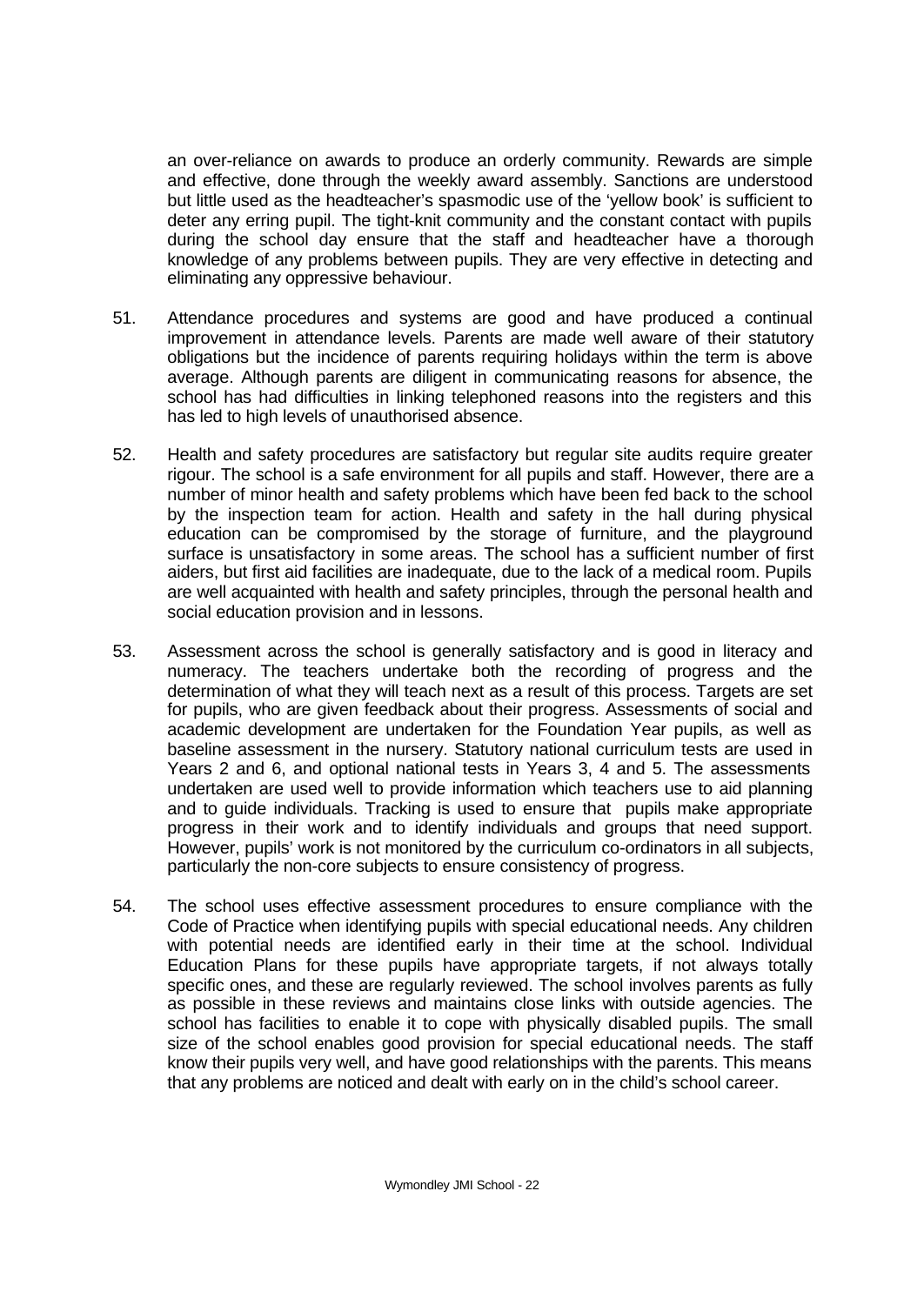# **HOW WELL DOES THE SCHOOL WORK IN PARTNERSHIP WITH PARENTS?**

- 55. The last inspection report indicated that the quality of the partnership with parents was very good. Most parents continue to support and trust the school and apathy levels are low. Many parents have high aspirations for their children, and recognise that the headteacher and staff clearly promote well-rounded pupils. Overall, parents show a good level of satisfaction with the school and are extremely approving of the behaviour of pupils and the standards achieved. However, the school has been surprised that an increased number of parents, approximately one in nine, are critical of some aspects of the school, including how closely the school works with them, how well they feel informed about their children's progress and to what degree they feel the school is approachable over problems. These dissatisfactions have their roots in the established communication strategies with parents which are insufficient for aspirational parents, and would benefit from review. There are significant levels of dissatisfaction regarding the amount of homework and the range of activities outside lessons. Inspectors found that parents' views regarding homework are vindicated as the school lacks a coherent policy, sets homework variably, and without parents knowing what to expect. However, parents are not justified in their criticisms that the range of activities for pupils' development outside lessons is limited. The range of activities is very good. It is often distinguished by its efforts in competition with other equivalent schools. As one would expect, most outside activities are directed at older pupils**.**
- 56. The effectiveness of the school's links with parents is satisfactory. Informal communications at either end of the school day are adequate, as busy parents have little time for conversation. Teachers are not pro-active in engaging parents in the playground, but rely on the open-door policy and occasional meetings with parents in the community. Communications are made more difficult by the present essential security system. The school reception area is not particularly welcoming to parents who want to identify the staff, governors or members of the Parent Teacher Association, so that some parents have only a cursory knowledge of essential school contacts.
- 57. The impact of parents in the school is good. A substantial number of parents play a high quality role, either as volunteers or as teaching assistants. The school is well supported on outside visits by parents. Parent governors are very committed, enthusiastic and dedicated to the future well-being of the school. The Parent Teacher Association works tirelessly to raise funds for the school by a rich agenda of events for parents and pupils. As well as being financially beneficial to the school, they have been of great assistance in the building of the adventure playground.
- 58. The quality of information for parents is variable but satisfactory. The prospectus and the annual governors' report to parents are good quality documents which indicate that the school values its parents. The aims of the school do not specifically refer to parents as part of a partnership and there is no major statement regarding a policy for parents. Parents would benefit from other policies and procedures being displayed within the school. Notice boards for parents are few and convey little of significance. Other written communications are of sufficient quality, regularity, and timeliness. The newsletter is poor and does not communicate the essential ethos of the school. Annual reports to parents are good. They give comprehensive insights into pupil's abilities in each subject of the national curriculum, contain achievements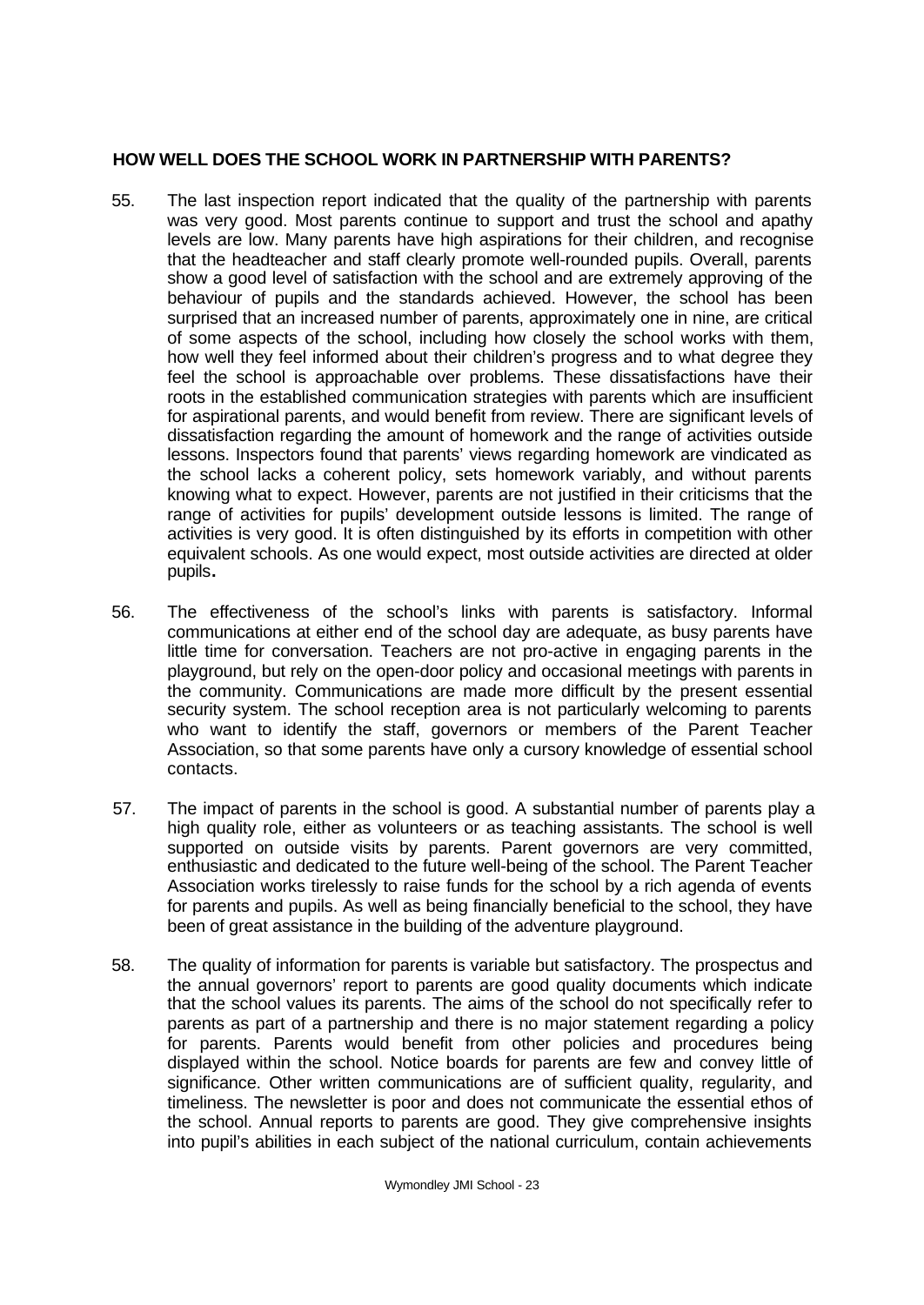against past targets and describe future targets. Reports seek the views of parents, and pupils produce their own written appreciation of the year.

- 59. An evaluation of provision for pupils with special educational needs is included in the Governors' Annual Report to parents. Parents are appropriately involved in reviews and target setting. Parents of pupils for whom English is an additional language are also well involved by the school in their children's progress.
- 60. The growth of the educational partnership is a good feature of the school for most parents. They support the school well, as the vast majority of parents have signed the home-school agreement. They are very aware of their statutory obligations regarding attendance and punctuality. Parent meetings to discuss pupil's progress attract a full attendance, although most parents do not find the need to attend the summer meeting to discuss the annual report. Curriculum evenings have a good turnout, but turnouts for the governors' annual meeting are poor. Many parents trust the school's judgement, particularly regarding special educational needs, but collaboration with parents is not at a high level as they have an insufficient shared knowledge of the individual educational plans and term's targets. Parents are well supported at induction into the Foundation Stage, and are soon made to feel part of the school community. Parents receive good information on deciding which secondary school would best suit their child.

# **HOW WELL IS THE SCHOOL LED AND MANAGED?**

- 61. The leadership and management of the school are largely characterised by a range of significant strengths which make it good overall.
- 62. The headteacher is highly skilled and committed. She provides very good, strong and effective leadership and management. Above all, she shows drive and initiative, which have enabled the school to improve significantly since the last inspection. She has steered the school carefully towards its goal of higher attainment. Working well with the governing body and the supportive senior management team, she has implemented a wide range of improvements that have had a beneficial effect on the quality of education provided by the school. Together, the headteacher and staff form a good team which puts the needs of the pupils first.
- 63. The monitoring, evaluation and development of teaching are undertaken effectively by the headteacher. The headteacher and senior teacher are very aware of the strengths and weaknesses of the teaching in all subjects and realise the importance that high quality subject leadership plays in further raising standards. However, although the co-ordinators of the main subjects, such as numeracy and literacy, are monitoring and evaluating teaching and learning in their subjects well, the roles of the subject co-ordinators for other subjects are not as well developed, so that consistency of pupils' learning and of teaching is not evaluated as well as it might be. Co-ordinators of the major subjects are very clear about what needs to be done and they have taken aboard new initiatives, such as the National Literacy Strategy and the National Numeracy Strategy well. The school's decision to plan some non-core subjects in a two-year rolling programme is providing them with the opportunity of ensuring steady progress throughout the school, despite the mixed age classes. The school pursues its aims, including the raising of standards, social inclusion and performance management well.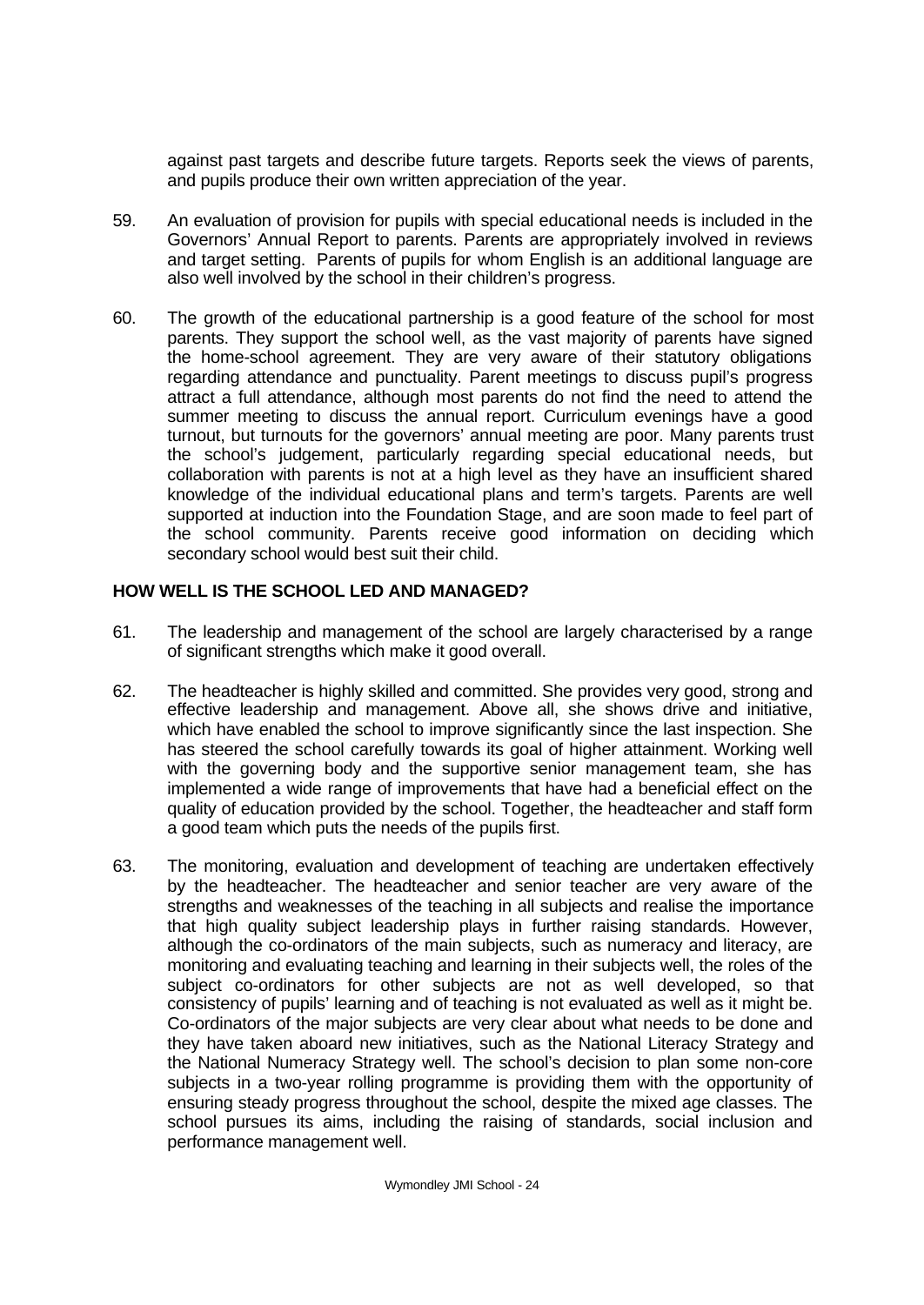- 64. The chairman and the governing body are hardworking and dedicated. They have a satisfactory understanding of the school's strengths and weaknesses and bring a great deal of professional expertise to bear on solving the school's problems and improving its efficiency. They carefully monitor the school's progress and initiate or support appropriate action. They are effective partners in decision-making and are highly supportive and appreciative of the headteacher and the rest of the staff of the school.
- 65. The school is using all available data well to evaluate its own performance and is clear about its educational and other priorities. The good use of collected and analysed data has contributed to recent improvements in standards in all subjects, as well as the implementation of measures such as additional literacy classes.
- 66. The school manages its provision for pupils with special educational needs well. Its policy is clear, helpful and up-to-date, though it needs revision to conform to the new Code of Practice. The policy is implemented well. There is good communication between the governor with responsibility for special educational needs, the school's special educational needs co-ordinator and teacher assistants and outside agencies.
- 67. The school's educational priorities are well supported through careful financial planning. The headteacher and the administrative assistant have a good understanding of school finance, helped greatly by the expertise of the governing body. They work well together to bring their complementary skills to bear on the financial planning and management aspects of the school's work. The school is now making good use of information and communication technology in its work and general administration. The management plan is strong, driven by clear priorities and contains criteria by which to judge the success of spending decisions. All budget decisions are analysed to ensure that they are designed to provide pupils with the means of raising standards further and the budget is driven by the management plan.
- 68. All funds received for specific purposes, such as those to support pupils with special educational needs, are well and appropriately managed and used. Ongoing expenditure is carefully monitored and spending patterns explored. The school clearly demonstrates the ways in which it ensures the best possible value and effectiveness in all spending decisions, whether for equipment, supplies or services. Using devolved budgets, the school provides a good level of resources, including staffing, to support pupils with special educational needs.
- 69. The school continues to be adequately staffed with suitably qualified and experienced teachers who are effectively deployed to meet the demands of the National Curriculum. The school has been innovative in recruiting two part-time teachers to share a class, pending the appointment of a permanent full-time teacher. Most of the teachers have many years experience at the school and have provided it with good stability. Overall, pupil to teacher ratios are very favourable in comparison with national averages but class sizes for pupils aged six to 11 are above national expectations. All teachers fulfil co-ordinator roles, with varying degrees of success, in the development of subjects. Teachers are well supported in the classroom by a good number of hardworking teacher assistants. There is also a good number of lunchtime supervisors so that control and care in the playground is optimised. A longserving school secretary effectively administers day-to-day aspects of the school.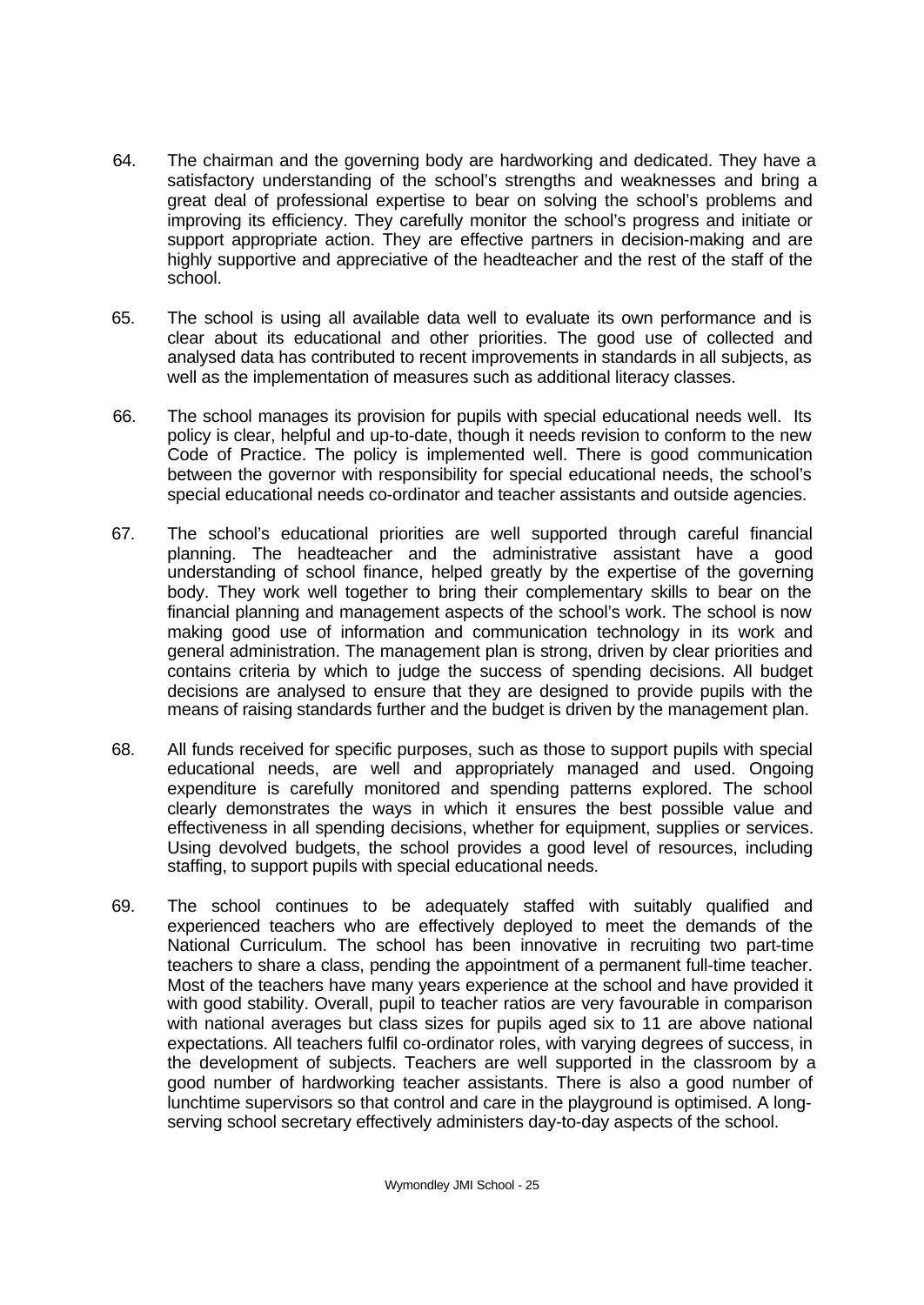- 70. Teachers and non-teaching staff receive a good deal of training relevant to new educational initiatives. The headteacher has effectively supported the two new parttime teachers who are also provided with a good quality staff handbook. Staff work well as a team and morale is significantly high. Learning support staff feel valued as part of the 'team' and integrate well with class teachers. There are good resources accessible to staff and helpers.
- 71. The school's accommodation is satisfactory but there are some weaknesses. Some classrooms are cramped for the high class sizes. The lack of effective hall storage for furniture is compromising to health and safety, particularly during physical education. The external area for the Foundation Stage is inadequate. The reference library is located in the corridor and reception areas, and does not provide an environment totally conducive to independent research. There is insufficient accommodation to provide a computer suite or a separate medical room. The buildings include a number of internal steps that may restrict the curriculum or access for pupils with physical disabilities. The school has a pleasant and spacious ambience which is greatly helped by the extensive and attractive grounds. The decoration of the school is satisfactory. The accommodation is efficiently used and maintained well, and all staff and pupils have an obvious pride in the school's appearance.
- 72. The school has good resources for learning in many subjects of the national curriculum. The weaknesses of the last inspection have been recently overcome by above average expenditure levels in comparison with other schools during the last two years. However, history and geography resources could be strengthened further. Both information and communication technology and books have been the subject of significant expenditure in the last year. Resources are maintained at a good quality level through the care of the pupils and innovative storage methods. Resources are well used in classrooms and general areas throughout the school day. They are further supplemented by the many interesting and colourful displays, which greatly add to the school's overall atmosphere.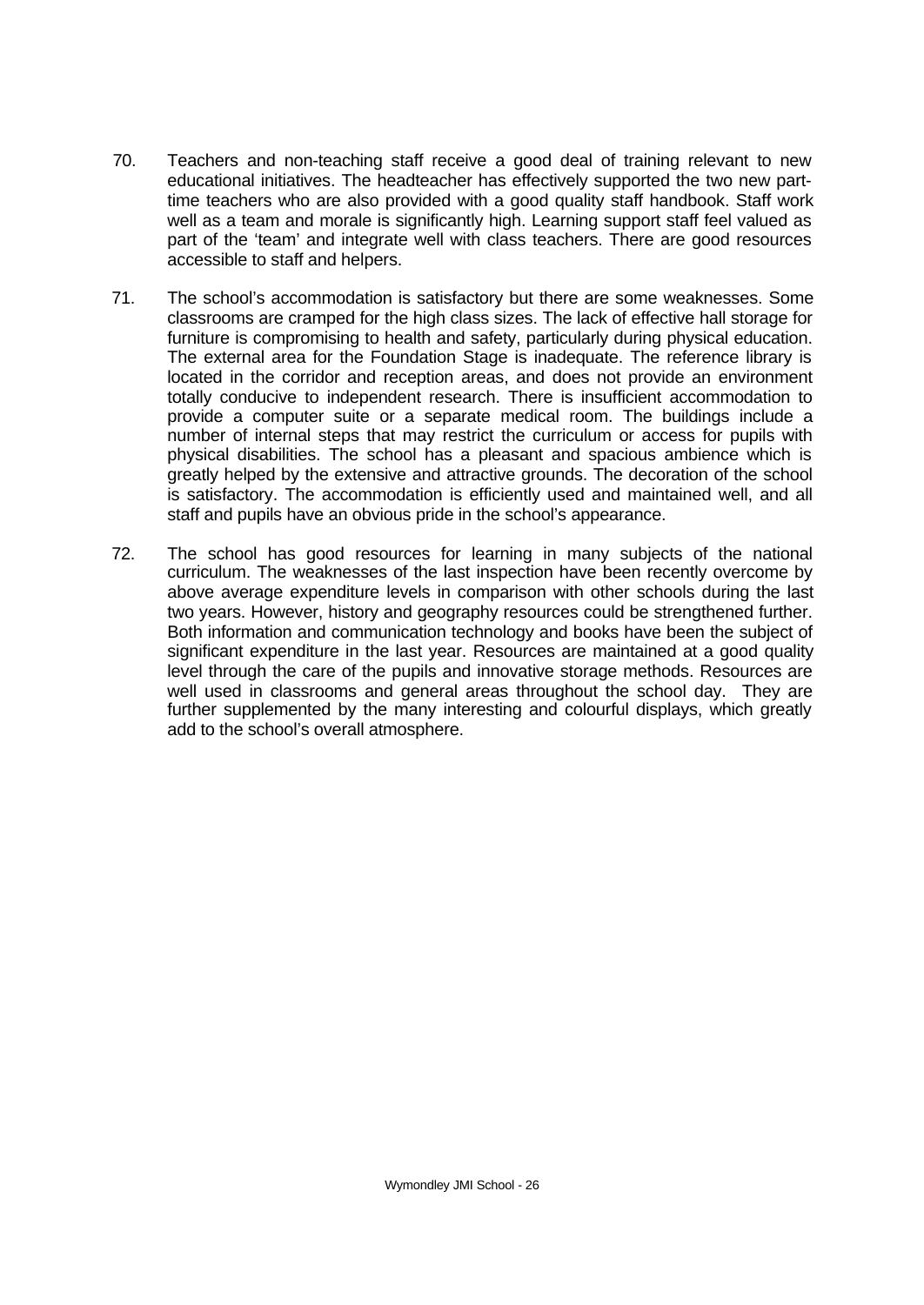# **WHAT SHOULD THE SCHOOL DO TO IMPROVE FURTHER?**

- 73. In order to build on the many positive aspects of the school and further improve the standards of work and quality of education provided, the governors, headteacher and staff should:-
	- (1) Ensure that teachers supply a sufficient level of appropriately graded work to extend more able pupils by;
		- providing more opportunities for independent research skills; (Paragraphs 5, 8, 10, 21, 23, 24, 25, 35, 37, 86, 89, 93, 94)
	- (2) Continue to develop the role of subject co-ordinators in history, geography, religious education, art and design, physical education and design and technology by;
		- ensuring that pupils' work is monitored and evaluated to ensure continuity and progress in skills; (Paragraphs 53, 63, 100, 105, 110, 118, 121, 133)
	- (3) review the school's homework policy to ensure consistency of setting and an appropriate level of challenge in Key Stage 1 and Key Stage2. (Paragraphs 21, 55, 86, 89, 95)

### Minor issues

In addition, the school and the governors should address the following issues:-

- extending the opportunities for pupils to use a variety of writing across the curriculum;
- reviewing strategies for communication with parents.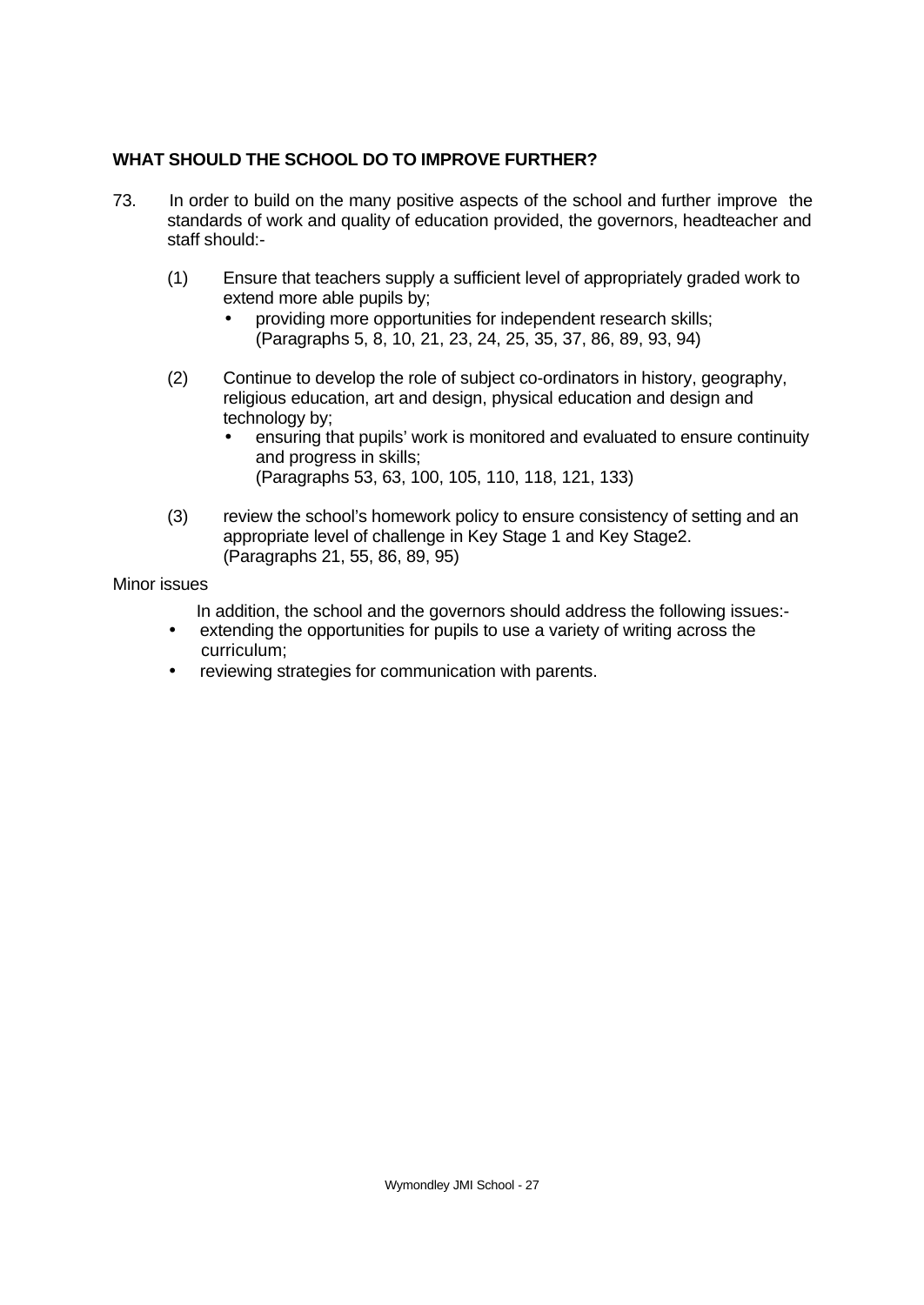# **PART C: SCHOOL DATA AND INDICATORS**

## *Summary of the sources of evidence for the inspection*

Number of lessons observed 29

Number of discussions with staff, governors, other adults and pupils 31

## *Summary of teaching observed during the inspection*

|            | Excellent | Very good | Good | Satisfactory           | Unsatisfactory | Poor | Very poor |
|------------|-----------|-----------|------|------------------------|----------------|------|-----------|
| Number     |           |           | 12   |                        |                |      |           |
| Percentage |           | 31        | 41   | $^{\circ}$<br><u>z</u> |                |      |           |

The table gives the number and percentage of lessons observed in each of the seven categories used to make judgements about teaching.

# *Information about the school's pupils*

| Pupils on the school's roll                                           | $YR - Y6$ |
|-----------------------------------------------------------------------|-----------|
| Number of pupils on the school's roll (FTE for part-time pupils)      | 109       |
| Number of full-time pupils known to be eligible for free school meals |           |
| FTE means full-time equivalent                                        |           |

| Special educational needs                                                    | $YR - Y6$    |  |  |
|------------------------------------------------------------------------------|--------------|--|--|
| Number of pupils with statements of special educational needs                | 39           |  |  |
| Number of pupils on the school's special educational needs register          |              |  |  |
|                                                                              |              |  |  |
| English as an additional language                                            | No of pupils |  |  |
| Number of pupils with English as an additional language                      |              |  |  |
|                                                                              |              |  |  |
| Pupil mobility in the last school year                                       | No of pupils |  |  |
| Pupils who joined the school other than at the usual time of first admission | 3            |  |  |
| Pupils who left the school other than at the usual time of leaving           | 3            |  |  |

# *Attendance*

#### **Authorised absence** *Unauthorised absence*

|                           | %   |                           | %   |
|---------------------------|-----|---------------------------|-----|
| School data               | 4.2 | School data               | 0.0 |
| National comparative data | 5.6 | National comparative data | 0.5 |

*Both tables give the percentage of half days (sessions) missed through absence for the latest complete reporting year.*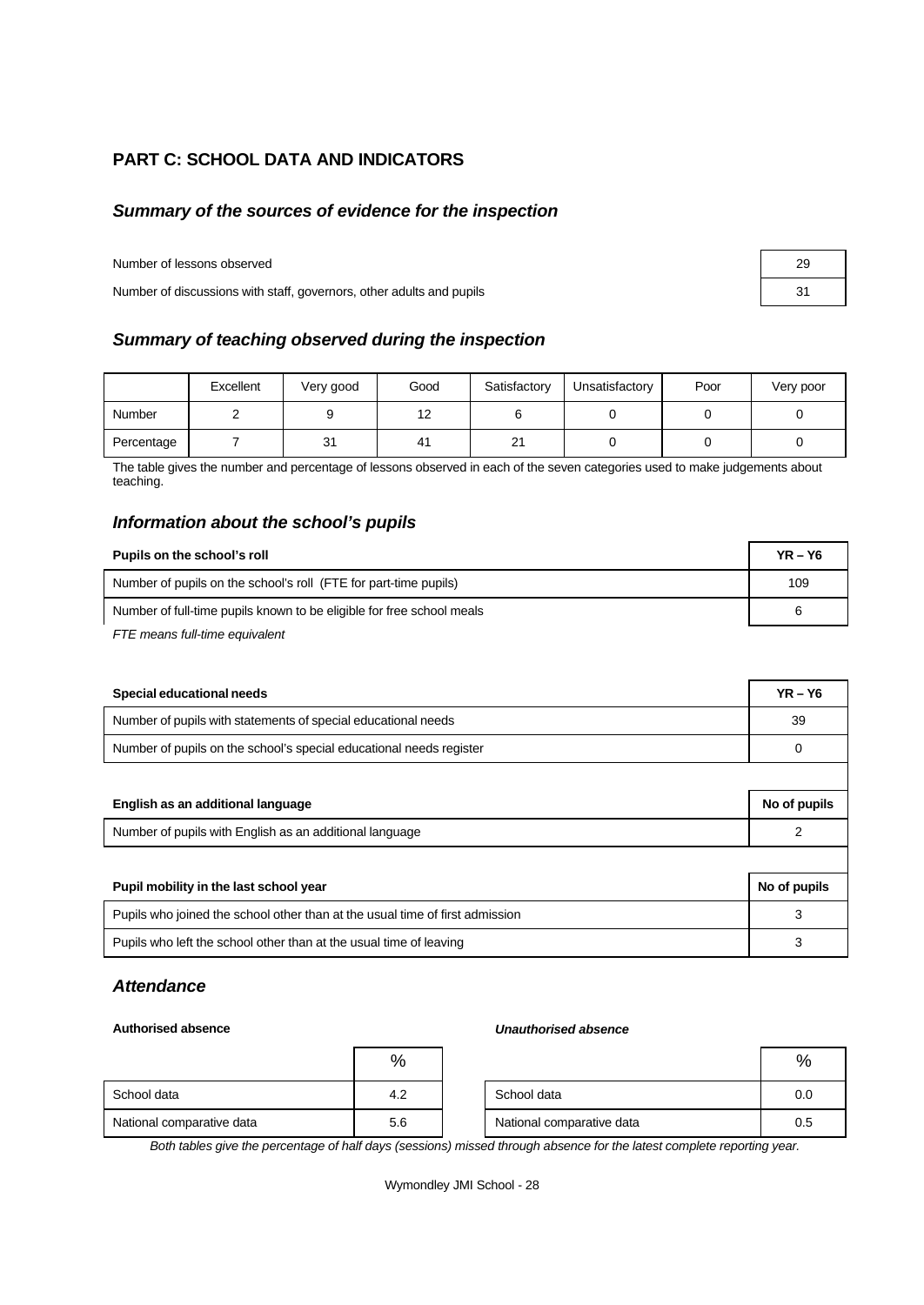# *Attainment at the end of Key Stage 1 (Year 2)*

|                                                                                        |             |           | Year    | Boys               | Girls          | Total              |
|----------------------------------------------------------------------------------------|-------------|-----------|---------|--------------------|----------------|--------------------|
| Number of registered pupils in final year of Key Stage 1 for the latest reporting year |             |           |         | 12                 | 5              | 17                 |
|                                                                                        |             |           |         |                    |                |                    |
| <b>National Curriculum Test/Task Results</b>                                           |             | Reading   |         | Writing            |                | <b>Mathematics</b> |
|                                                                                        | Boys        | 10        | 12      |                    | 12             |                    |
| Numbers of pupils at NC level 2<br>or above                                            | Girls       | 5         |         | 5                  |                | 5                  |
|                                                                                        | Total       | 15        |         | 17                 |                | 17                 |
| Percentage of pupils at NC level<br>2 or above                                         | School      | 88 (88)   |         | 100(82)            |                | 100 (100)          |
|                                                                                        | National    | 84 (83)   | 86 (84) |                    | 91 (90)        |                    |
|                                                                                        |             |           |         |                    |                |                    |
| <b>Teachers' Assessments</b>                                                           |             | English   |         | <b>Mathematics</b> | <b>Science</b> |                    |
| Numbers of pupils at NC level 2<br>or above                                            | <b>Boys</b> | 12        |         | 12                 |                | 12                 |
|                                                                                        | Girls       | 5         |         | 5                  |                | 5                  |
|                                                                                        | Total       | 17        |         | 17                 |                | 17                 |
| Percentage of pupils                                                                   | School      | 100 (100) |         | 100 (100)          |                | 100 (100)          |
| at NC level 2 or above                                                                 | National    | 85 (84)   |         | 89 (88)            | 89 (88)        |                    |

*Percentages in brackets refer to the year before the latest reporting year.*

# *Attainment at the end of Key Stage 2 (Year 6)*

|                                                                                        |             |                | Year | Boys               | Girls | Total          |
|----------------------------------------------------------------------------------------|-------------|----------------|------|--------------------|-------|----------------|
| Number of registered pupils in final year of Key Stage 2 for the latest reporting year |             |                | 2001 | 10                 | 10    | 20             |
|                                                                                        |             |                |      |                    |       |                |
| <b>National Curriculum Test/Task Results</b>                                           |             | English        |      | <b>Mathematics</b> |       | <b>Science</b> |
|                                                                                        | <b>Boys</b> | 7              |      | 8                  |       | 9              |
| Numbers of pupils at NC level 4<br>and above                                           | Girls       | 9              |      | 7                  |       | 10             |
|                                                                                        | Total       | 16             |      | 15                 |       | 19             |
|                                                                                        |             |                |      |                    |       |                |
| <b>National Curriculum Test/Task Results</b>                                           |             | <b>English</b> |      | <b>Mathematics</b> |       | <b>Science</b> |
| Percentage of pupils                                                                   | School      | 80 (77)        |      | 75 (69)            |       | 95 (85)        |
| at NC level 4 or above                                                                 | National    | 75 (75)        |      | 71 (72)            |       | 87 (85)        |
|                                                                                        |             |                |      |                    |       |                |
| <b>Teachers' Assessments</b>                                                           |             | English        |      | <b>Mathematics</b> |       | <b>Science</b> |
|                                                                                        | <b>Boys</b> | 6              |      | 8                  |       | 8              |
| Numbers of pupils at NC level 4<br>and above                                           | Girls       | 7              |      | 7                  |       | 8              |
|                                                                                        | Total       | 13             |      | 15                 |       | 16             |
| Percentage of pupils                                                                   | School      | 65 (69)        |      | 75 (85)            |       | 80 (77)        |
| at NC level 4 or above                                                                 | National    | 72 (70)        |      | 74 (72)            |       | 82 (79)        |

*Percentages in brackets refer to the year before the latest reporting year.*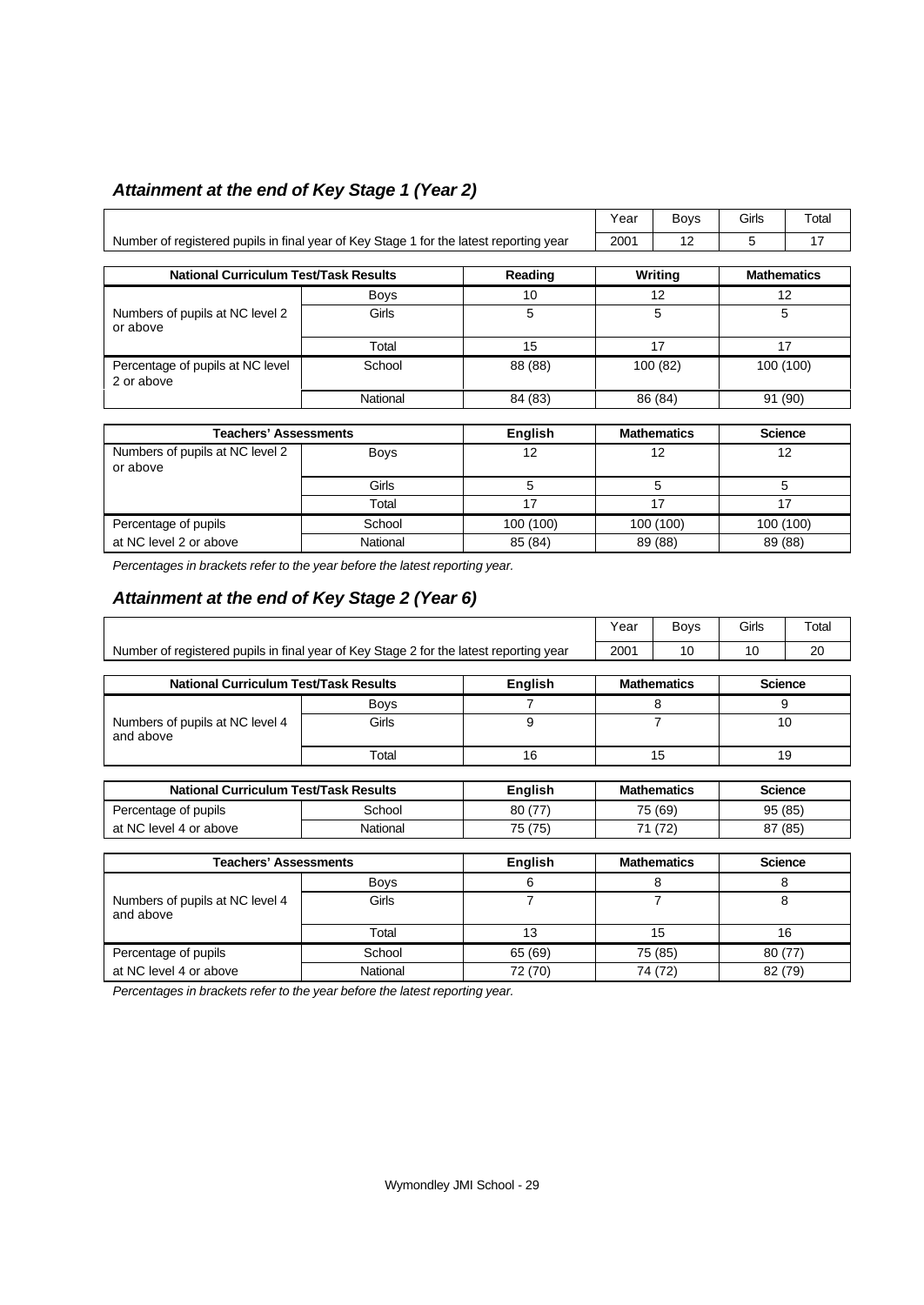|                                 | No of pupils |                              | Fixed period | Perma    |
|---------------------------------|--------------|------------------------------|--------------|----------|
| Black - Caribbean heritage      | 0            | Black - Caribbean heritage   | 0            | 0        |
| Black - African heritage        | 0            | Black - African heritage     | 0            | 0        |
| $Black - other$                 | 0            | $Black - other$              | 0            | 0        |
| Indian                          | 0            | Indian                       | 0            | $\Omega$ |
| Pakistani                       | 0            | Pakistani                    | 0            | $\Omega$ |
| Bangladeshi                     | 0            | Bangladeshi                  | 0            | 0        |
| Chinese                         | 0            | Chinese                      | $\Omega$     | $\Omega$ |
| White                           | 94           | White                        | 0            | $\Omega$ |
| Any other minority ethnic group | 0            | Other minority ethnic groups | 0            | $\Omega$ |

*This table refers to pupils of compulsory school age only. This table gives the number of exclusions of pupils of*

### *Teachers and classes Financial information*

#### **Qualified teachers and classes: YR – Y6**

| Total number of qualified teachers (FTE) |    | Financial year | $2000 -$ |
|------------------------------------------|----|----------------|----------|
| Number of pupils per qualified teacher   | 21 |                |          |
| Average class size                       | ∠  |                |          |

#### **Education support staff: YR - Y6**

| Total number of education support staff | 6.0   |
|-----------------------------------------|-------|
| Total aggregate hours worked per week   | 99.15 |
|                                         |       |

#### **Qualified teachers and support staff: nursery**

| Total number of qualified teachers (FTE) | N/A |
|------------------------------------------|-----|
| Number of pupils per qualified teacher   | N/A |
| Total number of education support staff  |     |
| Total aggregate hours worked per week    |     |
| Number of pupils per FTE adult           | N/A |

*FTE means full-time equivalent.*

# *Ethnic background of pupils Exclusions in the last school year*

| No of pupils |                              | Fixed period | Permanent |
|--------------|------------------------------|--------------|-----------|
| 0            | Black - Caribbean heritage   | $\Omega$     | 0         |
| 0            | Black - African heritage     | $\Omega$     | 0         |
| $\Omega$     | $Black - other$              | $\Omega$     | $\Omega$  |
| ი            | Indian                       | $\Omega$     | 0         |
| 0            | Pakistani                    | $\Omega$     | $\Omega$  |
| 0            | Bangladeshi                  | $\Omega$     | $\Omega$  |
| ሰ            | Chinese                      | $\Omega$     | $\Omega$  |
| 94           | White                        | $\Omega$     | $\Omega$  |
| 0            | Other minority ethnic groups | $\Omega$     | 0         |

*compulsory school age, which may be different from the number of pupils excluded.*

| <br>' otal<br>teachers<br>Οt<br>alltieu.<br>number<br>ــ<br>$\sim$ $\sim$<br>. |  | vear<br>- י<br>. iuldi 1<br>ıaı<br>- - - | 2000<br>ZUC.<br>- - |
|--------------------------------------------------------------------------------|--|------------------------------------------|---------------------|

| Average class size                            | 27    |                                            |        |
|-----------------------------------------------|-------|--------------------------------------------|--------|
| Education support staff: YR - Y6              |       | Total income                               | 274812 |
| Total number of education support staff       | 6.0   | Total expenditure                          | 267362 |
| Total aggregate hours worked per week         | 99.15 | Expenditure per pupil                      | 2345   |
| Qualified teachers and support staff: nursery |       | Balance brought forward from previous year | 6229   |
| Total number of qualified teachers (FTE)      | N/A   | Balance carried forward to next year       | 13679  |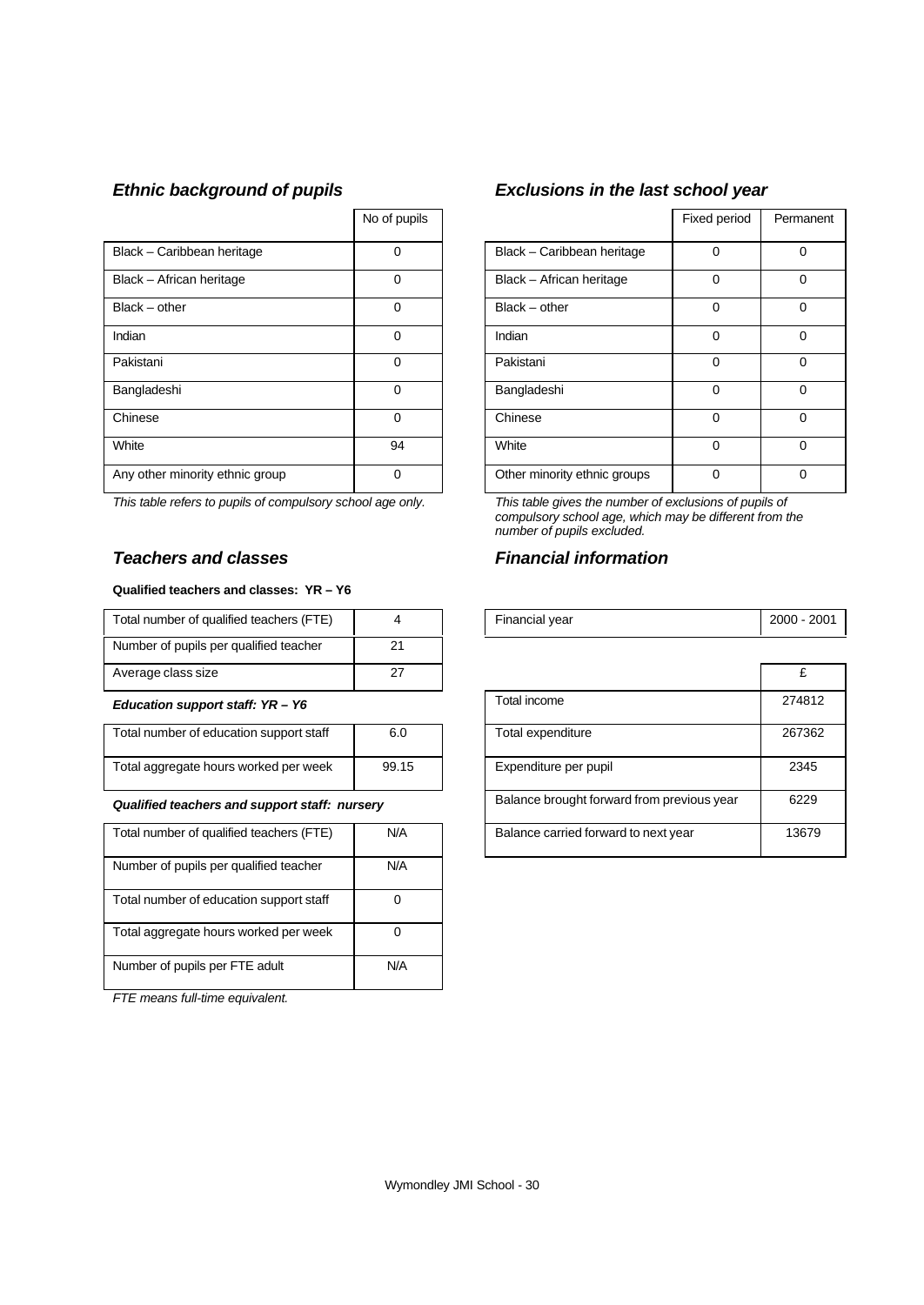# **Recruitment of teachers**

| Number of teachers who left the school during the last two years     |  |
|----------------------------------------------------------------------|--|
| Number of teachers appointed to the school during the last two years |  |
|                                                                      |  |

| Total number of vacant teaching posts (FTE)                                                                    |  |
|----------------------------------------------------------------------------------------------------------------|--|
| Number of vacancies filled by teachers on temporary contract of a term or more (FTE)                           |  |
| Number of unfilled vacancies or vacancies filled by teachers on temporary contract of less than one term (FTE) |  |

FTE means full-time equivalent.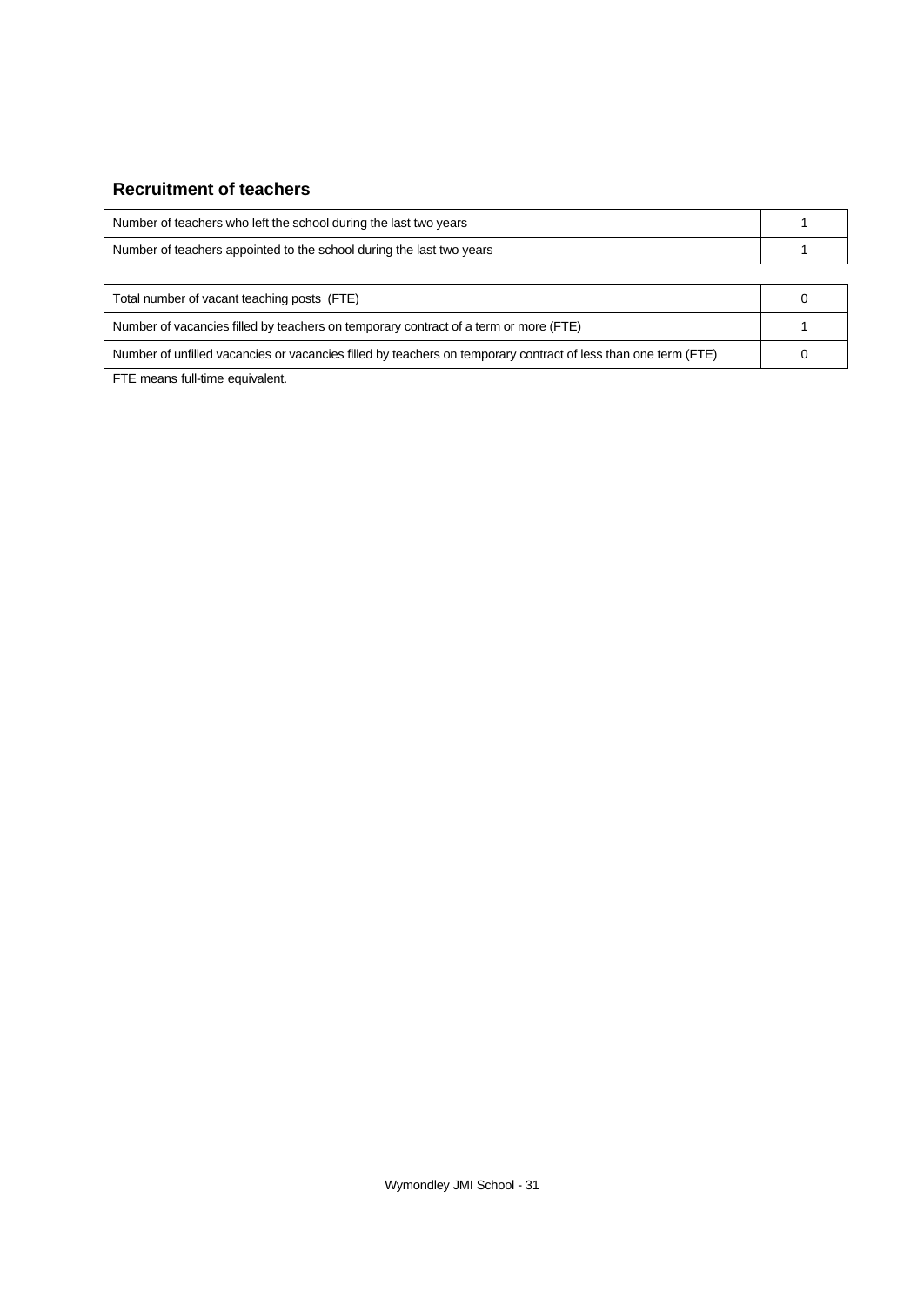# **Results of the survey of parents and carers**

## **Questionnaire return rate**

Number of questionnaires sent out

Number of questionnaires returned

Τ

| 109 |  |
|-----|--|
| 31  |  |

٦

 $\top$ 

 $\overline{\mathsf{T}}$ 

# **Percentage of responses in each category**

|                                                                                       | Strongly<br>agree | Tend to<br>agree | Tend to<br>disagree | Strongly<br>disagree | Don't<br>know |
|---------------------------------------------------------------------------------------|-------------------|------------------|---------------------|----------------------|---------------|
| My child likes school.                                                                | 61                | 35               | 3                   | $\Omega$             | $\mathbf 0$   |
| My child is making good progress in school.                                           | 55                | 39               | 3                   | $\Omega$             | 3             |
| Behaviour in the school is good.                                                      | 52                | 42               | 6                   | $\mathbf 0$          | $\mathbf 0$   |
| My child gets the right amount of work to do at<br>home.                              | 39                | 39               | 16                  | 6                    | $\mathbf 0$   |
| The teaching is good.                                                                 | 52                | 39               | 6                   | 3                    | 0             |
| I am kept well informed about how my child is<br>getting on.                          | 45                | 39               | 10                  | 6                    | 0             |
| I would feel comfortable about approaching the<br>school with questions or a problem. | 68                | 19               | 13                  | $\Omega$             | 0             |
| The school expects my child to work hard and<br>achieve his or her best.              | 42                | 55               | $\mathbf 0$         | $\mathbf 0$          | 3             |
| The school works closely with parents.                                                | 48                | 35               | 13                  | 3                    | $\mathbf 0$   |
| The school is well led and managed.                                                   | 77                | 13               | 10                  | $\Omega$             | 0             |
| The school is helping my child become mature<br>and responsible.                      | 61                | 23               | 10                  | $\Omega$             | 6             |
| The school provides an interesting range of                                           |                   |                  |                     |                      |               |

The school provides an interesting range of activities outside lessons. <sup>55</sup> <sup>23</sup> <sup>19</sup> <sup>3</sup> <sup>0</sup>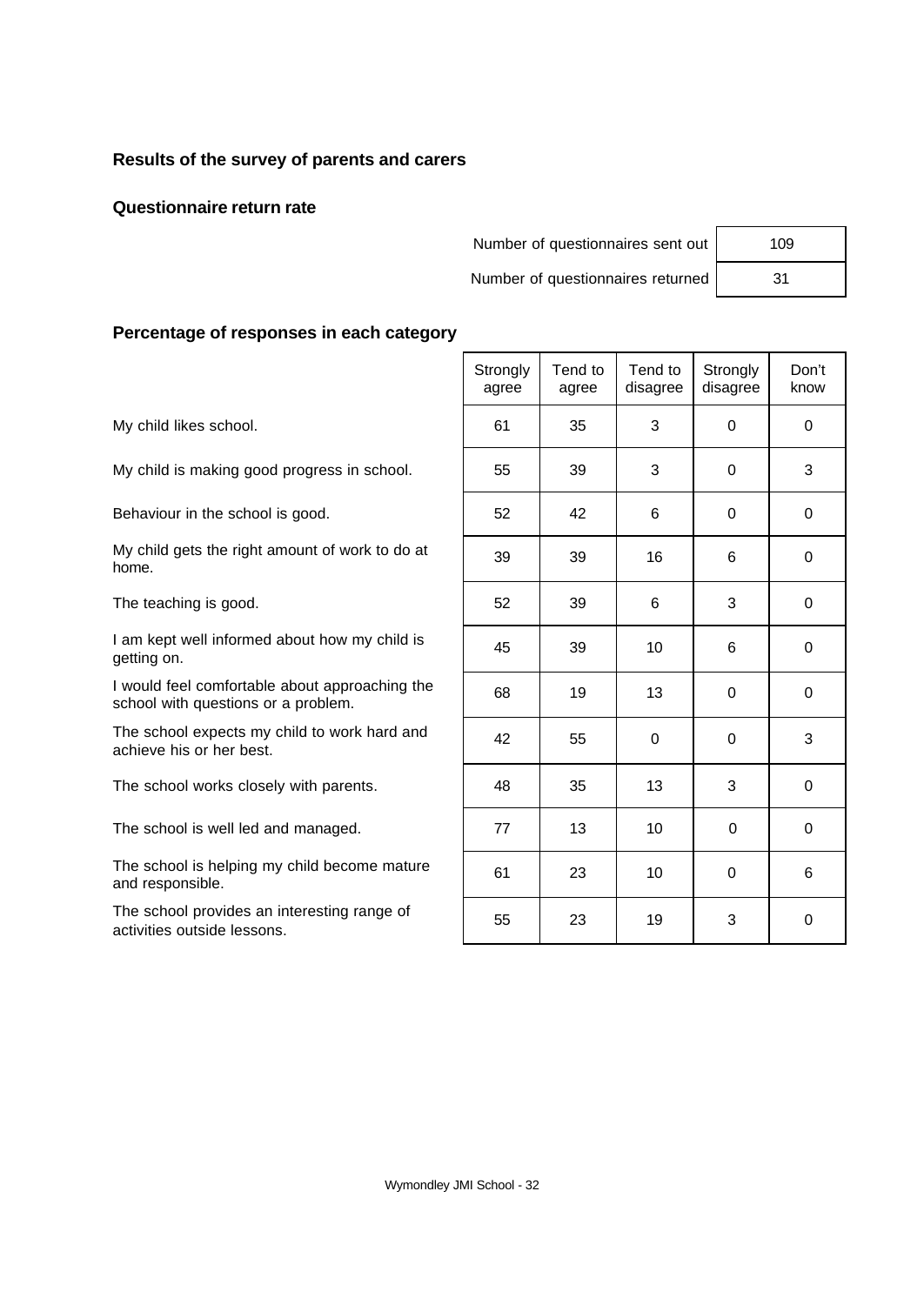## **PART D: THE STANDARDS AND QUALITY OF TEACHING IN AREAS OF THE CURRICULUM, SUBJECTS AND COURSES**

## **AREAS OF LEARNING FOR CHILDREN IN THE FOUNDATION STAGE**

74. The provision in the Foundation Stage for learning is good and has been maintained since the previous inspection. The children, in both the nursery and reception years, are accommodated in one classroom, with a small group of Year 1 pupils. The staff make considerable efforts to ensure the children receive a full and appropriate curriculum for children of this age. Teaching is good in the Foundation Stage and this has a positive impact on the children's learning, through teachers' expertise in teaching basic skills in literacy and numeracy, high expectations for behaviour and attainment are high, and good management. Teaching methods are effective, with an appropriate balance of activities. The children come into school with average skills in speaking and listening, mathematics and personal independence, Initial assessment confirms this picture of attainment on entry. By the time they are ready to start in Year 1, most children have made good progress in all six required areas of leaning.

## **Personal, social and emotional development**

75. Most children in the nursery and reception years come into school with average skills in personal, social and emotional development. By the time they enter Year 1 they are achieving well in the Early Learning Goals. This indicates good progress and is due to the good teaching from staff who encourage the children to be confident and have self-esteem. The children are settled and come into school happily, with no signs of anxiety. They approach adults confidently, sure of a positive response. The children work and play well together and learn to be considerate and polite. They are friendly, well motivated and keen to share their ideas with others. There are secure relationships between the staff and the children and the staff provide good role models for treating people with respect and understanding. Generally, the children's personal independence is well promoted and there is a reasonable balance between teacher-led activities and those which children initiate themselves. The children show they care for their learning environment, use equipment sensibly and tend living things. A variety of festivals are acknowledged as part of the children's social development. These include Purim and Diwali and these are used effectively to develop the children's tolerance and understanding of a variety of backgrounds and cultures.

## **Communication, language and literacy**

76. Children make good progress towards the Early Learning Goals in communication, language and literacy, and by the time they leave the reception year they have achieved these well. The children are learning good skills in speaking and listening, for instance, when asked to give suggestions about the story 'The Pig in the Pond' or to describe what they observe in lessons about science. They are articulate and can communicate well, such as explaining how they would feel if they could not see. They use vocabulary correctly, such as 'over', 'through', 'under' and 'around', when describing how to negotiate an obstacle course. During a mathematics lesson, the younger nursery children had good experiences in the 'café', working well with the teaching assistant as they chose a certain number of items from the menu. Children of both nursery and reception ages develop good skills in using and identify the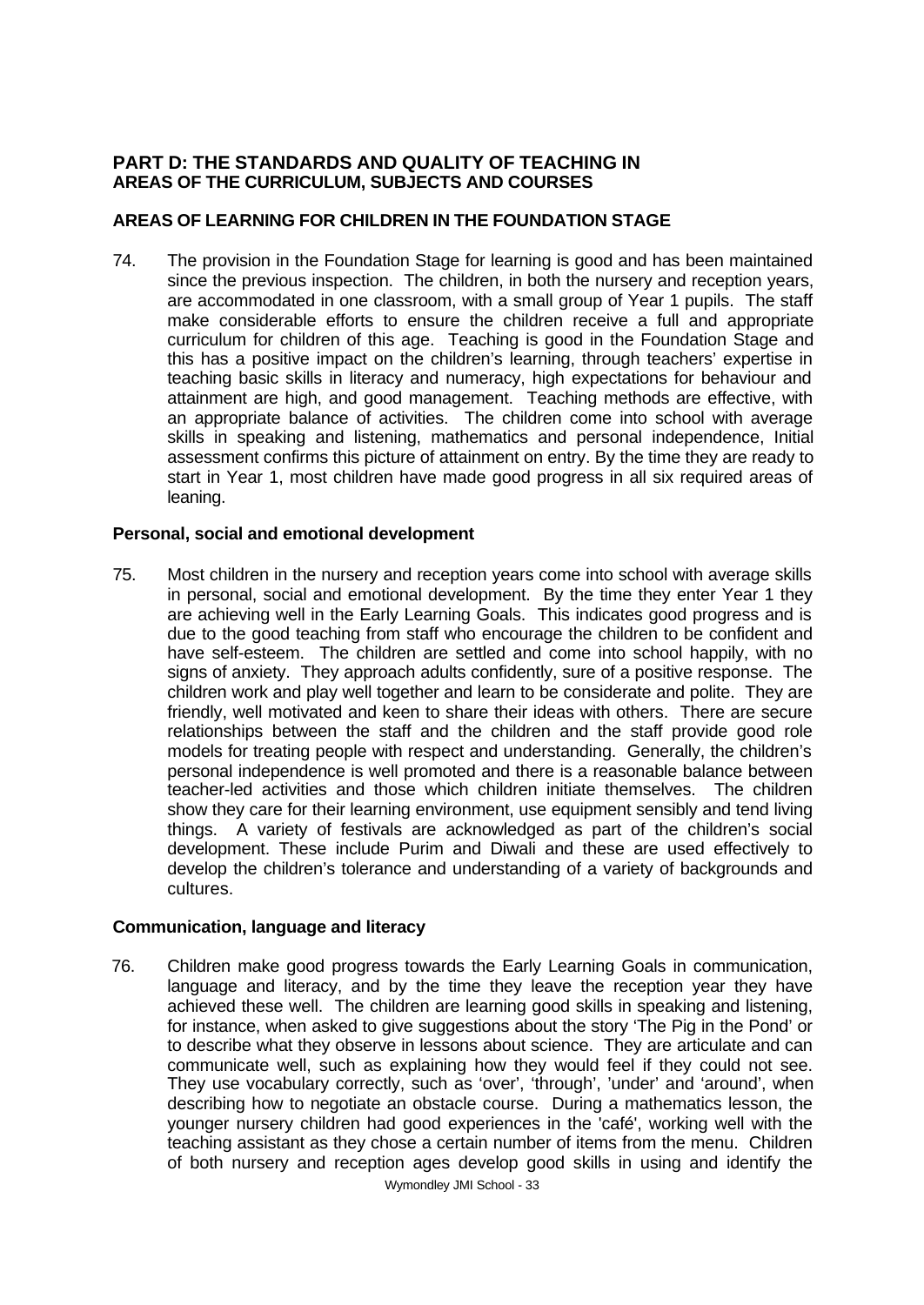sounds letters make in words; not only individual sounds but also those which combine to form a new sound, such as 's' and 'h' to produce 'sh'. The children learn to handle and use books properly and many can identify words and sentences correctly. They can decipher print, develop confidence in their abilities and are generally keen to share their books with adults and other children. The children's emerging skills in writing are promoted effectively. They receive differing levels of support according to their abilities, and their efforts in writing are valued and praised.

## **Mathematical development**

77. Mathematical development is well promoted in the nursery and reception years and children make good progress in this area of learning. The children can count accurately to ten, recognise numerals and begin to understand larger numbers. They use mathematical language confidently and can explain their ideas and share them with others. The staff help the children to understand numbers and have high expectations for their attainment, offering them a good range of practical activities to extend their learning. They help the children to develop their mathematical ideas through the environment, making suggestions about how to manipulate numbers. For example, the staff reinforce mathematical language and ideas when discussing tallying, how to keep track of how many there are in a large group of objects, and when estimating accurately. Some children already have quite mature ideas about numbers and they are beginning to understand place value, that 'one' can either mean 'one unit' or 'one group of ten'. Children have good experience looking at and re-creating repeating patterns using colours and shapes. They understand about shapes and their properties, such as 'square' and 'triangle' and can identify them. They are learning about time and measurement, making comparisons, and they also learn about money, for example, when playing in the 'café'.

# **Knowledge and understanding of the world**

78. The children come into school with average attainment in their knowledge and understanding of the world. The staff help them to build on this knowledge by teaching them about where they live and features in the environment. Very good use is made of the local area in this work. For example, the children regularly go for walks either around the school grounds or in the village. The children can identify different types of materials using their senses in their scientific work and they discuss similarities and differences in what they discover and observe. During a lesson about scientific enquiry they had very good access to a wide range of objects, some natural and others manufactured, to develop their observational skills. The children have appropriate opportunities to use the computer and learn to develop their keyboard skills. They enjoy using construction equipment to make models and have reasonable opportunities to build these, using a wide range of equipment. By the time they enter Year 1 they are attaining the learning goals well.

## **Physical development**

79. Children enjoy their physical development lessons and opportunities are used well to illustrate how bodies react during exercise. They learn to move confidently and can negotiate space and obstacles carefully. Although the designated outdoor space adjacent to the nursery and reception years is rather small and not suitable for physical pursuits, the children have access to a range of large apparatus, both indoors and outside, to develop their skills in balancing, climbing and jumping. They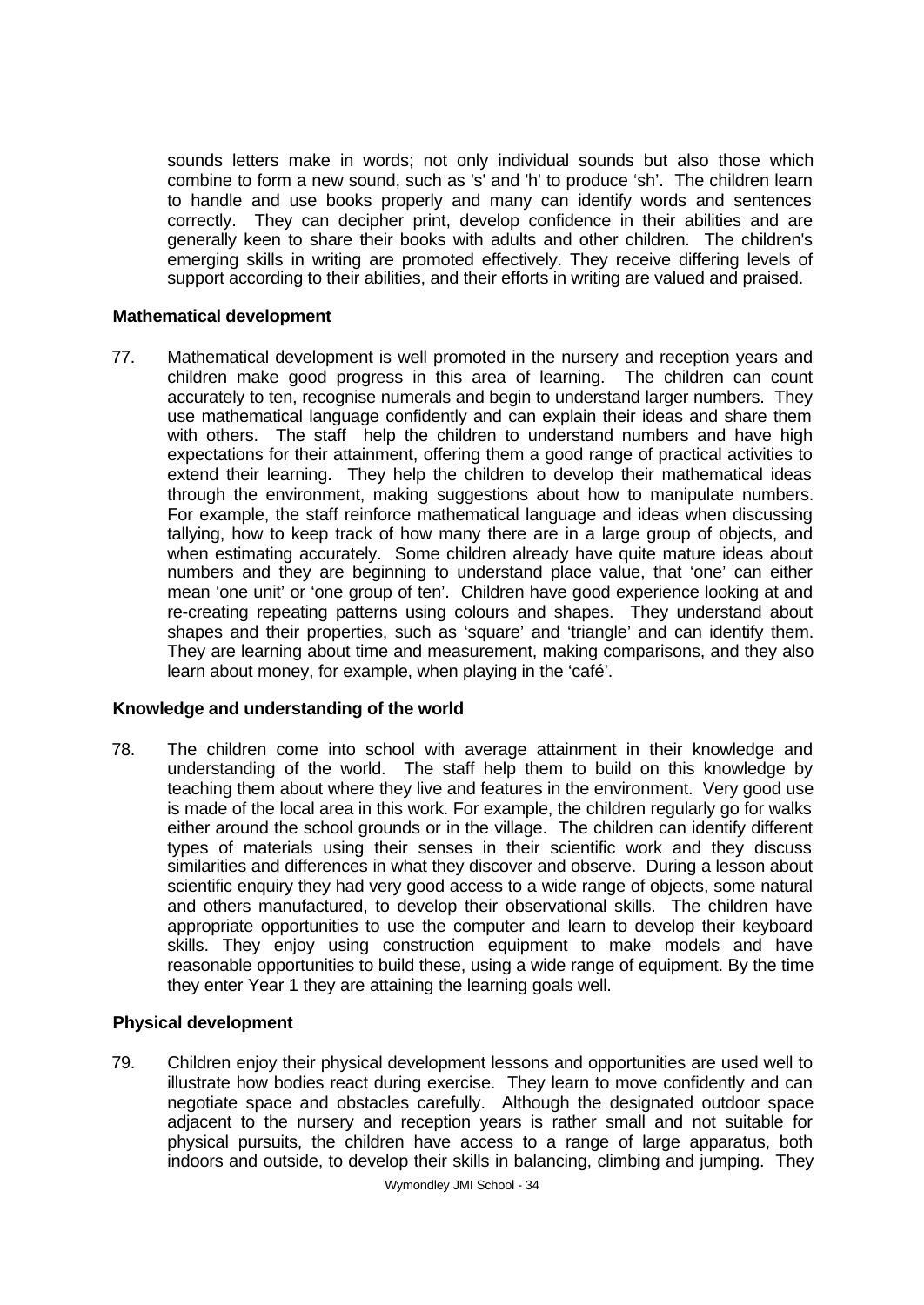can move imaginatively and with control and co-ordination. They learn to develop their skills using small pieces of equipment, for instance, balancing beanbags on their heads. The children's skills of using their hands are developing very well, due to the very good range of experiences they have using pencils, crayons and scissors. By the time they enter Year 1, they are attaining the required goals in this area well.

## **Creative development**

80. The children's creative work is valued and they are learning to use paint, crayons and collage to make pictures and record their observations. They have very good opportunities to develop their skills in music and to explore sound, using the good range of musical instruments provided. The children are enthusiastic in these lessons, are well motivated and are making good progress. The children experience a range of activities in their creative work, for example, developing ideas in role-play in the 'café', or listening to music, such as 'Greensleeves', at the beginning of assembly. They are provided with a range of resources and materials to use in their creative work, which enables them to develop different techniques. Children are attaining the learning goals well by the time they enter Year 1.

### **ENGLISH**

- 81. The standards reached in English by 11-year-olds in the National Curriculum tests in 2001 were above average compared with all schools nationally, but below average when likened to schools with a similar entitlement to free school meals. Such comparisons, however, are statistically untrustworthy, due to the small numbers in the cohorts. In fact, the percentage achieving the expected Level 4 was close to the national average, and was well above average for those reaching the higher than expected Level 5. Small numbers also mean that results have fluctuated, falling from 1998 and rising again in 2001. Since the previous inspection, there has been the introduction of the Literacy Hour and other initiatives. This has helped to maintain high standards. Inspection findings show that standards of pupils aged 11 are good for speaking and listening and writing and very good for reading. Pupils with special educational needs generally make good progress. Pupils for whom English is an additional language make satisfactory progress. No significant difference was seen in the attainments of boys and girls.
- 82. The standards achieved in reading by seven-year-olds who sat the National Curriculum tests in 2001 are very high when compared with all schools nationally. The standards in writing were above expectations in relation to all schools. When compared with schools in similar contexts, the reading standards are above average and the writing standards are in line with expectations. Due to the small cohorts, standards have fluctuated and may be statistically insecure. For example, reading standards were down significantly in 2000 and rose again in 2001; writing standards were down from1998 and rose a little in 2001. Inspection findings place current standards for seven-year-olds above national expectations because of the good, sometimes very good, quality of teaching, the positive impact of the Literacy Hour, and the pupils' very good behaviour and attitudes. There are strong indications that the improvements will continue and that the school is likely to meet its targets for pupils aged 11 in 2002.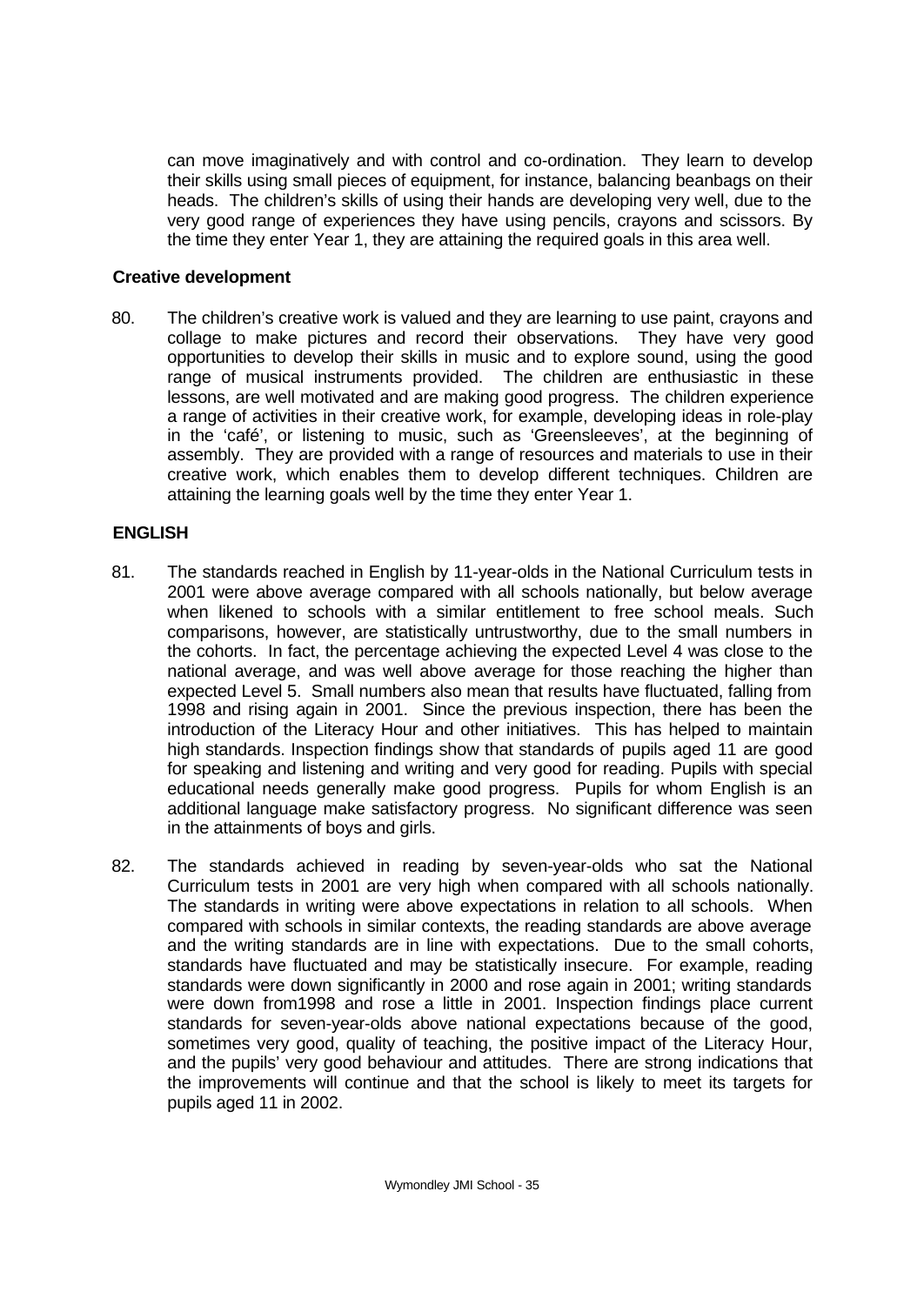- 83. Teachers provide good opportunities for pupils in both infants and juniors to develop their speaking and listening skills. They set up the introductory part of lessons so that pupils have time to share what they know and have learnt, and they use the language associated with the topic. A very good example of this in Year 1, was where pupils enjoyed a familiar story of 'Three Billy Goats Gruff', quickly picking up the strong rhythms of the language as the goats cross the bridge. Pupils in Year 3 recite excerpts from their traditional story of 'Skunny Wundy's Skipping Stones', adapting their voices to the character of the turtle. In Year 5, pupils enjoy discussions of the range of facilities available through a satellite dish, using, for example, information from a Government digital television website. Pupils in Year 6 speak clearly and confidently when reporting their designs for a television of the future, sometimes putting two words together to make a new word, such as 'Intervision'. Throughout the school, teachers encourage pupils when working in pairs or small groups to discuss their work with each other. Often they take each other's views into account. Teachers place an appropriate emphasis on teaching correct terminology, as in a Year 6 science lesson, when pupils were introduced to the key vocabulary, 'vibration' and 'sound wave'. Older pupils are used to brainstorming ideas. These sessions positively promote the pupils' oral and listening skills, and raise their self-esteem.
- 84. As pupils' reading skills on entry to the school are broadly average, they do well to attain good standards by the age of seven. In Years 1 and 2, they build upon their experiences of phonics learned in reception. Pupils take real pleasure in reading. Average and less able pupils, including those with special educational needs, quickly develop their knowledge and understanding of letter sounds through the quality of the structured teaching that they experience. This helps them to tackle new and unfamiliar words. More able pupils demonstrate enjoyment and interest in reading when, in Year 2, they answer questions by reference to the text of a favourite story, 'Well I Never'. By the end of Year 6, the standard of pupils' reading is well above average. Pupils read with improving fluency and accuracy, and 11 year-olds can speak with first-hand knowledge of a range of different authors, including Jacqueline Wilson, Philip Pulman, J.K.Rowling and Roald Dahl. School reading record books are used well and show good progress and regular monitoring by class teachers. These are also a good form of communication with parents. The older pupils are adept at finding information from various sources, such as CD-Roms and they enjoy fiction and poetry. Pupils said they used the school library and the local library. The reading skills of the majority of Year 6 pupils are sufficiently well developed to enable them to cope with most texts. The subject contributes well to pupils' spiritual, moral, social and cultural development through the width of pupils' reading.
- 85. The standard of writing of pupils aged seven to 11 seen during the inspection is above the national average. It is typified by the inventive use of words. More able pupils in Year 5 and Year 6 have made good progress so far this year. A very good example of this in Year 6 is the writing of adventure stories and the exploration of story characters, including school reports for Hogwarts, as in the books of 'Harry Potter'. In Year 5, pupils write emotive poems about light as part of their work on Hannukah in religious education. Above average pupils really know how to produce descriptions that command attention, such as, 'Come on put your back into it', bellowed the troll, he was holding a shark-skinned whip'. Pupils of average ability made similar progress in writing in the same period. An example of note in Year 4 is in the poems they wrote after reading 'The Door' by Miroslav Halub, a Czech poet. They try to imitate different styles such as the Haiku, as in,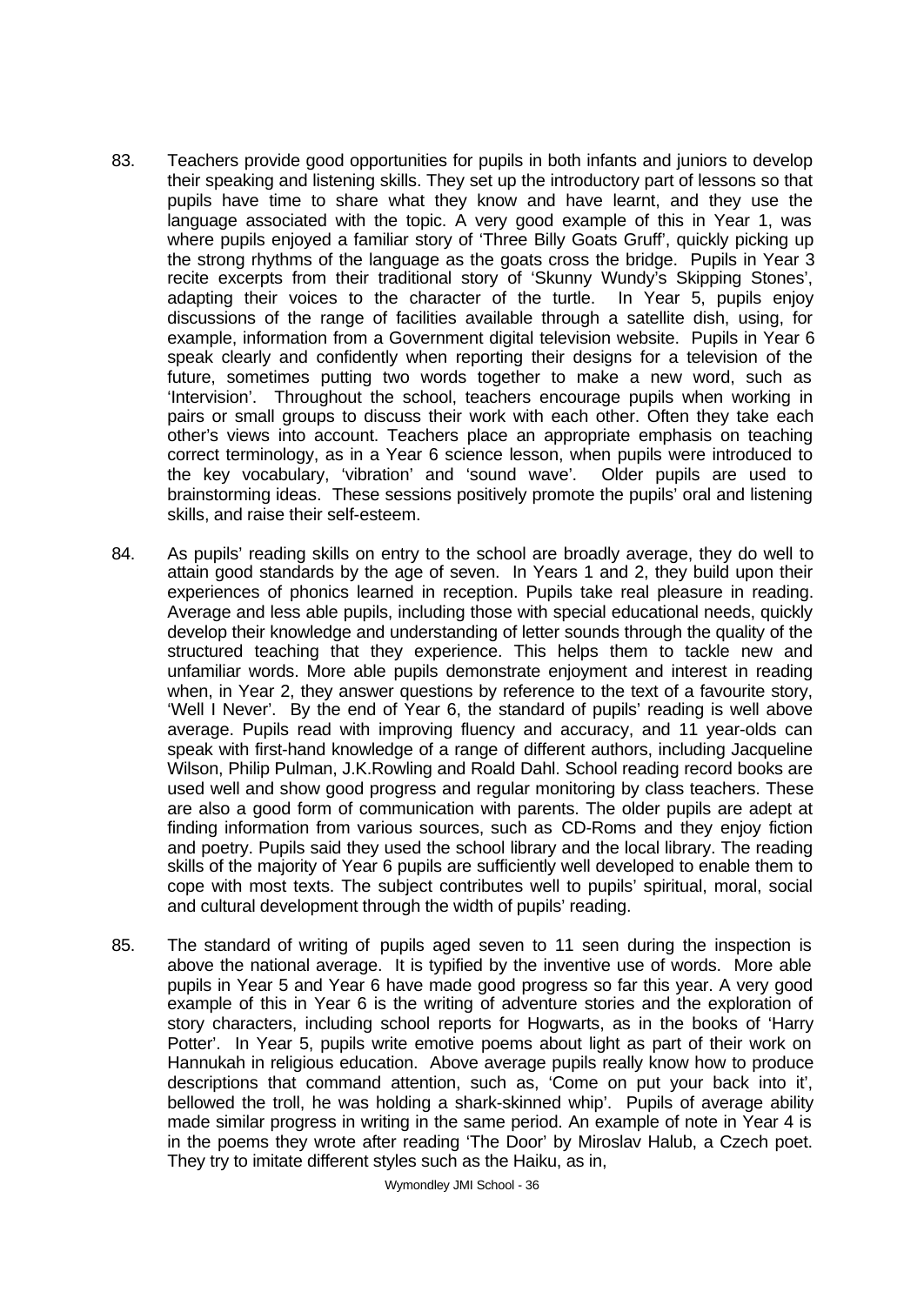'Cobwebs, spiders webs Dripping with heavy dewdrops Shining like diamonds.'

- 86. Below average pupils in Year 6 learn about the elements of excitement and dread, and insert them into a good suspense story, 'Harwell Hall'. Presentational skills need strengthening throughout the school. Standards of spelling and grammar, including punctuation, are good. The quality and consistency of handwriting varies across the school. Pupils know how to sustain argumentative writing as in, 'Cruelty to frogs'. Some use different forms of writing appropriately; for instance, when producing a news report on the problem of dancing bears in captivity or writing an historical diary of the voyages of John Cabot. The skills of writing are not, however, sufficiently transferred to the wider curriculum. In Years 1 and 2, standards of writing are also above national expectations, mainly due to their rich diet of familiar stories. The more able seven-year-olds rewrite parts of their storybook, 'Chicken Licken', sequencing his meetings with Henny Penny and Turkey Lurkey. The average and less able pupils, including those with special educational needs, follow a model of the hymn tune, 'Who put the colours in the rainbow?' and write their own versions. However, there is limited evidence of extended writing across the curriculum that indicates a lack of opportunities. The use of computers to improve pupils' writing is good, as seen in the anthology of stories by older pupils.
- 87. The quality of teaching ranges from satisfactory to very good. Teachers' overall planning is very effective. Teachers generally have high expectations of what pupils should achieve. The way in which they use questions to draw out meaning and develop pupils' understanding is very effective. In a Year 4 lesson on using suitable adjectives, pupils were really forced to think and provide alternatives. Generally in literacy lessons, where pupils of different attainment are grouped together, teachers plan work that matches pupils' abilities. As a result, pupils are challenged to learn and they respond by working hard and productively, making good, sometimes very good, progress. Less able pupils, including those with special educational needs, are well supported by teaching assistants. In Key Stage 2, however, the teaching is sometimes too dominant and expectations are set too low, so that the more able pupils make only satisfactory progress. Most teachers assess pupils' progress closely and effectively in lessons. This helps them to set challenging targets for improvement for individual pupils. Where teachers share the learning objectives, pupils are clear about what they should know and do. Marking of work within the lesson also identifies clearly what is needed to improve standards. There is evidence of the use of homework in English, where for example, younger pupils take books home to pursue their reading targets, but its use is not always consistent.
- 88. The co-ordination of English is very good. The co-ordinator has detailed, good knowledge of the Literacy Hour. She carries out close, supportive monitoring of planning and teaching. As a result, teachers have competently adopted the Literacy Hour. The co-ordinator brings energy and enthusiasm to the subject, attending update courses and then cascading their content to staff in school. The coordinator has gathered together a portfolio of levelled work that gives teachers a secure base for their assessments. She and her colleagues join a cluster group to compare and level standards. Optional SATs are also used in other years. The results of annual tests are used to make individual targets for every pupil in writing and reading. Assessment is generally good. The number and quality of books has improved, helping to stimulate pupils' interest in reading. Teacher assistants attached to less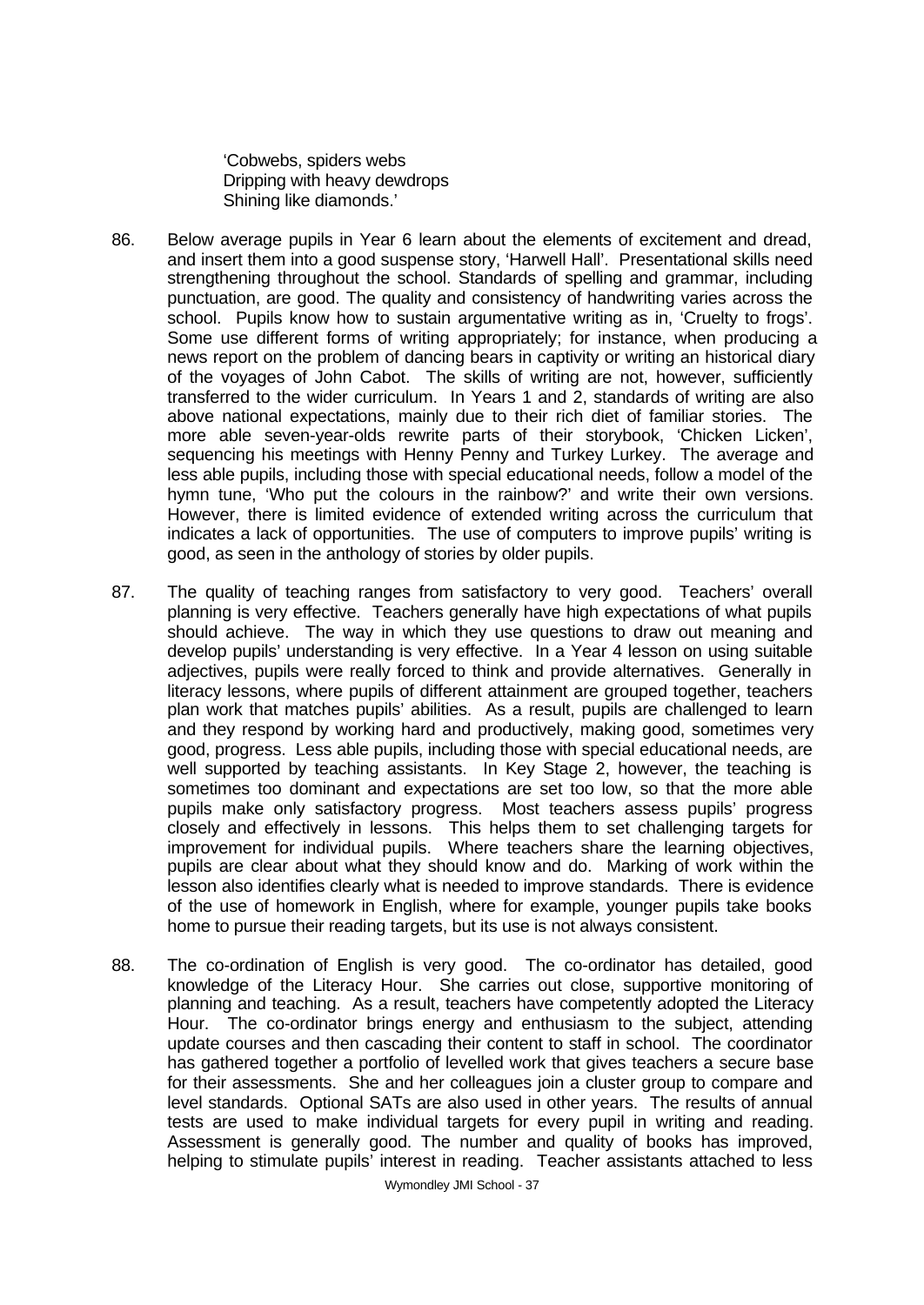able groups and pupils with special educational needs, work well with the class teachers, affording them the opportunity to focus on other ability groups in rotation. All this results in an effective focus on improvement in English throughout the school.

## **MATHEMATICS**

- 89. Standards in mathematics at the age of seven are above the expected level for pupils of this age, and also above the national average at the age of 11. In national tests at the age of seven, the pupils achieve at a good level and at 11 years of age they perform at the expected level. The levels of attainment for pupils by the age of seven are also favourable when compared with similar schools, but less so by the age of 11, although the trend in mathematics shows clear improvement. Results compare favourably with those at the time of the previous inspection. There are no significant differences in the performance of girls and boys. Pupils identified as having special educational needs and those for whom English is an additional language are generally well supported and make good progress. All pupils are included in the full range of the curriculum and are expected to be involved in the mathematical activities provided.
- 90. Attainment by the time the pupils are seven years or age is good. They have a good knowledge of place value to 100 and can manipulate numbers correctly. For example, pupils in Year 2 can separate larger numbers into groups of smaller numbers to make calculations easier. They know the properties of two and threedimensional shapes, can work with fractions, for example, halves and quarters and are able to sequence numbers correctly. By the age of 11, the pupils can work out calculations correctly using mental arithmetic. They understand fractions, both vulgar fractions and decimals, can measure accurately and handle data to access information. Generally, all pupils achieve well, but sometimes, due to a lack of appropriately graded work, more able pupils do not achieve their full potential. However, throughout the school the pupils are learning to apply their mathematical skills and the staff encourage them to try their ideas, for example, by using smaller numbers first to check their method and then using these strategies to manipulate larger numbers. In the juniors, Year 6 pupils can give accurate answers in mental arithmetic, doubling fractions and decimals correctly. In Year 5, pupils cover work on shapes and their properties, co-ordinates, length and the 24-hour clock. Year 4 work covers time, two-dimensional shapes, multiplication and division, fractions, money and frequency tables. Pupils in Year 3 work on hundreds, tens and units, using addition and subtraction, money and measurement. They are able to use tallying correctly in their mathematical work and are learning about graphs.
- 91. Teaching and learning are satisfactory overall. In infant classes, teaching is good, and in the juniors, it is sound, with examples of good teaching. The pace of learning for pupils in Year 3 and 4, whilst satisfactory, is slower than in other years, where pupils' progress is good or very good. From analysis of pupils' work, it emerged that the demands made on more able pupils are sometimes too low because pupils of different abilities are set work which is similar. However, in lessons that are good or very good there is a good match between the work set and the abilities of the pupils. For example, in a Year 1 and 2 lesson, there were different activities for groups of pupils which, when combined with the good level of support offered from both the class teacher and teaching assistants, resulted in very good progress. The more able pupils were coping well with more challenging tasks, for example, partitioning and calculating numbers. The National Numeracy Strategy has been implemented in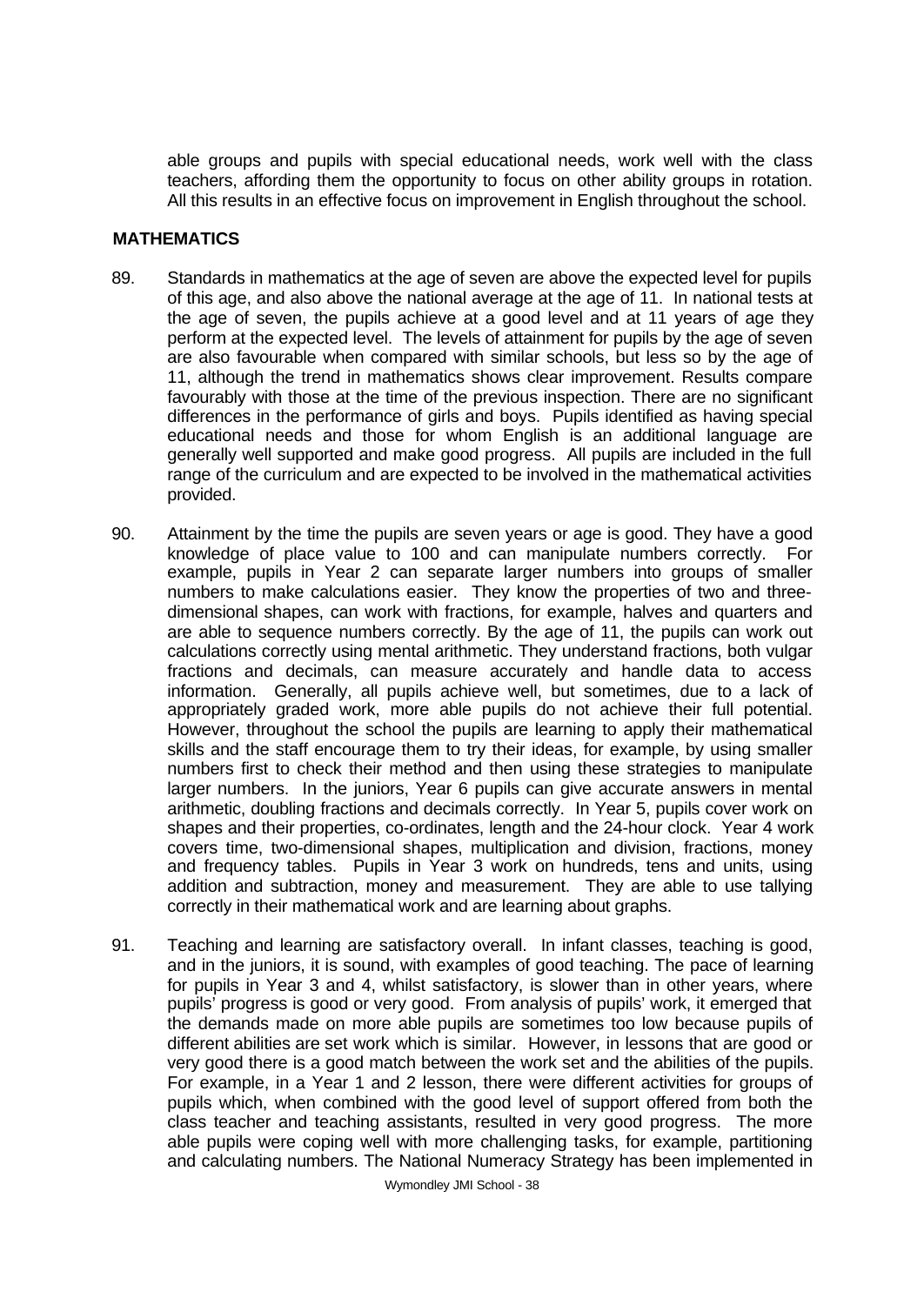the school successfully and the pupils generally are making sound progress overall in their learning. The staff have good subject knowledge overall, expertise is very good in Key Stage 1, and in general the staff plan well and teach basic skills in numeracy effectively. Generally, expectations are at an appropriate level. However, they are particularly good in Years 1 and 2. Methods, too, are effective overall but again better in Key Stage 1. Pupils are well managed and behave well in lessons; support staff and resources are used well. Assessment in mathematics is satisfactory, but homework is not used effectively enough or consistently across the school.

- 92. Attitudes to mathematics are positive and contribute well to pupils' social and cultural development. Behaviour in lessons seen was consistently satisfactory and sometimes good. Generally, pupils are keen, well-motivated and pay attention. Information and communication technology is used in mathematics but is an area for further development.
- 93. The management of mathematics in the school is satisfactory, although there are few systems for monitoring pupils' work, to ensure there is a good match of tasks to the pupils' abilities, especially for the more able. Resources are satisfactory in mathematics. They are of good quality and generally used appropriately in lessons. The curriculum for mathematics is appropriate and covers the necessary requirements of the National Numeracy Strategy.

# **SCIENCE**

- 94. The results of the National Curriculum assessments in 2001 show the proportion of seven-year-old pupils reaching the required standard in science to be above average when compared with all schools and to be average when compared with schools in similar contexts. The proportion of pupils assessed to be at the higher Level 3 was below average when compared with all schools, and well below when compared with similar schools. No meaningful statistical comparison is possible between Wymondley Primary School and national trends over recent years because of the small numbers in each succeeding cohort. Current inspection findings indicate that levels of attainment are broadly in line with national averages. For example, in an investigation by Year 2 pupils, they focused on what can be sensed through taste, smell and touch. They demonstrated satisfactory understanding of their observations, even when blindfolded. Pupils, including those with special educational needs and those for whom English is an additional language, make good progress. There is no discernable difference in the attainment of boys and girls.
- 95. Results of the 2001 national tests in science show the proportion of 11-year-olds reaching the required standard to be below average when compared with all schools, and to be well below when compared both with schools in similar contexts and with pupils' previous attainments. Standards have fallen since the previous inspection. Again, such comparisons are statistically untrustworthy, due to the small numbers involved each year. Inspection findings show that standards are in fact in line with national averages. When manipulating elastic bands and guitar strings, all pupils in Year 6 used their knowledge and understanding to link cause and effect and to make simple explanations relating to sound and how it affects one's hearing. In the week of the inspection, all pupils were making satisfactory progress.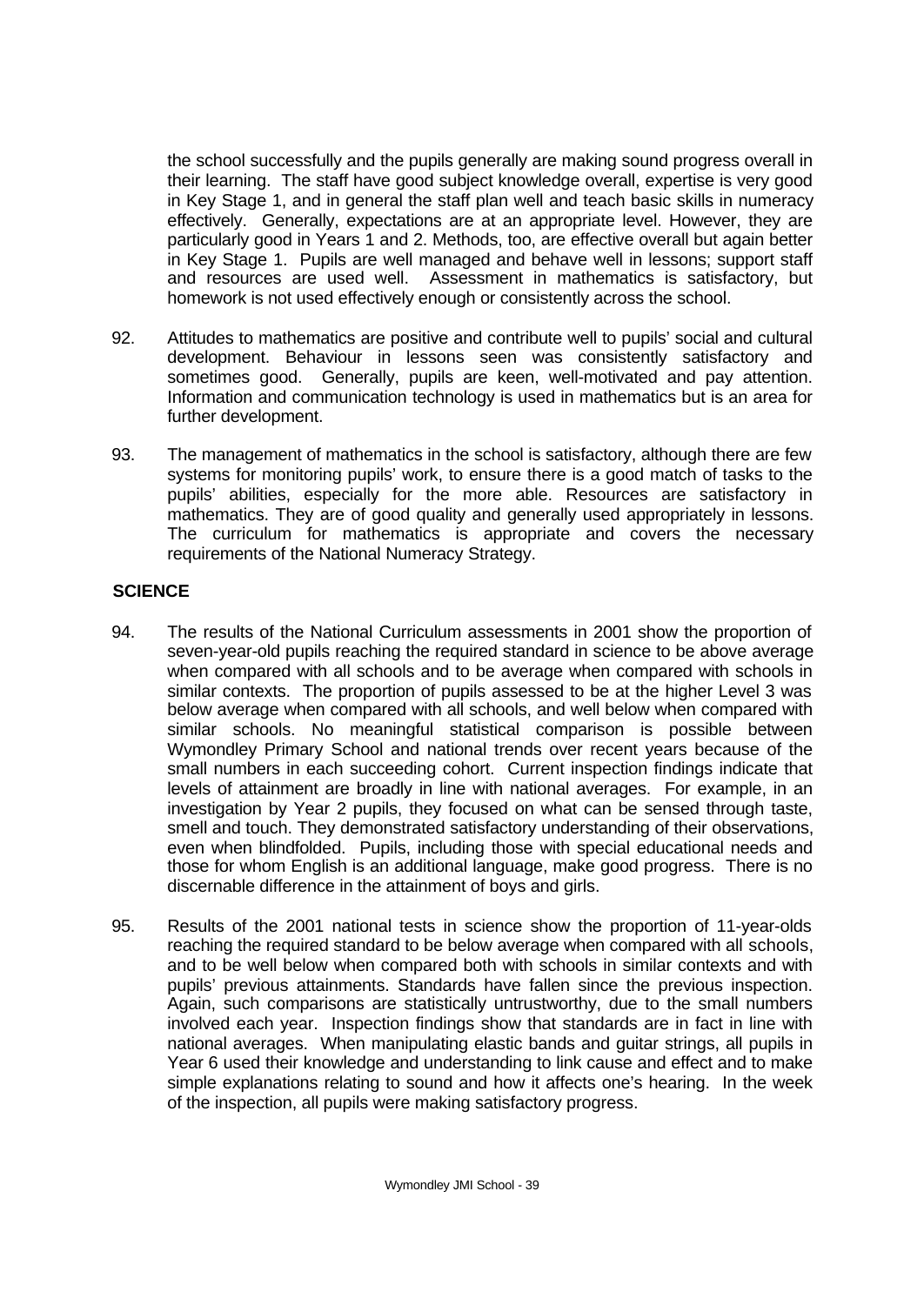- 96. The quality of teaching ranges from satisfactory to good. The lessons observed, as well as the analysis of pupils' previous work, led to the judgement that the overall quality of science teaching is satisfactory. A Year 2 lesson was well prepared and organised. Good resources encouraged pupils' investigations into the taste of a variety of fruits and vegetables, the smell of a range of everyday toiletries and food additives and the feel of a collection of materials. In Year 6, the lesson was also an investigation, but so heavily teacher-directed that pupils did not learn how to record their experiments independently and with an understanding of fair testing. Generally, teachers cover all aspects of the science curriculum, but there is limited evidence that they plan work for pupils of different abilities. This is compounded in mixed-age classes, but the school attempts to mitigate the effects by delivering the curriculum over a two-year rolling programme. Evidence in books shows that pupils have opportunities to explore and investigate to support their learning. For example, pupils in Year 2 record a table of heights and weights and interpret the results, 'Not everyone with big feet is the tallest'. Pupils in Year 6 investigate a plant's need for water by replacing the water with orange juice. This aspect of the work in science is strong. Marking is supportive and developmental and reminds pupils of their learning targets. Resources have improved and are now satisfactory, including, where appropriate, information from CD-Roms and the Internet. For example, Year 2 pupils use a multimedia CD for their work on the human body and, in an information and technology lesson, Year 4 pupils effectively followed up a science theme, exploring a number of websites for information on the phases of the moon. The subject contributes well to pupils' cultural development. However, homework is not consistently set in the subject.
- 97. The management of science is satisfactory. The co-ordinator has good understanding of the shortcomings of the subject. However, she has no time to monitor the delivery of science. Her planning is good. It is coherent, with clear expectations, focusing well on the investigative aspects. She is aware of the need to overcome problems with teacher assessments by the provision of a portfolio of moderated and levelled work. The analysis for assessment data does not yet enable accurate target setting for, and the tracking of, individual pupils. The amount of time allocated to science throughout the school is adequate for coverage of the required curriculum.

# **ART AND DESIGN**

- 98. Standards of work in several aspects of art are generally above national expectations throughout the school. This is an improvement on the time of the previous inspection, when they were in line with expectations by the age of seven and above them by the age of 11. Pupils in Years 1 and 2, through their study of the human body, effectively portray the human skeleton, using chalk on black paper backgrounds. Year 1 pupils use their knowledge of the senses successfully to communicate ideas in using tactile textures in their picture collages. They experiment with colour washes over paper strips and material overlays or make wax crayon prints of their owl pictures. Pupils in Year 2 make observational drawings of historical artefacts and embellish them with a range of resources, including oil pastels, charcoal, paint, crayons, pen and pencil.
- 99. In the seven to eleven age group, pupils use their sketchbooks effectively to record observations and experiment with colour washes. Younger pupils are responsive to the colours in a landscape and work hard to replicate them, using layered, coloured tissue paper strips. They produce significant pictures, with some innovative use of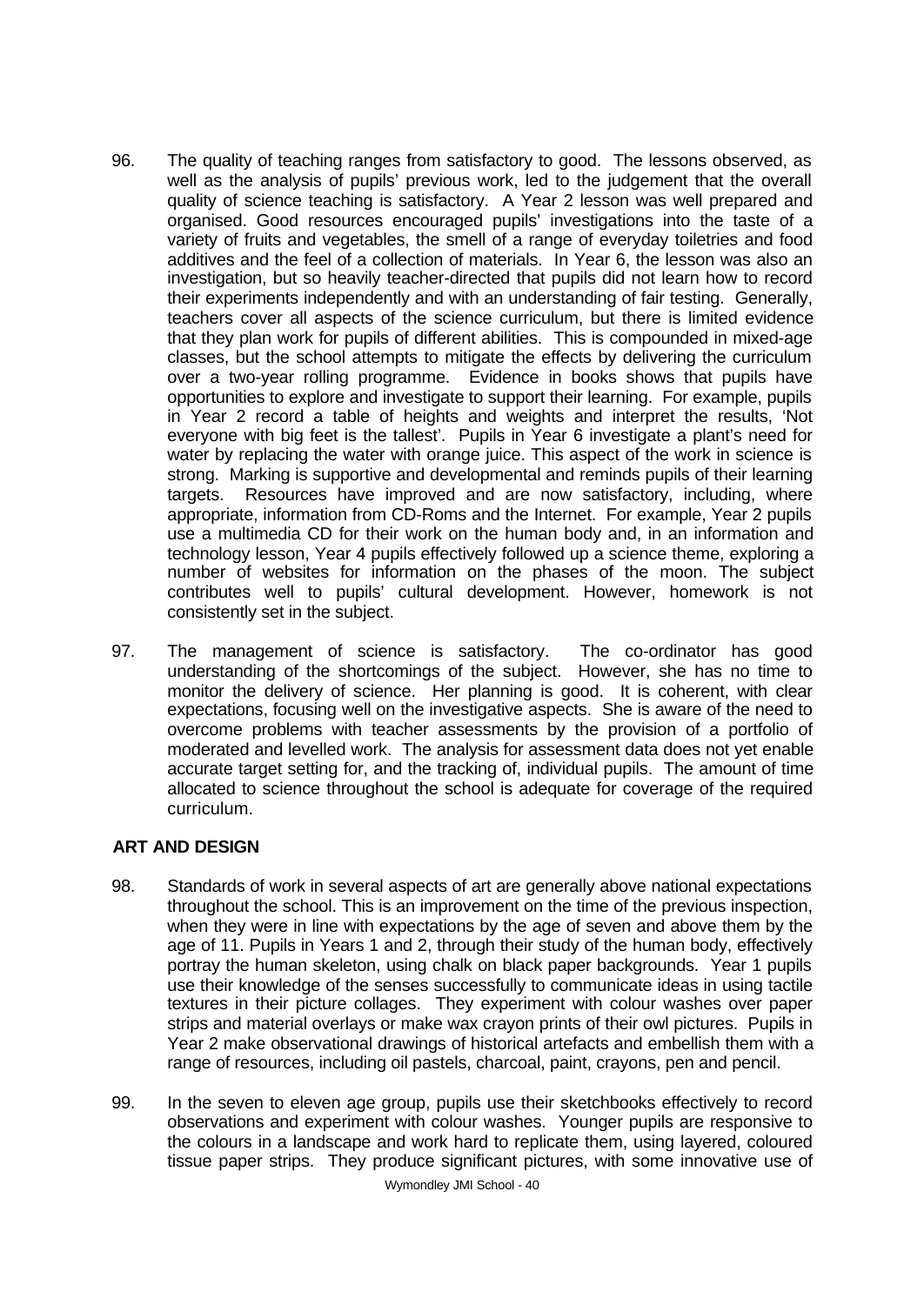colour upon colour. Pupils in Year 3 and 4 use their knowledge of Claude Monet to recreate their versions of flowers, using chalk for drawing, and then paint. After sketching the flowering cherry, pupils produce a clay tree study. Older pupils use wire to create two-dimensional and three-dimensional figures; the more able pupils produce their name with one piece, and the less able make simple patterns. In Year 6, pupils experiment with 'light and dark', using pencil and pastels.

- 100. The quality of teaching is generally good. Lessons have suitable, sometimes challenging content that encourages pupils to be inventive and to pay careful attention to the decoration of their landscape pictures. All pupils progress well, including those with special educational needs. During their history project, pupils in Year 3 are prompted to make jewellery in the Ancient Egyptian style and so use salt dough with rolled paper. The teachers' choice of activities, such as clay and press printing in Year 4, appeals directly to the pupils and instils in them an enthusiasm and enjoyment for the subject. Gourds inspire pupils to create fired and glazed clay pots, some with lids in greens and white. Paintings of the amaryllis are marked with bold colour and firm brush strokes. These activities and the wide range of materials and stimuli promote positive attitudes to art. For example, every class contributes to seasonal pictures that are displayed in the hall. These are large and vivid. Similarly, pupils' bird pictures in paints and pastels are gathered together into one striking display entitled, 'Can you name these British birds?' The subject adds greatly to pupils' spiritual and cultural development.
- 101. Co-ordination of the subject promotes art in the curriculum effectively and has raised both teachers' expectations and pupils' standards of attainment. The co-ordinator is an art specialist and a potter, so art plays a very important part in the life of the school. This is reflected in the quality of displays. Art stock is reviewed regularly but the co-ordinator has no opportunity to monitor the teaching of art. Planning provides continuity and skills development. Assessment procedures are not yet in place but a portfolio of photographic evidence is in preparation. Resources are good, including a kiln. There are good links with the wider curriculum, especially in history. Links with information and communication technology and with numeracy need strengthening.

# **DESIGN AND TECHNOLOGY**

- 102. Standards for design technology are good overall, and have been maintained since the last inspection. All pupils achieve well, including those pupils with special educational needs or those for whom English is an additional language.
- 103. Although no lessons were observed in the infant classes during the inspection, judgements about standards overall were based on examples of pupils' work. In Years 1 and 2, the teaching supports and encourages the pupils to use their design skills, for example, to make models such as puppets, shakers and moving pictures, using recycled materials.
- 104. In the juniors, the pupils continue to achieve at a good level overall and in Years 5 and 6 receive good teaching to encourage them to consider and make suggestions, for example, about the nutritional values in different types of bread. They are also made aware of safety issues by teachers. They undertake work on making musical instruments, which are designed to change pitch. The pupils used Lakota Indian music for inspiration, to develop a greater appreciation of how complex the design and manufacture of instruments is and why, therefore, they are so expensive. Good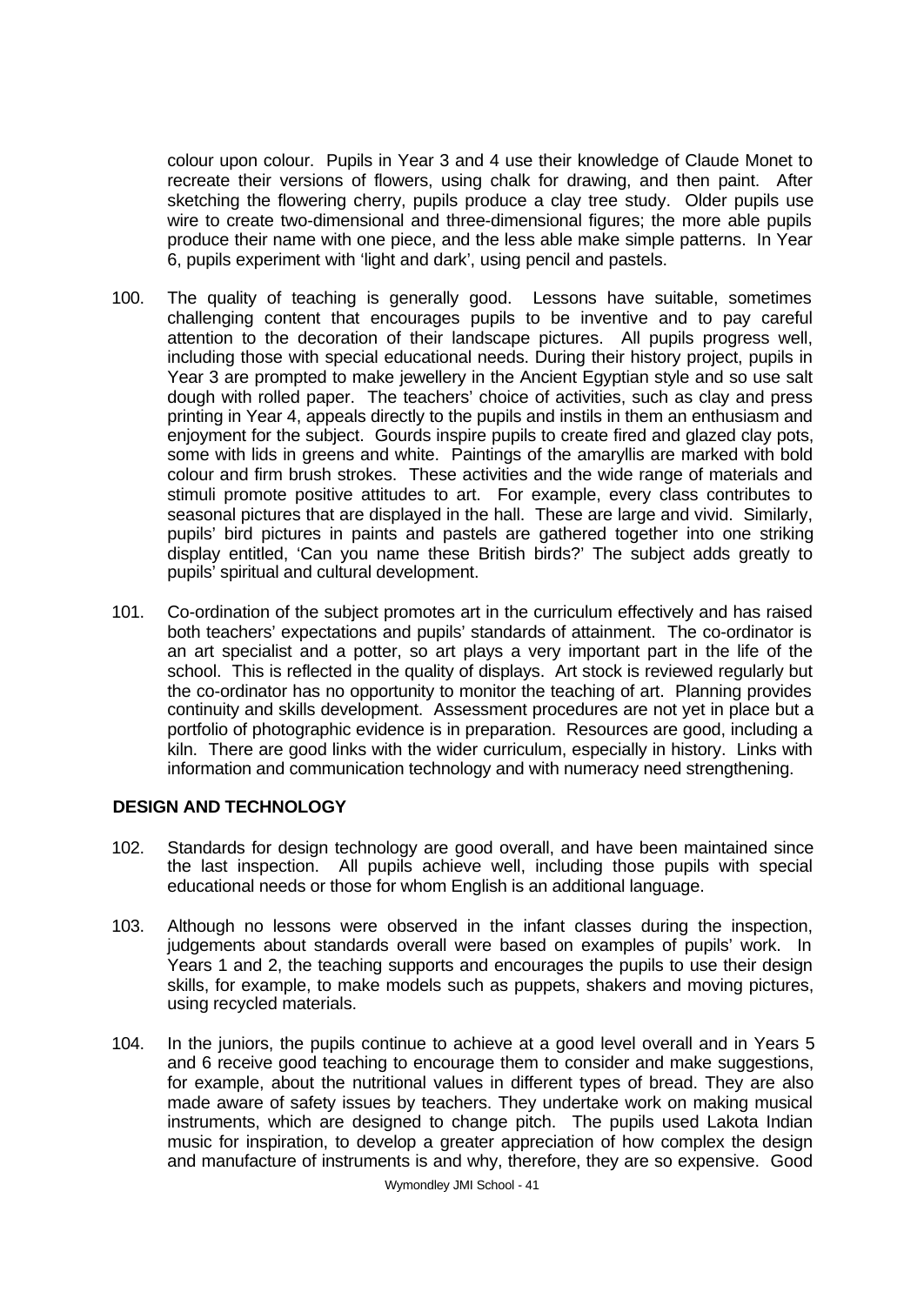evaluations were also included in this work by the pupils considering how to improve on their original designs. In Years 3 and 4 the pupils have made very attractive Egyptian jewellery and designed their own purses.

- 105. Pupils have positive attitudes towards design technology and work co-operatively and collaboratively together. There are good links to other subjects in music, art, and numeracy, through work on instruments, models and symmetrical patterns, though links with literacy are less well developed. There is a good range of design technology work in both key stages; Pupils are given a good start and work is well presented and carefully completed.
- 106. The management of design technology is good. The co-ordinator has good subject knowledge and uses it well to develop pupils' learning. However, assessment procedures are not always consistently implemented across the school and there is little monitoring of the pupils' work. Resources for design technology are adequate, are of an appropriate standard and are used well in modelling work. Information and communication technology is not yet sufficiently integrated into the teaching of the subject.

# **GEOGRAPHY**

- 107. It was not possible to observe any lessons in geography during the inspection and therefore no judgement can be made on teaching in either key stage. From analysis of pupils' work, scrutiny of teachers' planning and discussion with pupils and teachers, attainment and progress are satisfactory by the ages of both seven and 11. At the time of the previous inspection, attainment was judged to be above average.
- 108. By the age of seven, pupils explore such topics as the weather and the seasons, look at local architecture and develop early mapping skills, using their own village environment. Pupils have a satisfactory knowledge of the local area as they chart their journeys to school. By the end of Year 2, they begin to be aware of the different features of the places they study. They look at the wider world by following the travels of 'Barnaby Bear,' discussing what clothes people wear in hot and cold weather.
- 109. Year 3 and Year 4 pupils develop their mapping skills and their awareness of the environment further by such tasks as using their own ideas on how they could improve the area they can see from their classroom window and how they could make the local environment safer. They undertake a detailed study on a village in India, comparing the way of life there with their own. In Years 5 and 6, pupils do detailed studies of the water cycle, water power, water treatment and sewage treatment, learning much about their own environment in this way. They become involved in a study of a locality in the United Kingdom in contrast to their own. They realise that the United Kingdom is made up of different countries. Many show obvious enjoyment when looking at an atlas. They study the major features of coastlines, as well as the features of water and rivers. All pupils, including those with special educational needs and those for whom English is an additional language, make satisfactory progress overall.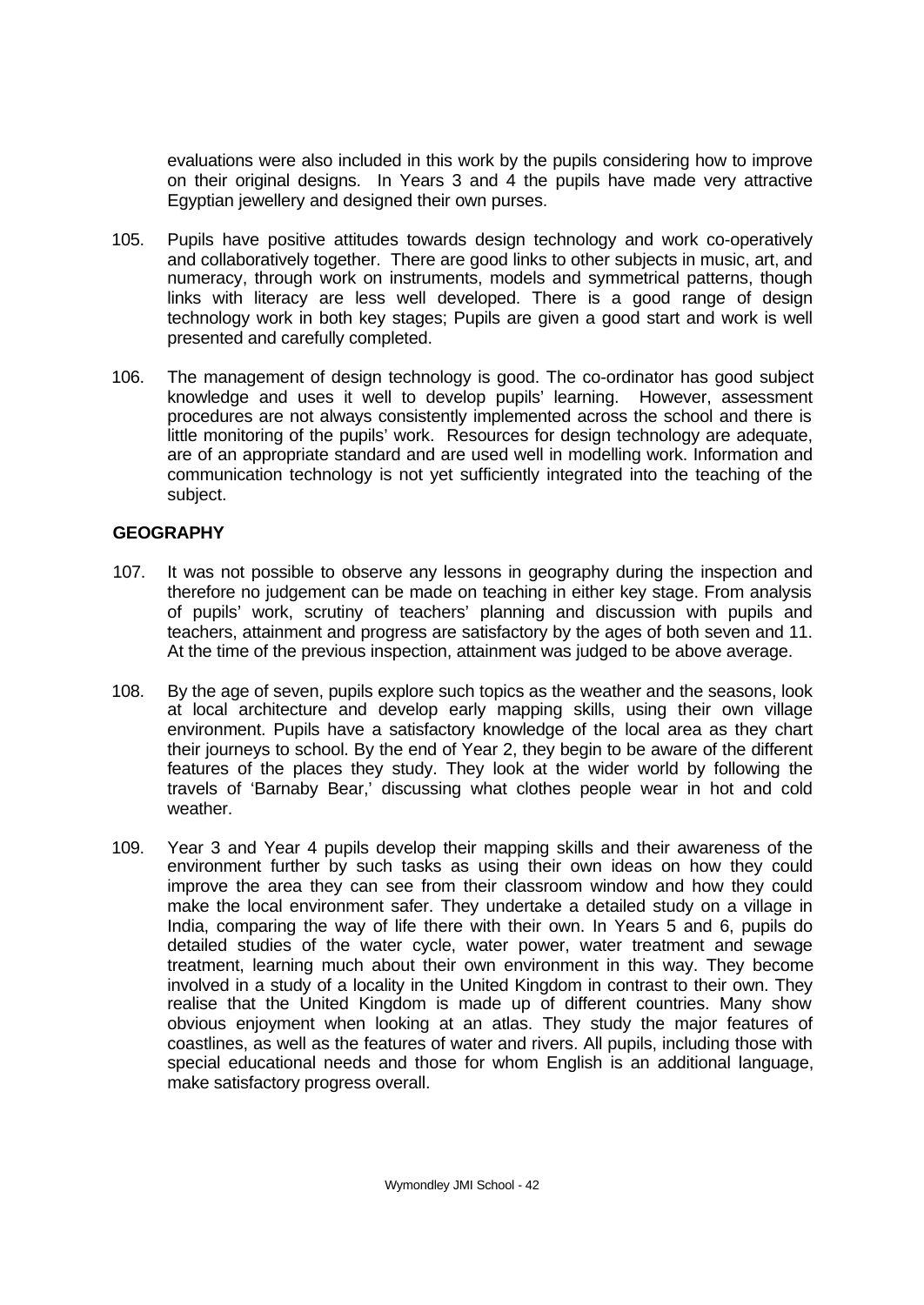- 110. The school makes good use of the local area to provide stimulus for geographical work and promote pupils' social development. Pupils throughout both key stages are enthusiastic about their work in the subject.
- 111. Teachers' planning shows that geographical skills are taught as pupils move through the school. Good use is made of literacy skills, though more use could be made of numeracy skills. However, there is little assessment of pupils' progress in the subject. Displays in all classrooms are used well to promote learning.
- 112. There is satisfactory leadership of the subject. The co-ordinator has a clear view of what is needed to develop this subject further, such as the need for monitoring and evaluating teaching in the subject and for more formal systems of assessment to aid future planning. Resources are satisfactory and sufficient to support all of the topics which are taught, though the subject would benefit from a greater supply of reference books. More use could be made of information and communication technology in the teaching of geography.

# **HISTORY**

- 113. It was only possible to observe one lesson in history during the inspection but from this lesson, an analysis of pupils' work and discussions with pupils, as well as from displays around the school, it is clear that standards of attainment in history are above those expected nationally by the age of seven. By the age of 11, pupils reach standards which are in line with those expected for their age. At the time of the previous inspection, standards were average by the age of seven and above average by the age of 11. The school has adopted National Curriculum schemes of work successfully, arranged into a two-year rolling programme, ensuring that appropriate skills are developed throughout their schooling and that all required areas of the subject are covered.
- 114. In Key Stage 1 pupils study the history of toys, thereby acquiring a sense of past and present. They look at different kinds of homes in different ages, often with great enjoyment and interest, as observed in a very good Y1 and 2 lesson on Victorian household artefacts, in which pupils discovered the similarities with today's living and looked at the differences. They study famous characters in history, such as Guy Fawkes, and famous events, such as the Great Fire of London. They begin to gain a spirit of enquiry about the past and learn about sources of information.
- 115. In Key Stage 2, pupils study such topics as the Ancient Egyptians, the Tudors and life in Victorian England. In Years 3 and 4 they study World War Two and Years 5 and 6 look at how Britain has changed since 1948. Often, they put their computer skills to good use in looking at historical evidence. In these ways, pupils acquire a good sense of chronology, knowledge about past times, the understanding of other cultures and the part they have played in forming our own. Teachers work hard to reinforce historical skills, knowledge and understanding and the subject contributes well to pupils' social and cultural development. All pupils, including those with special educational needs and those for whom English is an additional language, make satisfactory progress overall.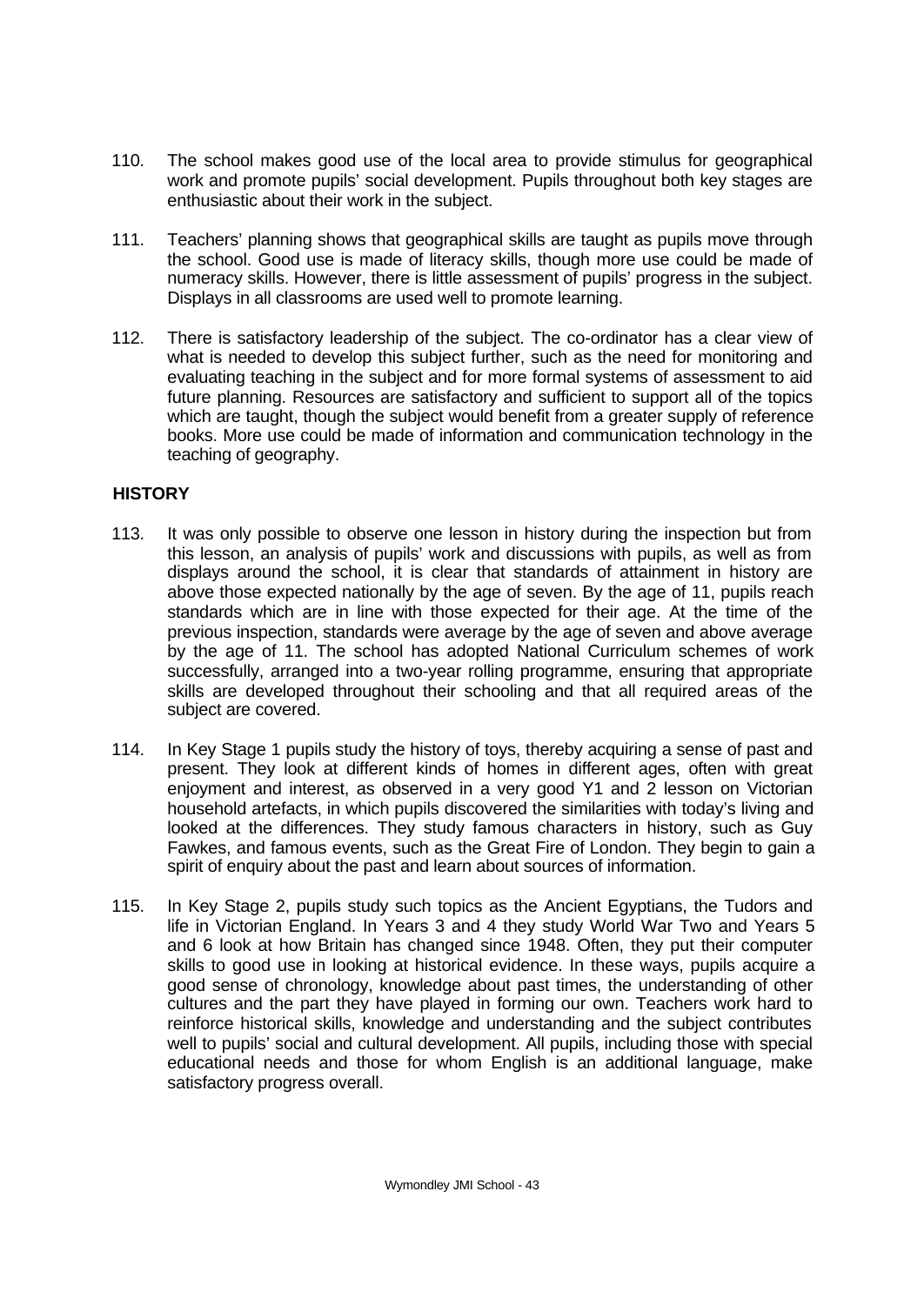- 116. In the one lesson seen questions were asked skilfully when pupils were discussing changes in the home since Victorian times. Learning in this lesson was good and the pupils worked collaboratively and co-operatively. Resources and artefacts were used very well as pupils developed a satisfactory awareness of how people used fenders around their open fires. The teacher helped them to extend their ideas throughout the rest of domestic life of the times. Pupils worked well together as a class and sustained their concentration.
- 117. History contributes soundly to the teaching of literacy. Pupils in Year 2 use their developing literacy skills as they write about famous people from the past. However, opportunities are missed for more sustained descriptive or empathetic writing which would contribute to the breadth of styles acquired by pupils. Satisfactory use is made of time lines throughout the school, promoting links with numeracy. Information and communication skills are beginning to be used well to promote learning in the subject.
- 118. Informative displays in all classrooms demonstrate clearly the topics which the pupils are following and enhance pupils' learning. Very good examples were seen in Key Stage 2 on aspects of life in Ancient Egypt. In Key Stage 2, books and posters clearly show the major themes which the pupils are following.
- 119. There is satisfactory leadership and the co-ordinator has a clear overview of the subject. However, there is little monitoring of pupils' progress by class teachers and this is an area for further development. In both key stages, teachers do not yet assess pupils' progress as regularly or rigorously as they might. Resources are satisfactory and help to illustrate all topics covered. Educational visits and visitors invited into school greatly enrich this area of the curriculum, as do visits to places of historical interest.

## **INFORMATION AND COMMUNICATION TECHNOLOLGY**

- 120. Standards in information and communication technology are average overall at both key stages. There are reasonable opportunities for the pupils to practise and develop their skills and older pupils are developing confidence in their abilities. Pupils identified as having special educational needs and those for whom English is an additional language are well supported and make good progress in the use of technology. In Key Stage 1, standards are in line with those expected for pupils of seven years of age. This is due to the sound teaching they receive from information and communication technology managers. The staff have a secure knowledge of the subject and are able to provide an appropriate range of tasks for the pupils to develop their skills systematically. They have appropriate expectations for what the pupils will achieve and can demonstrate the basic skills in using technology. Pupils in Year 2 are able to use the techniques they have learned to create repeating and symmetrical patterns. Pupils in Year 1 are learning to use painting techniques in their work.
- 121. The attainment of pupils of 11 years of age is at the expected level. Pupils in Years 3 and 4 are learning how to use e-mail; and can send and retrieve messages, with some help from the information and communication technology manager. They can use different sizes and types of fonts in their word-processing. They work with interest and enthusiasm and widen their social understanding well. In Years 5 and 6, the pupils can access information using data bases, for example in history work,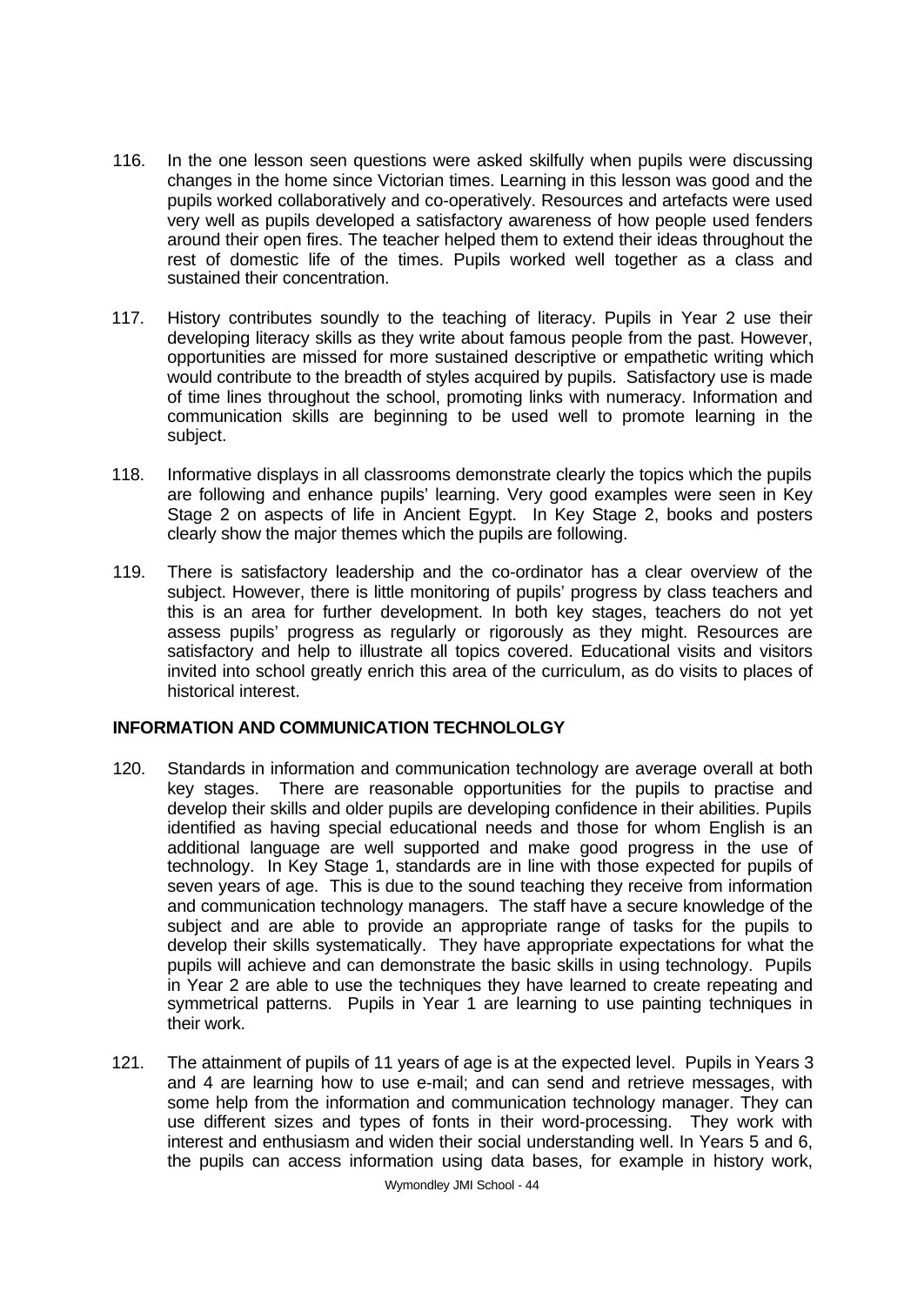discovering the different events in peoples' lives in the past. Work on data handling and research is used well. The teaching of information and communication technology in Key Stage 2 is sound. The staff have a secure knowledge and use this to help the pupils develop their skills appropriately. Although opportunities for the pupils to use their knowledge and understanding of technology across the curriculum, these are not exploited fully, for instance in numeracy lessons. There are plans to improve the range of software for mathematics.

122. The curriculum for information and communication technology is broad and fairly well balanced. Resources have been improved and are now good. The computers are networked but the school does not have the space for a designated area, such as a computer suite. However, the staff provide reasonable opportunities for the pupils to use the computers in their work within their classrooms. There is reasonable access to equipment and resources are used appropriately. The school has made good progress since the last inspection, but there is now the need to utilise the good resources that are available to their full potential. Management of information and communication technology is sound and the recently appointed co-ordinator has very good subject expertise and knows what needs to be done to improve the subject further, such as ensuring that assessment procedures are effective and used well to inform future planning, and to create more effective links with other subjects, particularly with mathematics.

# **MUSIC**

- 123. At the time of the 1997 inspection standards in music were judged to be in line with the level expected nationally for Key Stage 1 and above average in Key Stage 2. The situation has now changed and standards in both key stages are excellent for pupils at seven and 11 years, and progress is very good overall. A predominant feature of the development of pupils' skills in music is to be found in the extra-curricular activities, such as the regular performances of musical productions, the school orchestra and the school choir. Additional opportunities are available for pupils to learn to play a musical instrument from among the flute, violin, clarinet, percussion and brass.
- 124. Music is taught by a part-time specialist teacher. Lessons seen were never less than very good and often excellent. The interest and enthusiasm she displays transmits itself to the pupils, who, regardless of ability, love their music lessons. The teacher's grasp of basic musical skills is excellent; lessons are carefully and clearly planned to cover the development of instrumental skills, performance skills and the theory and practice of music. Her management of classes is firm and lessons proceed at an impressive rate, with no moment wasted. She makes constant assessment of the progress of all pupils, and is satisfied with nothing less than perfection, so that expectations are extremely high and pupils live up to them. Other staff members and voluntary helpers give enthusiastic support to the subject co-ordinator in leading these activities which not only enhance pupils' skills, but also their enjoyment of the subject.
- 125. In infant classes pupils have good opportunities to sing a range of different songs, sometimes singing in canon, and at other times clapping or using percussion instruments to keep time and to add rhythm. They perform accurately, sing in time and pitch the notes correctly. In their regular performance lessons, pupils play recorders, percussion, glockenspiel and xylophones and all are expected to play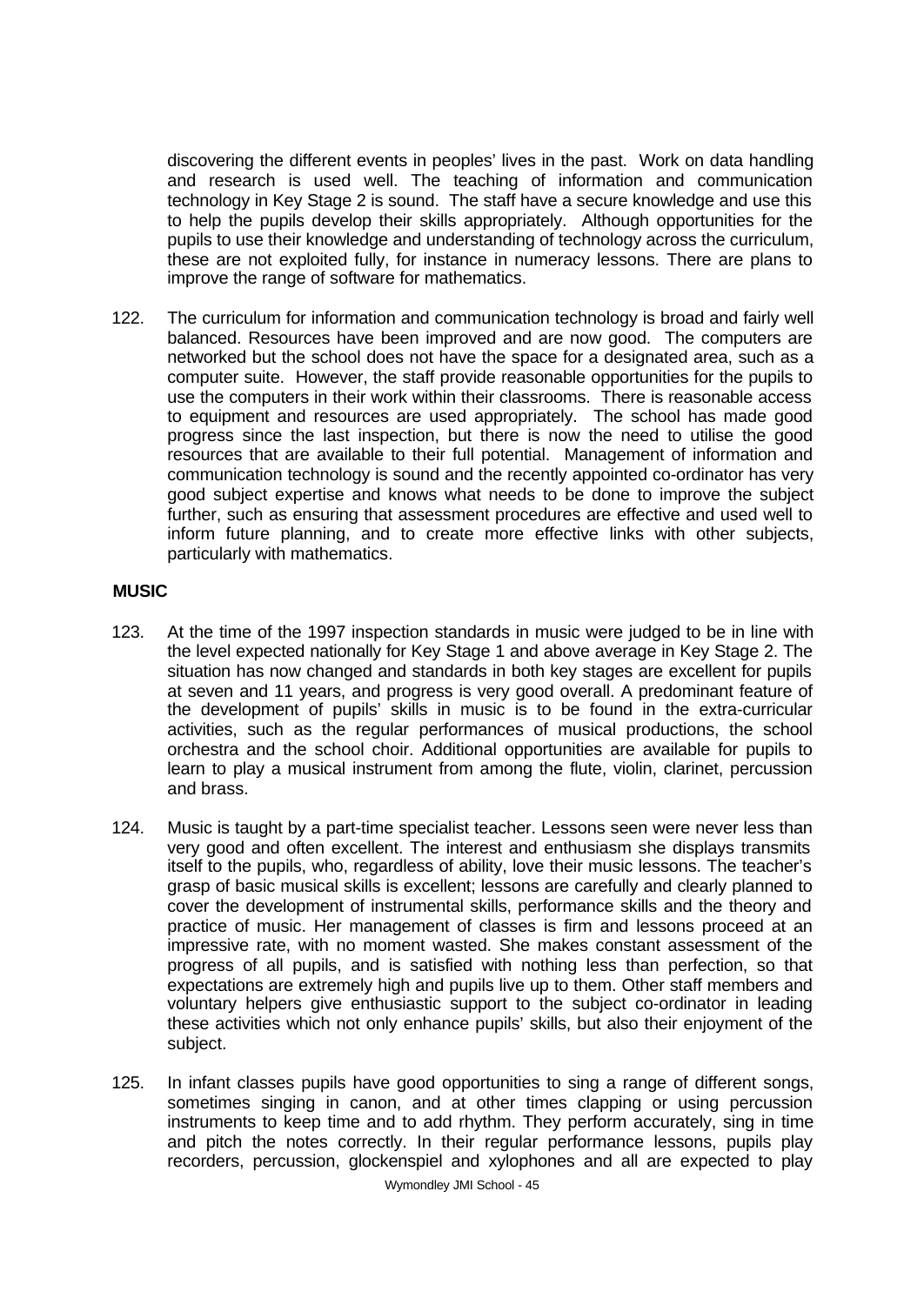each instrument. Most can read music and grasp sophisticated rhythms with understanding. In junior classes pupils are exposed to a wide range of musical experiences, such as the choir, which was practising for a forthcoming concert at the time of the inspection. Their singing was most professional, in pitch, phrasing, diction and expression. The rehearsal of 'Jacob and Sons' was full of energy, power and life and 'Close Every Door' was sung with compassion and sympathy which was moving to the listener. The school orchestra featured many strong instrumental players. There was a very high level of challenge offered but pupils tackled complex arrangements well and produced a very good standard of performance. The performance by a group of clarinettists in the orchestra was most impressive.

- 126. The good range of learning opportunities ensures that pupils make very good progress in music. Information and communication technology is being used in the use of keyboards, though there is room for further development in this area. Pupils with special educational needs are given help to ensure that they make good contributions to music lessons. This frequently happens, since they are provided with tasks well matched to their abilities and because they work in groups where they are supported well by other pupils.
- 127. Attitudes to the subject are very good throughout the school. Pupils work confidently because they are clear about what it is they have to do and because they enjoy the activities they are expected to undertake. They adopt sensible and mature attitudes to performance, support one another, and are conscientious in all they do. Many pupils show high levels of confidence and clearly love performing. The subject adds greatly to pupils' spiritual and cultural development and understanding.
- 128. The leadership by the music specialist has had a substantial impact upon standards of music. The very well managed and resourced scheme of work has impacted very positively on standards achieved. It is due to her expertise and enthusiasm that music is now such a strength of the school.

## **PHYSICAL EDUCATION**

- 129. Standards in physical education are average at the ages of both seven and 11. This reflects the findings at the time of the last inspection. There are no significant differences between the standards of boys and girls. Pupils identified as having special educational needs and those for whom English is an additional language make sound progress in physical education.
- 130. Pupils in Key Stage 1 are well motivated in their physical education work. In gymnastics they perform forward rolls correctly and are keen to try out their skills and build their confidence when using large apparatus. They enjoy their lessons in physical education and work well together, co-operating and behaving well. They develop control and co-ordination when balancing on equipment and create a variety of interesting body shapes. Most of the seven-year-old pupils can create their own sequences of movement on the apparatus and are developing an awareness of their own space and that of others, as well as how to negotiate obstacles. They are able to work independently but with consideration for others.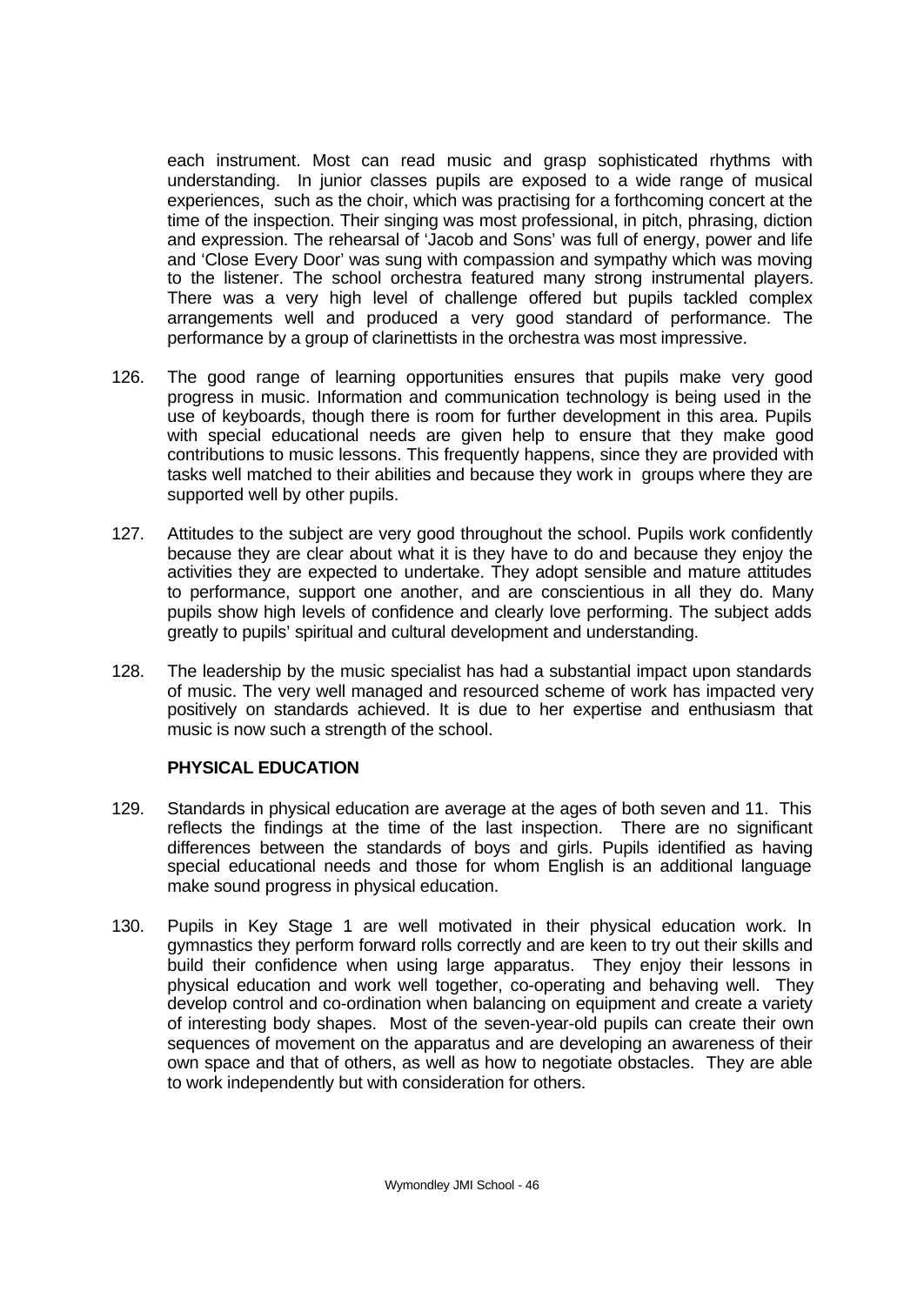- 131. In Key Stage 2, pupils are developing their skills in games and are taught to hold equipment properly and use different techniques and skills. Pupils in Key Stage 2 learn to swim at the nearest swimming pool. By the time they leave Year 6, standards are at the expected level and they are all able to swim a minimum of 25 metres.
- 132. Teaching is generally good in the subject. Most teachers ensure that pupils warm up sufficiently and behave in a safe manner. Teachers demonstrate well, encourage and help with enthusiasm and interest, and have high expectations of pupils.
- 133. There are several clubs which pupils can join to develop their physical education further, such as country dancing, football, netball and lacrosse which are held in the winter. In the summer months cricket, rounders and tennis activities are offered. Regular football and netball matches are held against local schools, there are cricket competitions, athletics events and the country-dance team performs at Hatfield House. These all provide occasions which help pupils to develop their social skills well.
- 134. The headteacher has taken on the role of co-ordinator for physical education at present and the subject is effectively managed. There are relevant schemes of work which follow national quidelines, but little assessment of pupils' progress. Resources are good and large apparatus has been purchased fairly recently by the Parent Teacher Association. The hall, although a reasonable size, is only just adequate for some of the larger classes in the school. However, the school manages this situation well, by offering outdoor games sessions to groups of Year 6 pupils in rotation, whilst their classmates have physical education lessons.

# **RELIGIOUS EDUCATION**

- 135. It was only possible to observe one lesson in religious education during the inspection. From analysis of pupils' work, however, and discussions with pupils, it is clear that pupils at the end of both key stages are achieving at least in line with the requirements and demands of the agreed syllabus used by the school. The finding of the previous inspection was that standards were above average. Pupils' work and discussions with teachers show that, through careful planning, pupils, including those with special educational needs, make satisfactory progress in the subject by the ages of both seven and 11.
- 136. Pupils in Years 1 and 2 display a good understanding of the importance of festivals in the community, with a specific focus on 'belonging' in the family and their relationships with others.. They also become accustomed to exploring their feelings and those of others. They begin to acquire some understanding of and respect for Christianity and other faiths, in work on stories about 'special' people from the Old Testament and other faiths. By the end of Year 2, pupils have a sound knowledge of some basic religious stories and religious festivals.
- 137. The idea of community is explored in greater depth in the juniors, where pupils study specific religious communities, particularly Islam and Judaism, as well as Christianity. Pupils are provided with the opportunity to consider and discuss the stories of authority from different religions and the ways in which these religious communities pray and celebrate their festivals. They study the lives of leaders of religious communities and their teachings. Pupils in this key stage also explore the importance